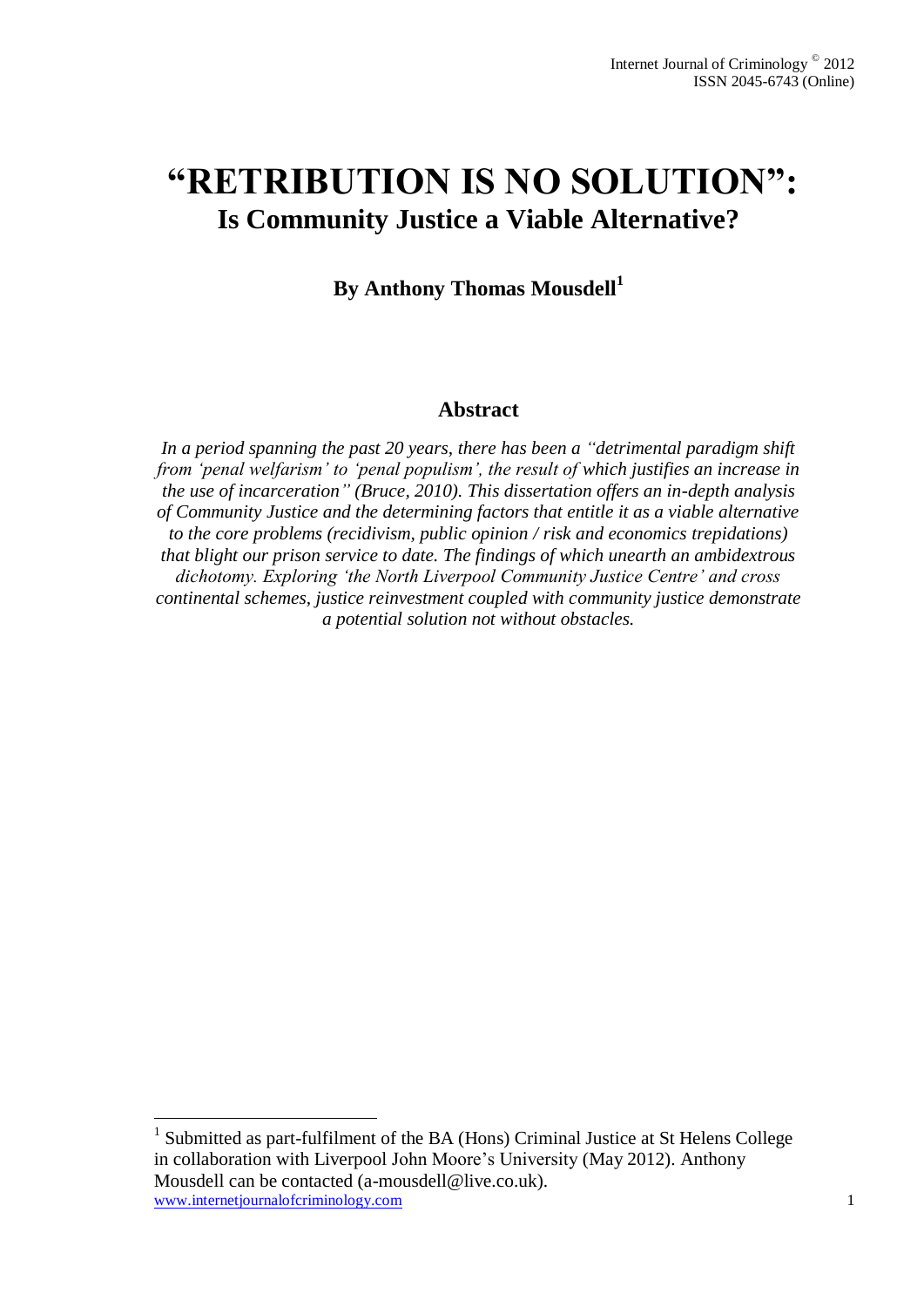## **Acknowledgements**

This dissertation could not have been written without the encouragement and support of –foremost- my lecturers: John Rotherham, Lee Curran and Mike Kilroe, and both my parents and grandparents.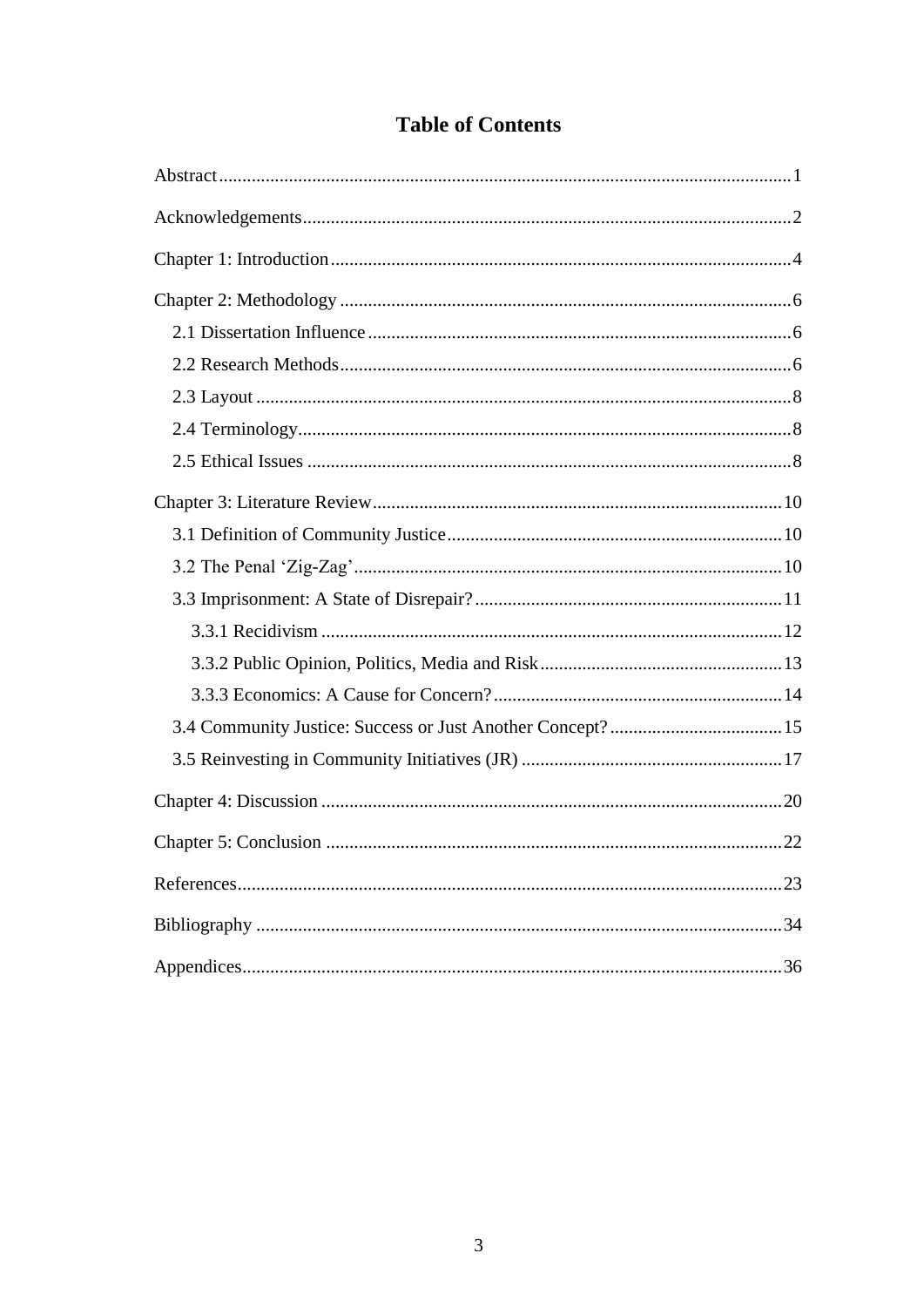#### **Chapter 1: Introduction**

*"The path of non-prison penalties is the rational path for most criminals found guilty of most crimes in order to achieve protection, recompense for the harm done and a solution that might reduce crime in the future"*

(Stern, 1998)

"Over the years, there has been a paradigm shift from Penal Welfarism to 'Punitive Populism' in the UK, and a consequence of this has been an increased use of imprisonment" (Bruce, 2010: 5).

In November 2011, the number of offenders in prison reached a record high of 87, 945 (Ministry of Justice, 2011a). The prison population in England has seen a persistent and increasingly worrying development since 1995, with current day statistics illustrating a twofold rise (a rise of around 40,000 *See* Appendix: Figure 1). If present trends are maintained as such, it is estimated that by 2013 the prison population will have risen to a level possibly as high as 106,500 (Cornwell, 2009). This unprecedented increase in the number of prisoners gives a cause for concern on many levels, one of which being the burden of cost and maintenance that is placed upon the taxpayer (BBC News, 2010).

Coupled with this issue, 49% of adults are reconvicted within one year of being released, and for those serving sentence of less than 12 months this increases to 59% (Prison Reform Trust, 2011: 21; Travis, 2011; Hughes, 2010) thus creating the toxic mix of consistence that's all too familiar with the prison system today.

At a practical level it causes major problems for the prison service in accommodating the people concerned in a decent and dignified way. Prison overcrowding has received much valiant address from influential authors within the forum. The 'crisis' at hand has been described by Lord Woolf, a former Lord Chief Justice, as a *"cancer"* at the heart of the prison service (Collins, 2010); much similar address has been shown by the Director General of the Prison Service, calling for an end to *our "love affair with custody"* (Parliament, 2004).

The method of this dissertation is a literature-based approach. An array of writings will be examined and explored; from key readings on incarceration, recidivism and economics to, more specifically, a wider range of text surrounding the philosophical notions of Community Justice and Justice Reinvestment (JR).

This literature review is not concerned with the parameters and justifications that surround imprisonment, but quite the opposite. It is concerned with the worrying development and symptoms that retributive justice presents, on a trio of levels (political, economic and social), and whether by means of JR, Community Justice can feature as a solution. Community Justice and the problems surrounding incarceration are very broad by nature, it is thus the reason why I have only considered what if feel to be the key components.

The purpose or aim of this literature review is to investigate whether community justice is a viable alternative to palette of issues faced by the retributive ideal.

Collectively drawing on all variants of crime prevention and justice - Community justice, may, as it appears, have a positive impact upon recidivism even though it has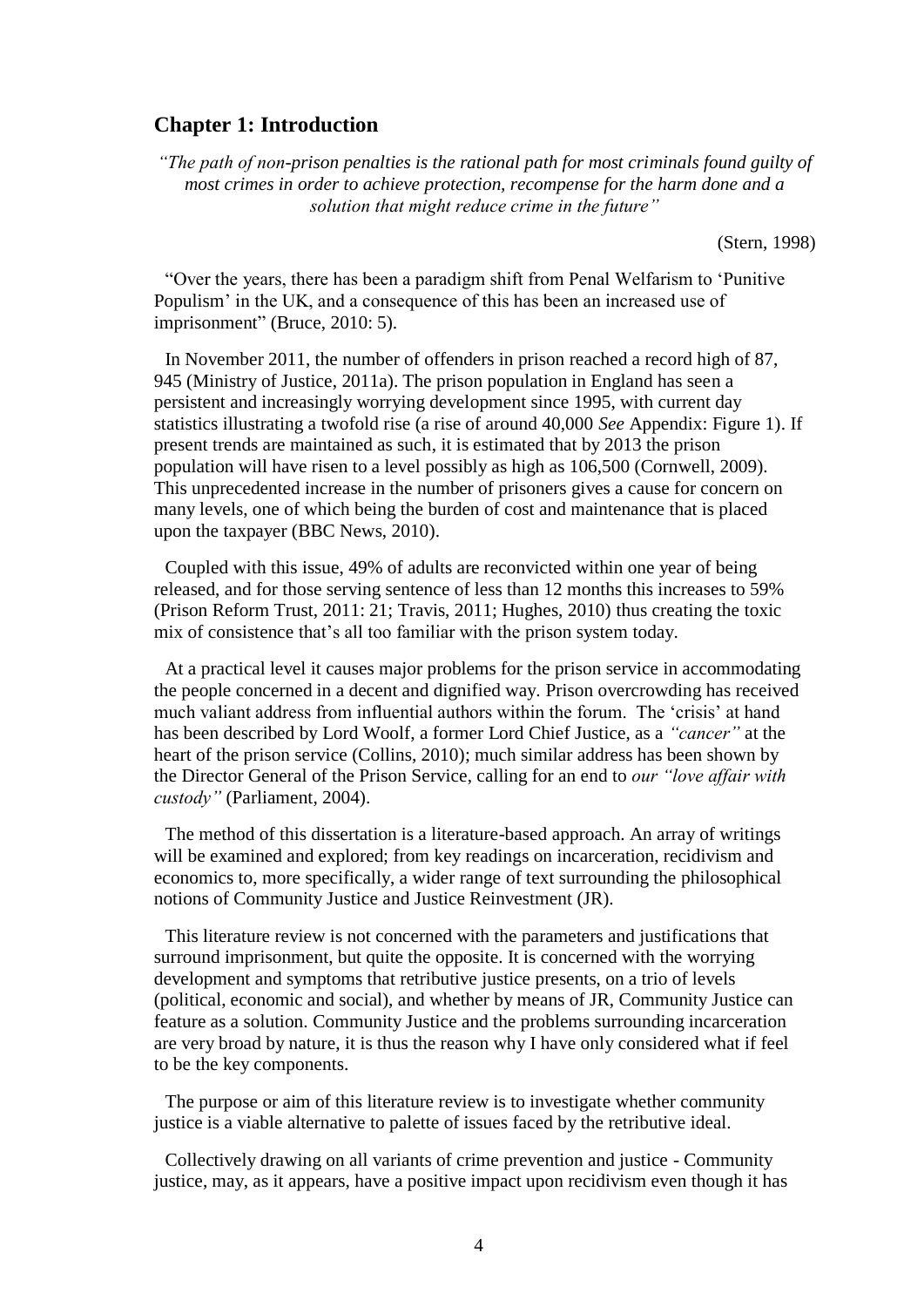not traditionally been regarded as an explicitly rehabilitative disposal (McIvor, 2002); yet quite a substantial amount of criticism has formulated surrounding the statistical evidence that amounts its success. Some have argued there is "*no evident effect on rates of reconviction" (*Pease, 2010: 7); whilst others simply say "*it does not offer an effective solution"*

These criticisms have resulted in a penological 'stand off' and thus formulating the ultimatum question: Is community justice a viable alternative?

This dissertation will commence with the methodology; it is here that I will deconstruct the components that have supported how I have assembled my investigation.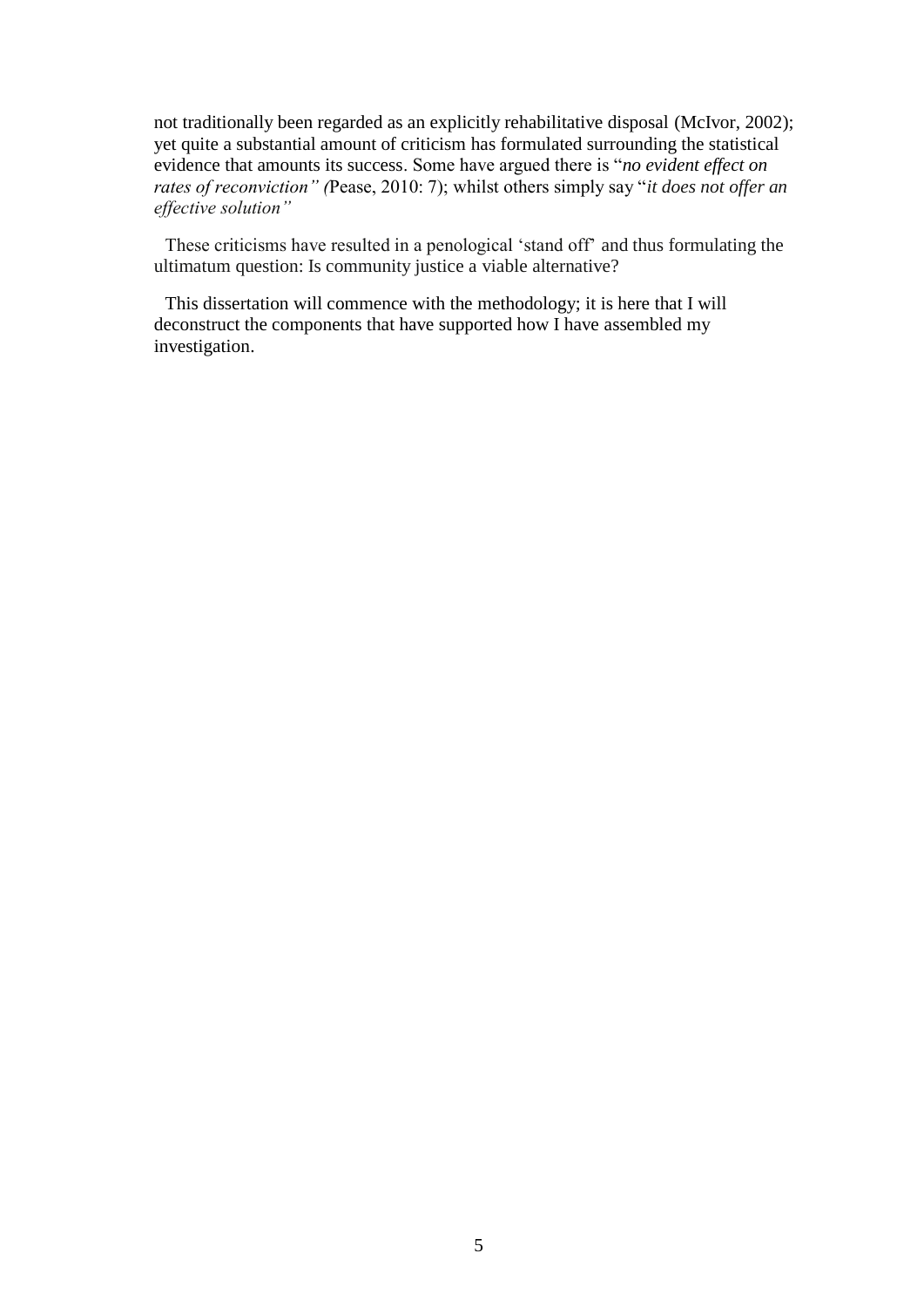#### **Chapter 2: Methodology**

2.1 Dissertation Influence

My reasons for choosing to study this area have originally stemmed and evolved from previous studies for my Foundation Degree in Criminal Justice.

In order to experience a more practical application of the law, aid my studies and also to gain an insight into judicial sentencing, I spend the previous year attending my local Magistrates Court once a week. It was here that it opened my eyes to the conceptual arguments of Philosophy, Economics and Politics, and their interwoven relationship with the Criminal Justice System. The underlying issue of recidivism became, visually, a notable problem to me within the first few months of attending, whereby I began to recognised familiar faces coming before the court. Identifying this issue from first hand experience, it was natural that it should feature as one key element within my dissertation.

The quotation of 'Retribution is No Solution' that my dissertation is entitled with, was taken from a blog of the 'radical lawyer' Michael Mansfield. His discussion further influenced my desire to pursue this particular topic of research (*See* Mansfield, 2011).

#### 2.2 Research Methods

In order to address the aims of the research as noted in my proposal and with reference to a pre-SWOT (Strength / Weakness / Opportunities / Threats) analysis that I conducted prior my investigation began, I have undertaken a "Design with a multilevel use of approaches" (Creswell, 1995). As particular aspects of the dissertation addressed different areas of interest, it is only correct that my use of methods had been tailored to address each of the individual aims (Brewer & Hunter, 1989).

The research used is predominantly based on a qualitative collection and analysis of literature, documents and data (Guba & Lincoln, 1994) obtained through secondary research. In this approach, I made knowledge-based claims on political-constructivism (Guba & Lincoln, 1982). Greater emphasis had been placed on this method of research upon contextualising, as it was most suited when critically reflecting upon the historical and social background (Walliman, 2005: 115), in addition to the foregoing interactions that had shaped the environment of the research phenomena.

In order to strengthen my findings and add more credibility to my argument, I adopted method of triangulation (Denzin, 1989) within my dissertation.

By converging multiple sources and adopting a mix-method design (Tashakkori & Teddlie, 2003) - which is the process of collecting, analyzing and 'mixing' both qualitative and quantitative sets of data - it not only allowed me to acquire a better understanding about the research problem (Creswell, 2002), but also enabled to capture the full trends and details of the situation at hand.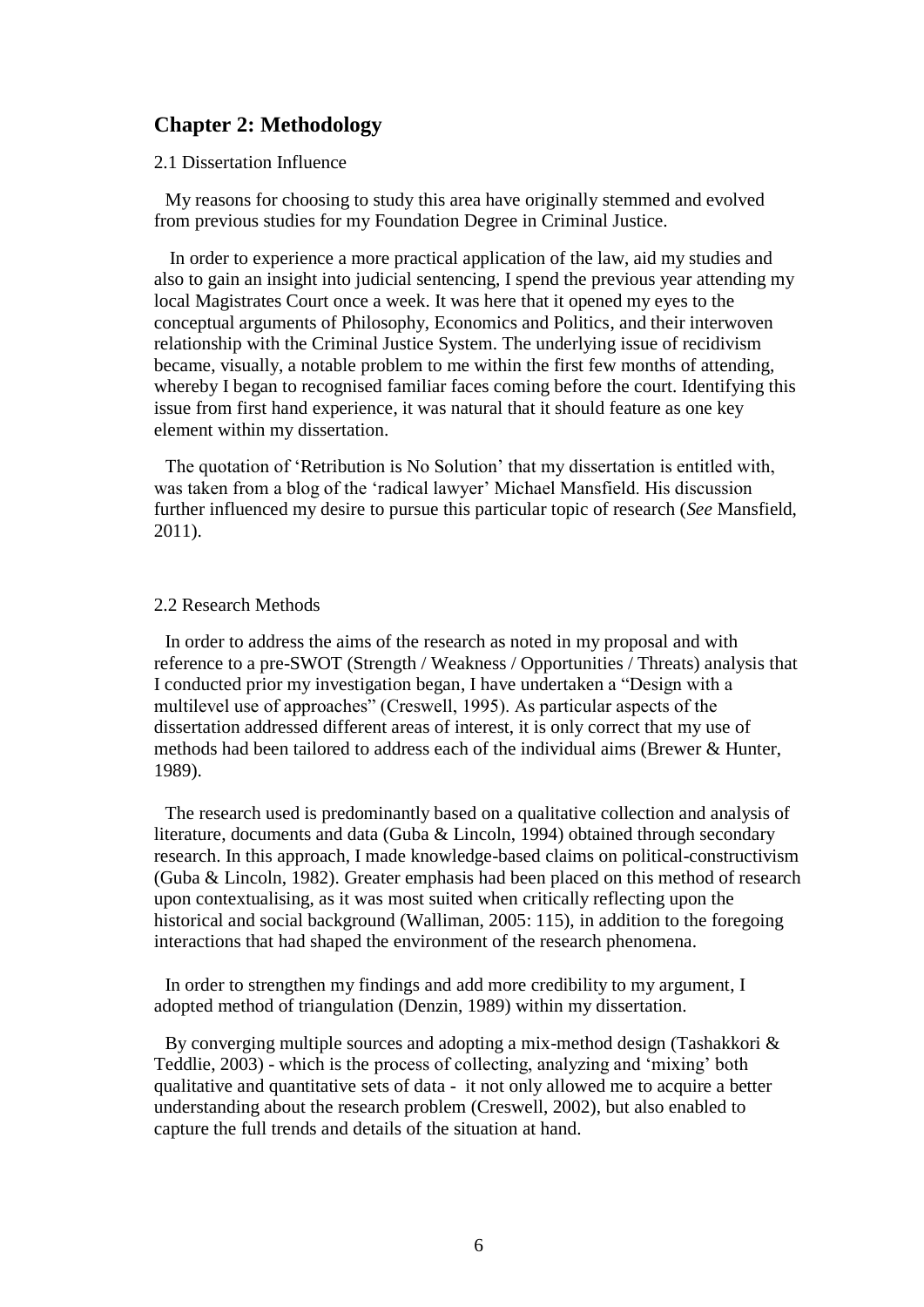Prompting a greater understanding, a mixed methods design is particularly useful when either the quantitative or qualitative approach by itself is inadequate to best understand the research problem (Creswell, 2009:18). The main strength of adopting both methods is that it adheres to reflection of a competent analysis.

Given the scale of data sets I explored within dissertation, and the time constraints that encompassed the collection, I refrained to adopt anything other than secondary data as my central source of research. In addition, it was simply deemed more appropriate for an undergraduate dissertation.

Described as *"… the use of existing data, collected for the purposes of a prior study, in order to pursue a research interest which is distinct from that of the original work*" (Heaton, 1998). Secondary data analysis draws upon textbooks, journal articles, official statistics, media, internet content, government reports, and reports published by both executive agencies and quasi-autonomous non-governmental organisation (QUANGO), the ingredients of which, allowed for a well-rounded analysis.

I adopted O'Connor's (1992) two-structured approach for my analysis – the standard approach and the network approach (*See* Fox, 1969 for similar analysis of literature: *Conceptual vs. Research*). These approaches can be stated as follows:

*"The standard approach uses an inductive method where the reviewer is 'looking backwards' through databases, journals, abstracts and articles and forms a list of potentially pertinent material. The network method is where a recent paper is identified in one or more relevant journals"*

(O'Connor, 1992).

By utilising references listed; those of which are confirmed as useful are traced and further references identified. This was accomplished through a *snowballing* technique.

Academic Journals have been used for both their specialism and currency within my field of study. An additional advantage to using this type of material is that they are often quite narrowly focused e.g. the ideology of reducing recidivism. I accessed two different formats of journals throughout, both Electronic (e-Journals) and Printed (or paper copies). With the revolution of informative technology, accessibility is far greater with e-journals. Utilising Liverpool John Moore's Athens Database, I was able to obtain a selection of journals at home. The major appeal of this technique of accessing various sources is that it was efficient, effective and quick, enabling me to search thousands of publications in seconds.

When accessing LJMU's *Athens* and *FindIt* databases - in addition to host of other search engines (Flick, 2009) - I adopted a Boolean (Logical) operator or method for expanding, excluding or joining keywords when conducting my imperative searches again, increasing the efficiency, effectiveness and speed of searches.

It must be stated that academic journals do experience a lapse in publication speed; it is thus that some may not represent the most current policy or ideas within the forum. Identifying and acting on this issue I adopted predominantly news sources to enable me to fill lapse. The challenge I came across, particularly when using this sources is that although it does fill a gap, it also leaves one (often in the form of unanswered questions). It is only by using primary data that this would significantly be eradicated.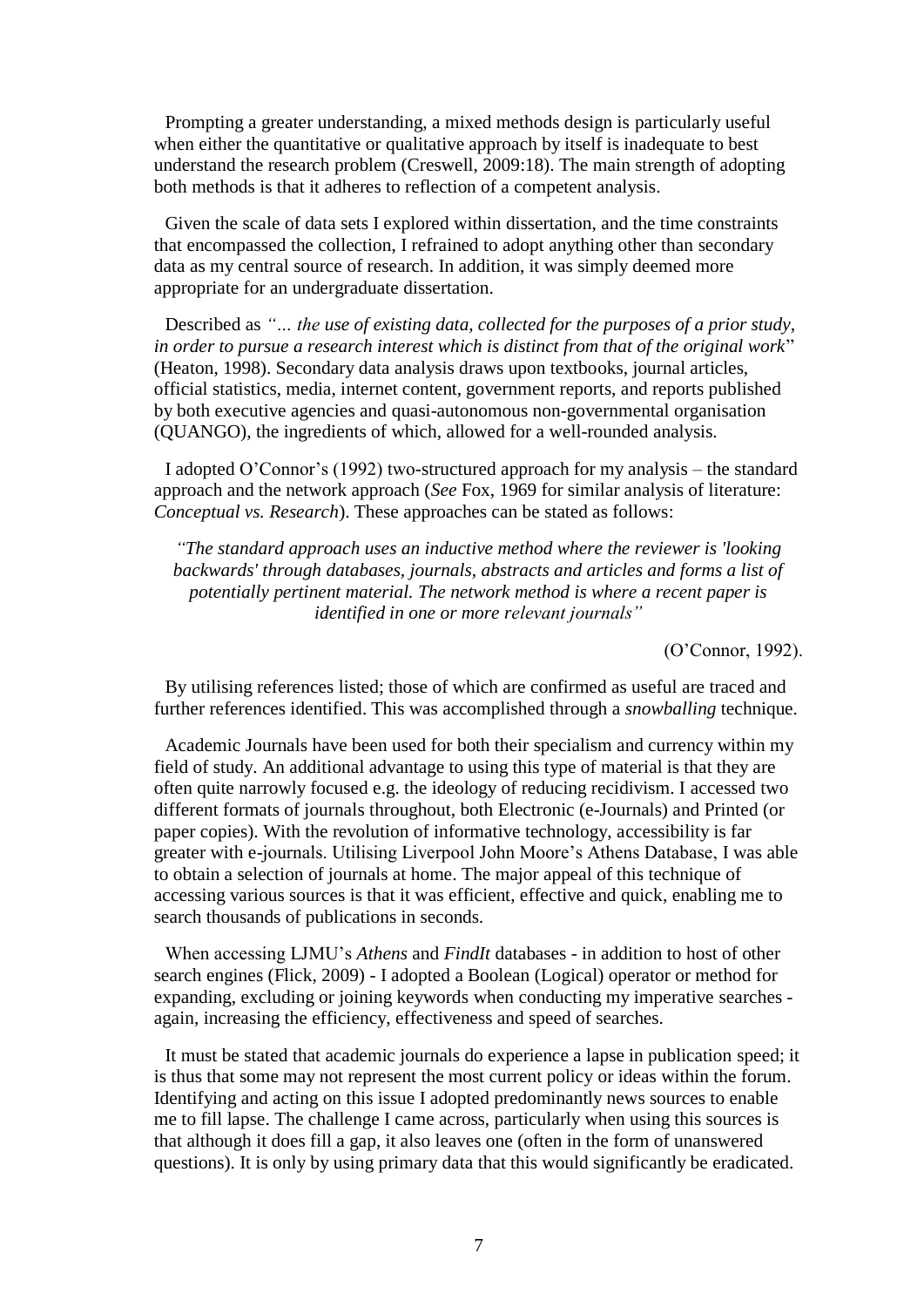#### 2.3 Layout

When I was reviewing literature on the problems and issues that orbit imprisonment, despite sub categorising or breaking them down, I did find myself interweaving within other areas of close relationship e.g. economics bares a close relationship to recidivism and the public opinion that ensues.

Each category makes a link or cross over with each other. However, efforts have been made to focus in on each individual issue.

#### 2.4 Terminology

The cross section of literature reviewed for this dissertation has drawn on a vast diversity of writings from a collage of key authors. Emanating from a host of countries, America, Canada, Australia etc., it is important to note and recognise the often difference in language. Terms and semantics often differ; it is thus that efforts have been made to argue points in the light that the author would have desired.

To instil clarity I have chosen to primarily use the term *'paradigm'* as meaning the *"basic set of beliefs that guide actions"* (Lincoln & Guba, 2000; Mertens, 1998). Others have termed these interchangeably as *worldviews* (Guba, 1990: 17), *epistemologies* and *ontologies* (Crotty, 1998) or *broadly conceived research methodologies* (Neuman, 2000).

Retaining the purpose of instilling clarity, much can be similarly said about the word i*mprisonment*. For the purposes of this dissertation I will use this word in its pragmatic form, to be incarcerated. Bottomley and Pease (1986: 95) reminds us that the term imprisonment is in fact, equivocal. There are many types of imprisonment which escape the attention of the public as well as criminologists (administering a curfew under a community order is prison of a different kind) (Bottoms *et al*. 2004: 43).

It is with regret that many key features or components that form the foundation to my review have gone unexplored. There are many additional features that make up the compound argument that entitles this dissertation, but for the reason that this is an undergraduate degree, I have been significantly restricted not only on fully examining the problems that bane retribution but also exploring the complete picture. It is with that in mind that my reasons for choosing to analyse, for example recidivism, public opinion / risk and economics as apart of studying the problematic issues which currently face the prison service, is for that reason and that reason alone. These three components formulate the key issues and contemporary problems within imprisonment.

#### 2.5 Ethical Issues

Commenting on ethical issues, Gillespie (n.d) states *"Ethics emerge from value conflicts…these conflicts are expressed in many ways: individuals' rights to privacy versus the undesirability of manipulation, openness and replication versus confidentiality, future welfare versus immediate relief, and others"*.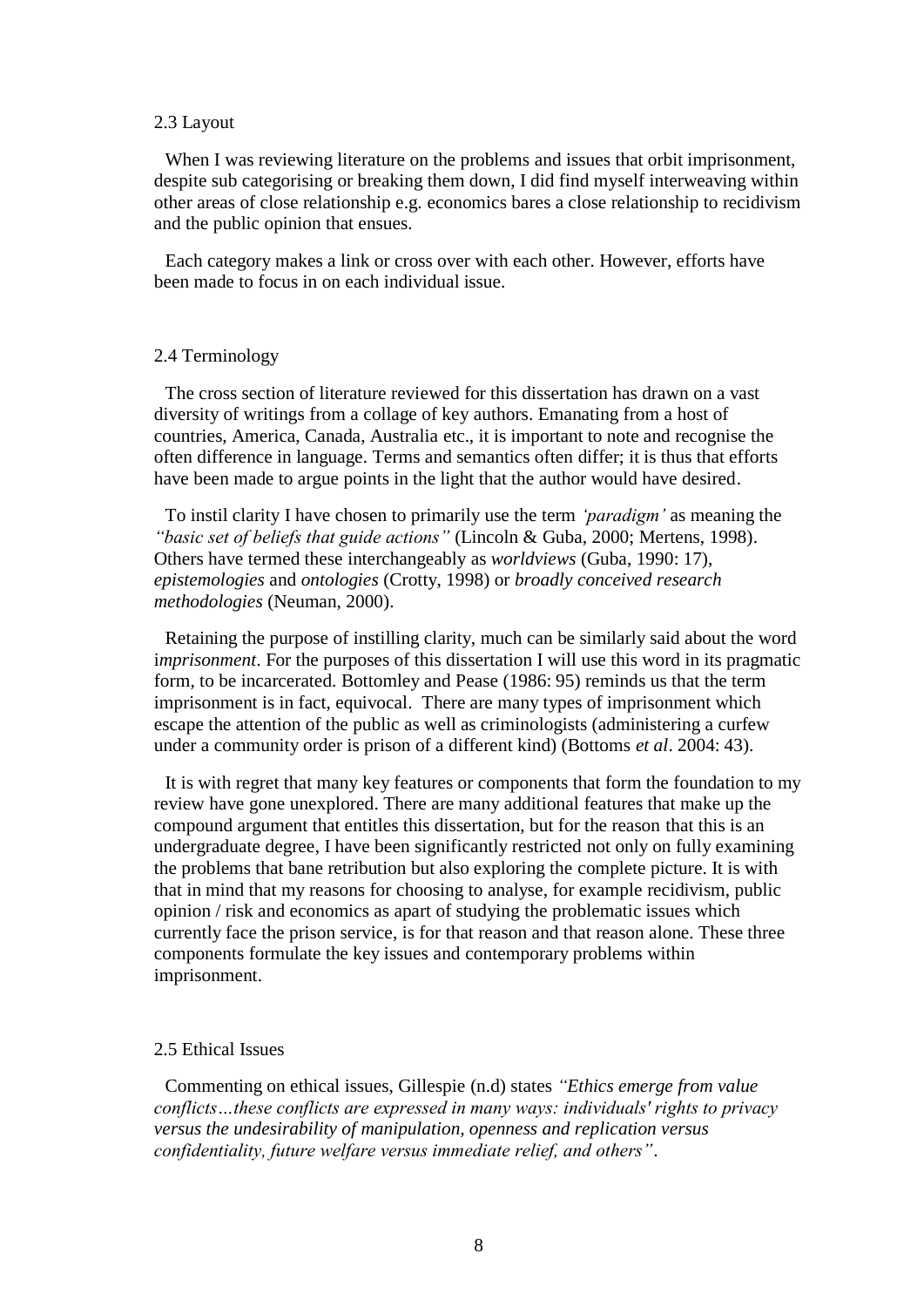In research projects as such there would normally be ethical issues to contend with, however by means of using secondary data, any issues that arose have been filtered out and addressed at the primary preliminary stages of research (Creswell, 2009: 89).

In mist of avoiding any ethical issues, I made the decision to address summary offences opposed to indictable, as I believe it would have been unethical and too controversial otherwise. Issues may have arisen if I did bare focus upon those whom did infact pose a risk to the public.

No further concerns arose.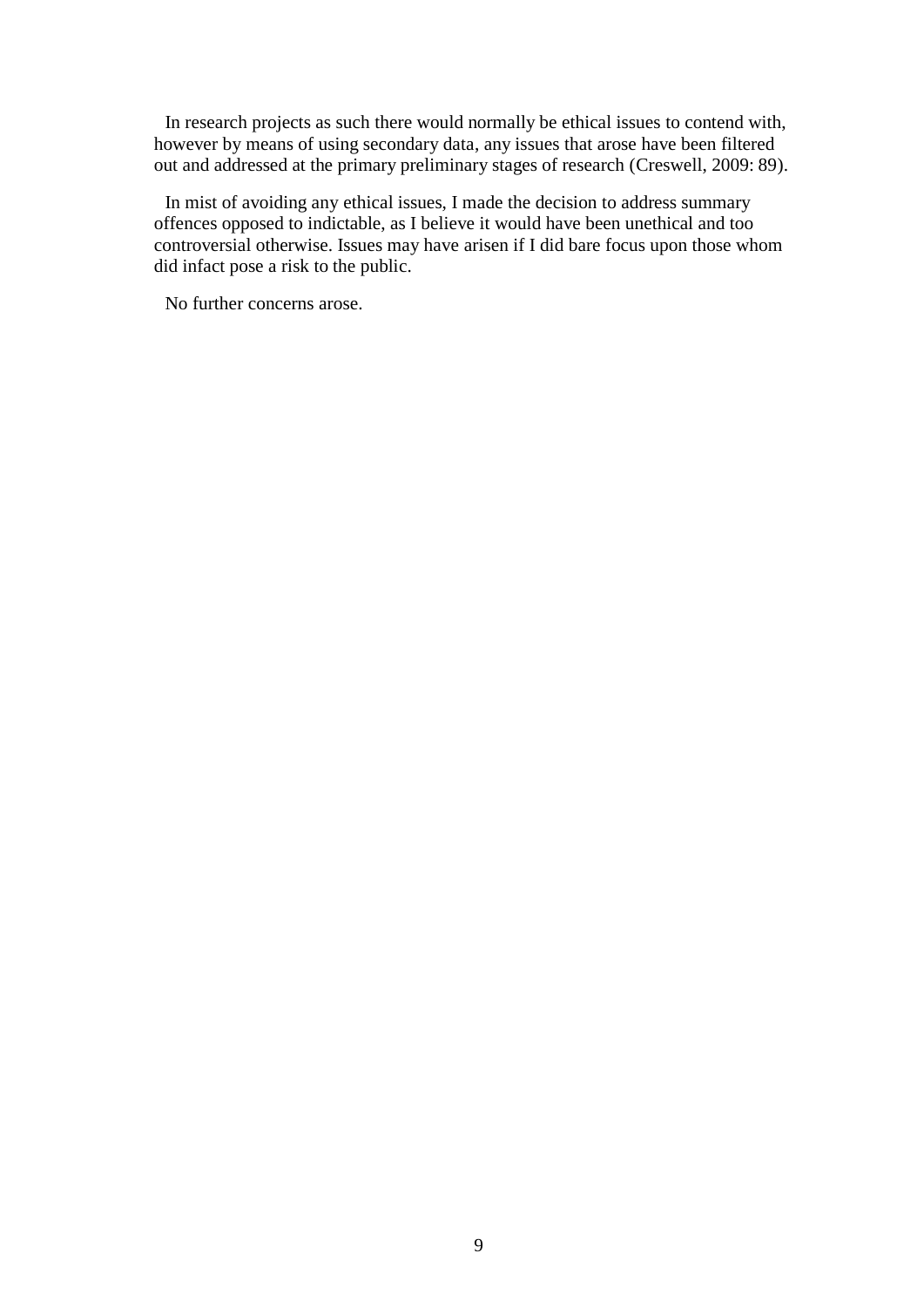#### **Chapter 3: Literature Review**

3.1 Definition of Community Justice

Community justice can be defined as *"the effort to reweave the fabric of community by forging a partnership between local governmental entities, the private sector, and community"* (National Institute of Justice, 2007). It collectively refers to all variants of crime prevention and justice, whilst offering new ways of thinking.

Drawn from ideas of restorative justice – which Faulkner (2006: 25) detailed as a core component as well as community safety to develop the notion 'community justice' – this approach has been termed: 'the marriage of criminal and social justice' (Clear, Hamilton and Cadora, 2011:pp. 3 - 4).

Community justice borrows from an eclectic toolbox of ideas and strategies: Community crime prevention (Bennett, 1998), Community policing (Goldstein, 1990), Restorative justice sanctioning systems / initiatives (Bazemore, 1998), and so forth (Clear, Hamilton and Cadora, 2011: 4).

#### 3.2 The Penal 'Zig-Zag'

Paradigm shift from penal welfarism to penal populism has been by no means subtle. With the era of 'penal welfarism' coming to a halt in the 70's, we saw the decline of the so-called 'rehabilitative ideal' (Allen, 1981) (which coupled the 'Empirical' (Martinson, 1974: 22-54), 'Resource' and 'Ideological' Crisis (Bottoms *et al,* 2004: xxiii).

Following the collapse of Standstill Policy, there has been a general shift towards 'Law and Order Ideology' (Cavadino & Dignan, 2006: 24), pursuing an increasingly harsh and punitive penal policy (*classicist* philosophical view). One may believe that the conservative government of Margret Thatcher would have been the apotheosis of penal harshness, given Mrs Thatcher's iconic status of being a law and order thinker (Cavadino and Dignan, 2006: 74).

In recent years the UK has adopted a neo-correctionlist model in the War on Crime. 'New Punitiveness' - being very much an international trend - has been on an increasing rise since the 1970's, emanating a worryingly development in penal harshness of punishment. Despite the Youth Rehabilitation Order being introduced, promoting new forms of punishment and restoration, It is without question that 'new punitive' cogs are still at the heart, a driving force within the engine that is our penal system.

It is important not to neglect and forget the foundations that allay the framework to much contemporary penal theory. Michael Foucault's (1977) book *'Discipline and Punish: The Birth of Prisons'* centralised the notion that *'governance of modernizing European societies in eighteenth and nineteenth centuries demanded new forms of power and control'* (Pratt *et al*, 2005: xii). It is this notion that stemmed much redress from eminent writers such as Cohen (1985), Ignatieff (1981), Garland (1985), and Bottoms (1983), that encapsulated a cycle of revisionary thinking.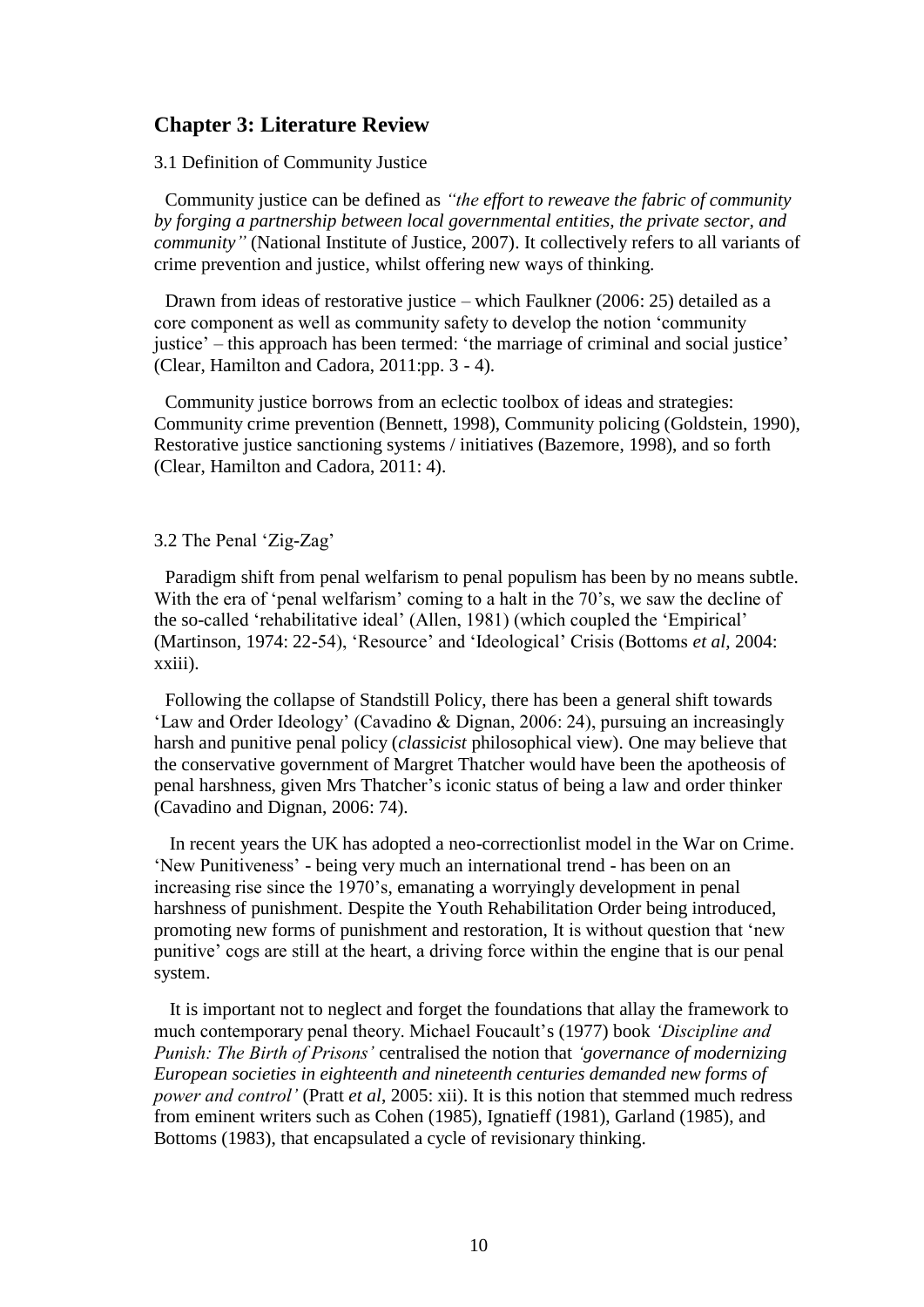Neo-correctionalism retains the objective of correctionalism but uses new subjective levers such as responsibilisation and engagement to address the positivist aspect of the cause of crime. This is done through a hybrid effect that Cavadino (2006: xiii) calls 'Punitive Managerialism'. Yet, it may be argued that combinations of repressive and managerial initiatives have become ever increasingly salient to governments ability to present themselves as effective and electable (Lacey, 2008: 23; Ericson, 2007; Lee, 2007).

#### 3.3 Imprisonment: A State of Disrepair?

Retributive punishment has been patronized by major philosophers of modern times, especially Kant and Bradley arguing for punishment: *"the infliction of punishment as a physical evil deserved as a result of moral evil"* (McConville, 2003: 44). Christian minds, incorporating much of the Old Testament, have additionally been coloured by the righteousness when vengeance is being heaped on 'evildoers' (*ibid*, 2003: 45) through the *lex talionis* ('eye for an eye') paradigm (*see* Bianchi, 1984; Zehr, 1985; Johnstone and Van Ness, 2007: 139). Yet, Plato's myth of Gyges' Ring (Jowlett, n.d.), Jesus' caution *"Let him who is without sin cast the first stone"* (John 8:11), and Shakespeare's drama *Measure for Measure* all force us to reflect upon the possible hypocrisy behind our demands that the guilty be held responsible and punished (Murphy, 1979: 92).

Penological developments in the UK and USA have over time, marked the reemergence of penal sanctions through the collapse of penal welfarism in the 1970s. It is within this period (what one can only describe as that of a period of 'archaic penal enlightenment') that we began to see the development of penal policy in relation to practices, sentencing and crime discourses (Garland, 2001a: 6; 2001b: 14).

The paradigm shift from penal welfarism to 'new punitiveness' or 'punitive populism', as previously discussed, is exemplified by the increased use of imprisonment in the UK and elsewhere, particularly the USA (*See* Scott, 2008: 57). For example, the prison population in the UK has taken an unprecedented, yet persistent and worrying development since 1993, illustrating more than a two-fold rise (*See Appendix*, Figure 1), jumping from 41,600 to a staggering 88, 179, a record high marked in December 2011 (Berman, 2011). Although these figures stir much worry and concern, startling figures of the USA illustrate a more amplified approach to the problem as present in the UK, amounting to an incarceration rate in 2009 of 748 per 100, 000 in contrast to 151 per 100,000 in the UK (*ibid*: 15; *See Appendix*, Figure 2). The rise of 1000 inmates in a period of three weeks in January 2012 brings much hesitation; considering that despite the prison service currently being marked at *"useable operational capacity"* it yet raises may concerns, one of which being the 98 per cent (or 1,721 space) operating margin the prison service is currently working with (Travis, 2012; Anon, 2012). Commenting on this as a whole, Ken Clarke proposes an end to *"a Victorian-style 'bang 'em up' culture … by tackling the root causes"* (Quinn, 2011), a mere identical proposal to Beccaria's (1764) assertion that: *"It is better to prevent crimes than to punish them…"* Yet it is with criticism, as Pease (2010: 3) notes: *"When one calculates the prison population in relation to the number of crimes recorded, the illusion of harsh sentencing disappears".*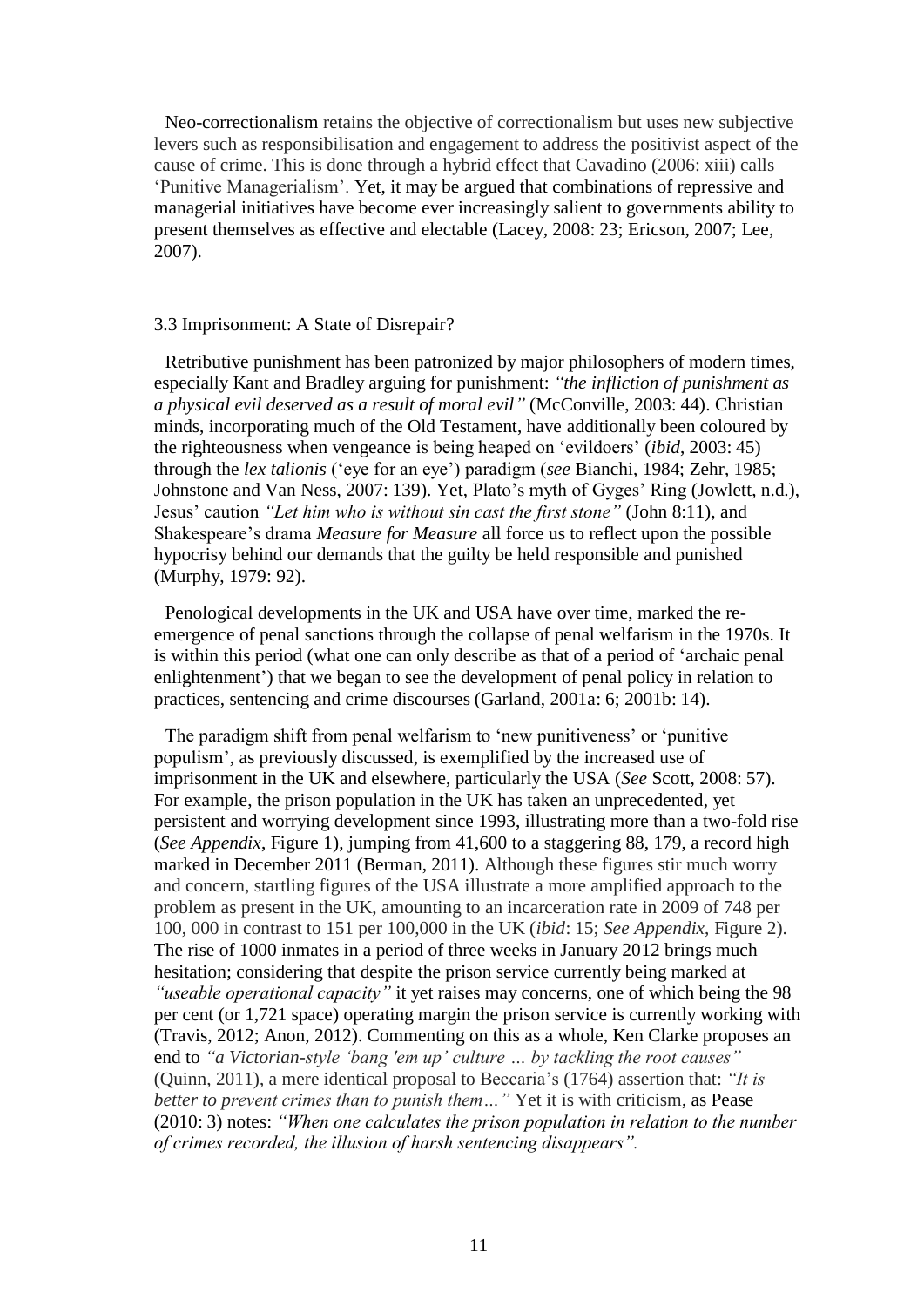On a practical level, many issues and problems that have stemmed from the over reliance and dependency of imprisonment in the UK– such as chronic overcrowding and thus economic trepidations – have, expressed a concerted mixed message in the search for solutions. An example of this would be the now abandoned, proposal to build the three large and controversial prison complexes. Known as 'Titans', these were the basis of a recommendation in a report by Lord Carter of Coles in December 2007 (Carter, 2007; Dyer, 2007). The expression to provide sufficient capacity for the projected increase use of imprisonment was met by a wave of criticism stating it would not address re-offending rates and the fundamental problem of the UK's over reliance (Grimwood, 2010: 1). It was thus that plans never materialized. However, it remains to be argued that *"the government seems to accept the inevitability of a high and rising prison population and remains committed to building larger prisons"* (House of Commons Justice Committee, 2010: 36). We may consider, on this point, that the rising implications of legal aid and the possible *"Boom in crime"* as a result as Mulligan (2012) argues in his article - may provide a possible future justification for the latter.

We must not isolate ourselves with imprisonment *per se* and acknowledge that the government has made some rehabilitative and restorative steps; all be the magnitude being somewhat sedate. Following the marked *"uptarriffing"* of the Criminal Justice Act 2003 (Grimwood, 2010: 4) the introduction of the Youth Rehabilitation Order (YRO) - which came into force under the Criminal Justice and Immigration Act 2008 as a new generic community sentence – exemplified troublesome amendments, allowing the court to administer a *cocktail* or *concoction* of orders (*See Appendix*, Figure 3) to acquire the fine balance between punishment and restoration / rehabilitation (whilst incorporating a scaled approach to management (Youth Justice Board, n.d.)).

Cavadino and Dignan (2006: 63), exemplifying in their discussion, conclusively illustrates *"The government has repeatedly changed its mind about whether the prison population should be reduced, contained or expanded, and about how these goals should be achieved"*. This contention seems to portray, what one can only describe as an 'ever moving – standstill', which dominates contemporary penal policy.

#### 3.3.1 Recidivism

Martinson (1972: pp. 23-25) defines the functional concept of recidivism as an *"institutionalisation process, which interrupts normal occupational and lifestyle processes"*. Whereby removal from society for a period of time – short or long term – produces irreparable personal and social damage (Vass, 1990: 43).

Recidivism is possibly the most demanding issue that the government is attempting to deal with to date. Considering that reconviction rates are *"the only readily accessible measure of reoffending"* (Friendship *et al*. 2004: 10), Criminal justice statistics – as published in September 2011 - illustrate *'in the last decade the number of offenders committing 15 or more crimes has nearly doubled, underlining the need for a new approach specifically designed to tackle reoffending'* (Justice, 2011). Showing much concern, Justice Minister Jonathan Djanogly said: *"…This is further evidence that we need urgent reform to tackle reoffending and so cut crime"*  (Whitehead, 2011).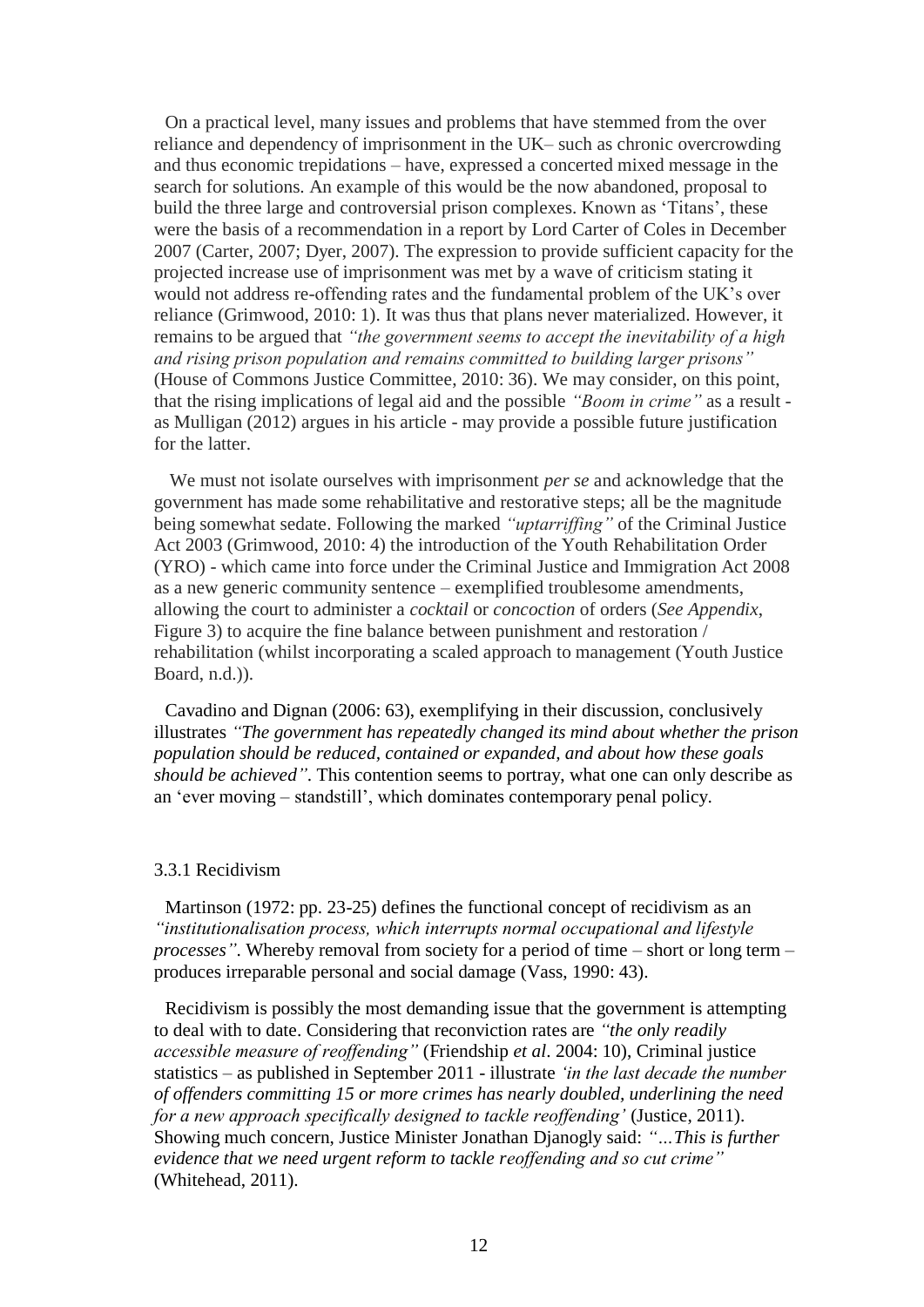To date, there is an on-going perennial debate about what forms of punishment are most successful in preventing recidivism (e.g. Bottoms, 1983; McMahon, 1992; Maruna, 2002: pp. 159 – 62).

There has been wide spread belief that attempts to address criminality of persistent offenders are unlikely to be met with great success (McGuire, 2000). While studies of criminal careers suggest that offenders eventually desist (Horney et al., 1995; Laub and Sampson, 2003; Forrest and Hay, 2011), efforts to accelerate this process and reduce recidivism rates are "virtually expected to fail" (McGuire, 1995; 2000). Much of the Penological pessimism surrounding this (and interventions in general) can be originated to the work of Martinson (1974): with his infamous and irrevocable conclusion that *nothing works*. His study was seen as the definitive proof that corrections are infact a failure and thus *"a waste of time and money"* (Muncie, 2009: 287). Despite acknowledgements to inefficiency and overall withdrawal from the notion nothing works (*see* Martinson, 1979), it yet remains semantically present in such approaches as 'Prison Works' (*See* Theresa May in Whitehead, 2010; and, Michael Howard in Flynn, 1998: 43).

Maybe the ideology of prison works is correct; some offenders may not be treatable and simply born criminal (Lombroso *et al*, 2006: 253; Anon, 2010). Nonetheless, it is only more in recent years that a general consensus has evolved whereby now some claim that imprisonment can help reduce recidivism if the 'correct' forms of training are undertaken with persistent offenders (Social Exclusion Unit, 2002: pp. 38-39); whilst others state that alternative means of justice are simply more desirable. For example, Alper (1973: vii-viii) summarises, in colourful language that *"dealing with offenders in the community is a superior and more desirable method than locking people up in prison"*.

It is yet, that 'what works' in terms of recidivism reduction remains to be the penologist's stone (Carlen, 2005).

There are many elemental features that are known to contribute to recidivism or reoffending, such as negative life experiences and more conclusively unemployment (Maxwell and Morris, 2001). Employment bares a significant role in contemporary society and can be considered as an *"individual's link to reality"* (Freud, n.d.), social status (Super, 1976) and often the perceptual lens through which others view us (Niles and Herr, 2001: 3). It is yet that the government remains to be punitively stigmatized by the lack of forethought to such reforms as the Rehabilitation of Offenders Act 1974 (*see* House of Commons Justice Committee, 2010:pp. 74-75), whereby it currently adds an obstacle for any offender wishing to enter education or work. A press release dated  $6<sup>th</sup>$  March 2012 illustrates the government's intention of overhauling the employment support prisoners receive upon release: a significant step to say the least, but will it impact on the scale as perpetually desired?

3.3.2 Public Opinion, Politics, Media and Risk

*'The public are sick and tired of a sentencing system that does not make sense'.*

(Home Office, 2002: 86)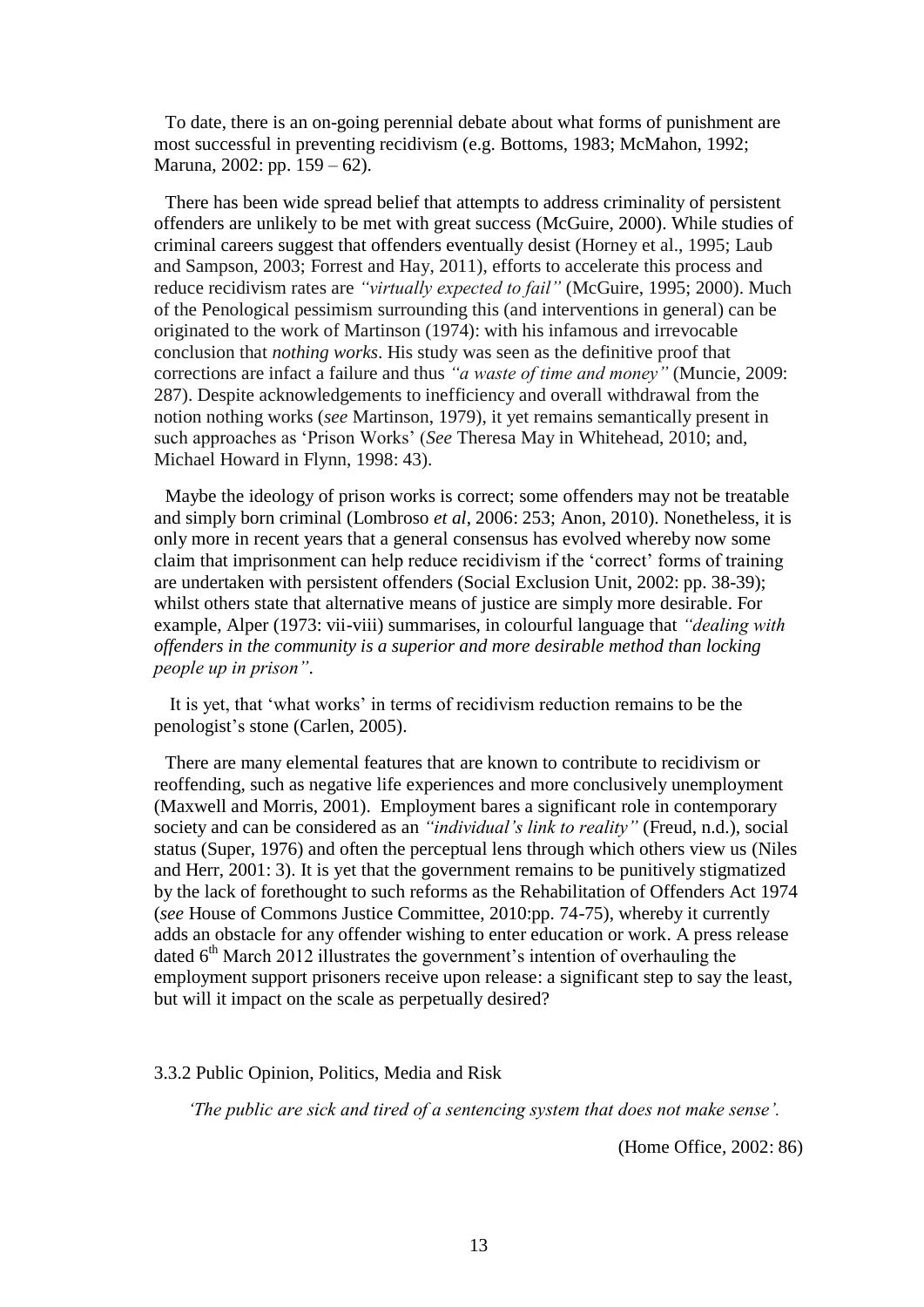Concerned with the increased level of imprisonment in the UK, Bennett (2008) argues that Dangerousness or *'Dangerization'* as he terms it, plays a *"role in how the public perceive the contemporary prison system, how politicians shape it and how professionals operate it"* (*ibid*: 3). A culture of fear, shaped by politicians and the media a-like has sparked concern over many years, and consequently altered public perception surrounding prisons and prisoners. Despite public opinion raising the assumption that prison is a place *"Brimming with dangerous people"* (*ibid*: 6), only one-third of the total prison population in 2010/11 are serving determinate sentences over 4 years (Berman, 2011:4).

Questioning the relationship between perceived public opinion and policy-making, David Faulkner (2006: 14) suggests that perceptions of public demand have a strong relationship on policy. Similar connotations have been derived by Jeremy Beecham, agreeing that a *"Fear of fear of crime"* impact political agenda (House of Commons Justice Committee, 2010: 95).

Studies on public priorities for the criminal justice system are frequently marked controversial, whereby responses can be tailored and framed to provide the desired answer (*See Appendix*, Figure 4). Nevertheless, research in the Halliday report (2001) found that when asked for an example what sentencing should be, little referred directly to punishment or incapacitation. The general response encapsulates an aim to reduce crime and create safer communities as well as the elements of deterrence and rehabilitation (*ibid*: 96; Halliday, 2001: 8)

Locking up the dangerous or punishing the poor? The emergence of risk management - a fundamental entailed feature of criminal justice – has since brought a fortitude of problems, least of which is the crux that this has given way to risk control (Clear and Cadora, 2001). Constrained by 'what works', probation utilise a method of *'uptariffing'* (Deering, 2011: pp. 90-91) risk in many instances as a *'mechanism to maintain control…over low-risk offenders for whom for the more secure forms of custody are judged too expensive or unnecessary'* (Feeley and Simon, 1992: 421)

Clear and Cadora (2001) suggest that the ascendancy of strategies for 'managing risk' take effect by incarcerating 'dangerous individuals' in a preventative way, However, it is interesting when we review the facts of who is actually imprisoned and their social backgrounds, how different picture begins to emerge (*See* Social Exclusion Unit, 2002).

It can be concluded that risk and dangerousness in particular are very much *'in the eye of the beholder'*, it is this line of official rhetoric that has given rise to the concept of 'populist punitiveness' (Worrell and Hoy, 2011: 97) and thus exonerating that, today, '*… prison still fulfils its age-old function of catering for the homeless, the mentally ill, the stranger, the non-compliant poor, the absurd and the excluded'* (Carlen, 2006: 6)

#### 3.3.3 Economics: A Cause for Concern?

In our current economic climate, costs, efficiency and effectiveness come under scrutiny within any organisation. The debate surrounding the economics of imprisonment and its sustainability is a perennial one, and has come under much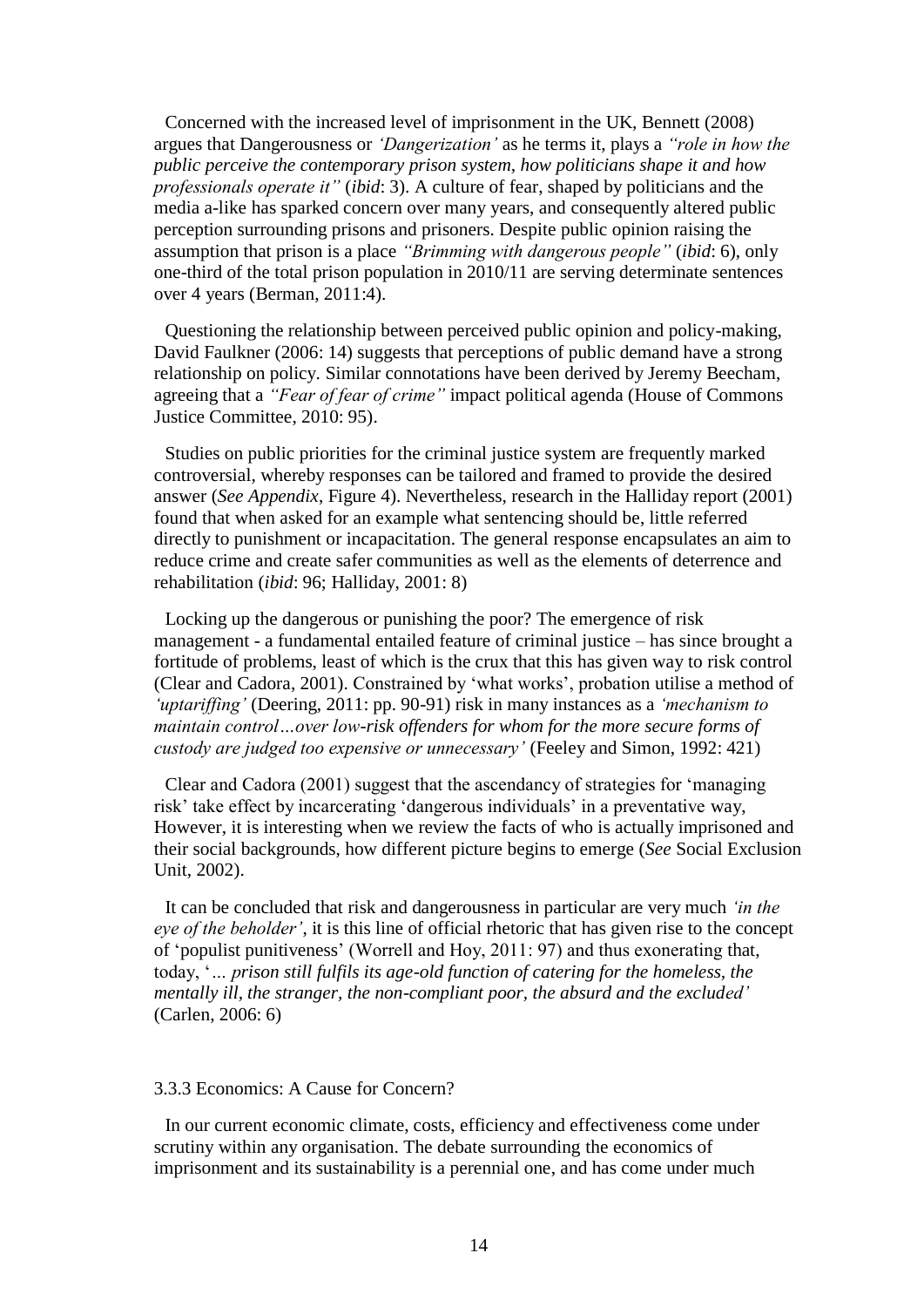address from leading academics and politicians a-like. One leading writer, Stern (1998) contends, *"That prisons, a mainstay of punishment, are an anachronistic and probably counterproductive system for dealing with rising crime rates"*.

With the average cost of a prison place topping £39,573 (Ministry of Justice, 2011b: 4), *'more than a place at Eton'* (*see* Doyle, 2010 and Williams, 2010); an everincreasing prison population (Ministry of Justice, 2011a) and chronic recidivism rates that illustrate that a dire 60% of short sentenced prisoners reoffend within a year of release (…at a social and economic cost to the country of around £10bn) (Ministry of Justice, 2011c: 20; Robinson and Shapland, 2008: pp. 337-358; BBC News, 2010); Sterns words are as contemporary as they were in 1998. It may be reaffirmed that *"…imprisonment rates make at best only a modest contribution to reducing crime, particularly when judged in the light of their very substantial and human costs"* (Lacey, 2008).

Research into evaluating the relationship between the efficiency or benefits of intervention and cost (termed *Cost-Benefit Analysis* or *CBA*) have been emanated and explored by many writers (Barnett and Escobar, 1987:pp. 387-414; Dhiri and Brand, 1999; Cohen 2000; Welsh and Farrington, 2000: pp. 305-61; Roman and Butts, 2005; Swaray *et al*. 2005:pp. 141-63).

Baring much influence from Aos *et al.* (2001) and Aos, Miller and Drake's (2006) review to identify what works to reduce crime in the USA, Marsh and Fox (2008: pp. 403-423) explored the estimated costs and benefits of prison in England and Wales. He summarised in his findings that overall, non-custodial sentences were found to produce a net benefit when compared with custodial sentences.

Controversially, Mills (2011: 36) argues that this is in fact a mere misrepresentation when considered in the light that it will impact the prison population, stating it *"does not offer an effective solution … nor will it address the overall scale and scope of the current demands…"* (*ibid*)

Yet, the issue remains untouched. Juliet Lyon - Director of the Prison Reform Trust predicts that *"Unless Government can succeed in reserving prison for serious and violent offenders the cost to the taxpayer will rocket in 2012"* (Bond, 2011).

#### 3.4 Community Justice: Success or Just Another Concept?

*"Societies with relatively low crime rates tend to be those with strong community relationships"*

(Ormerod, 1977: 88 in Cavadino and Dignan, 2006: 23)

A study carried out by the Joseph Rowntree Foundation, suggests that there has at present been *'a decline of community'* (Joseph Rowntree Foundation, 2009). Statistics from the North Liverpool Community Justice Centre 'Survey of Local Residents' (Llewellyn-Thomas and Prior, 2007) portray that 57 – 63% of people asked, feel unsafe to very unsafe after dark in their community (*See Appendix*, Figure 5) in addition to outlining many 'big' and 'fairly big' problems, such as drug dealing and intimidating behaviour in their local area (*See Appendix*, Figure 6).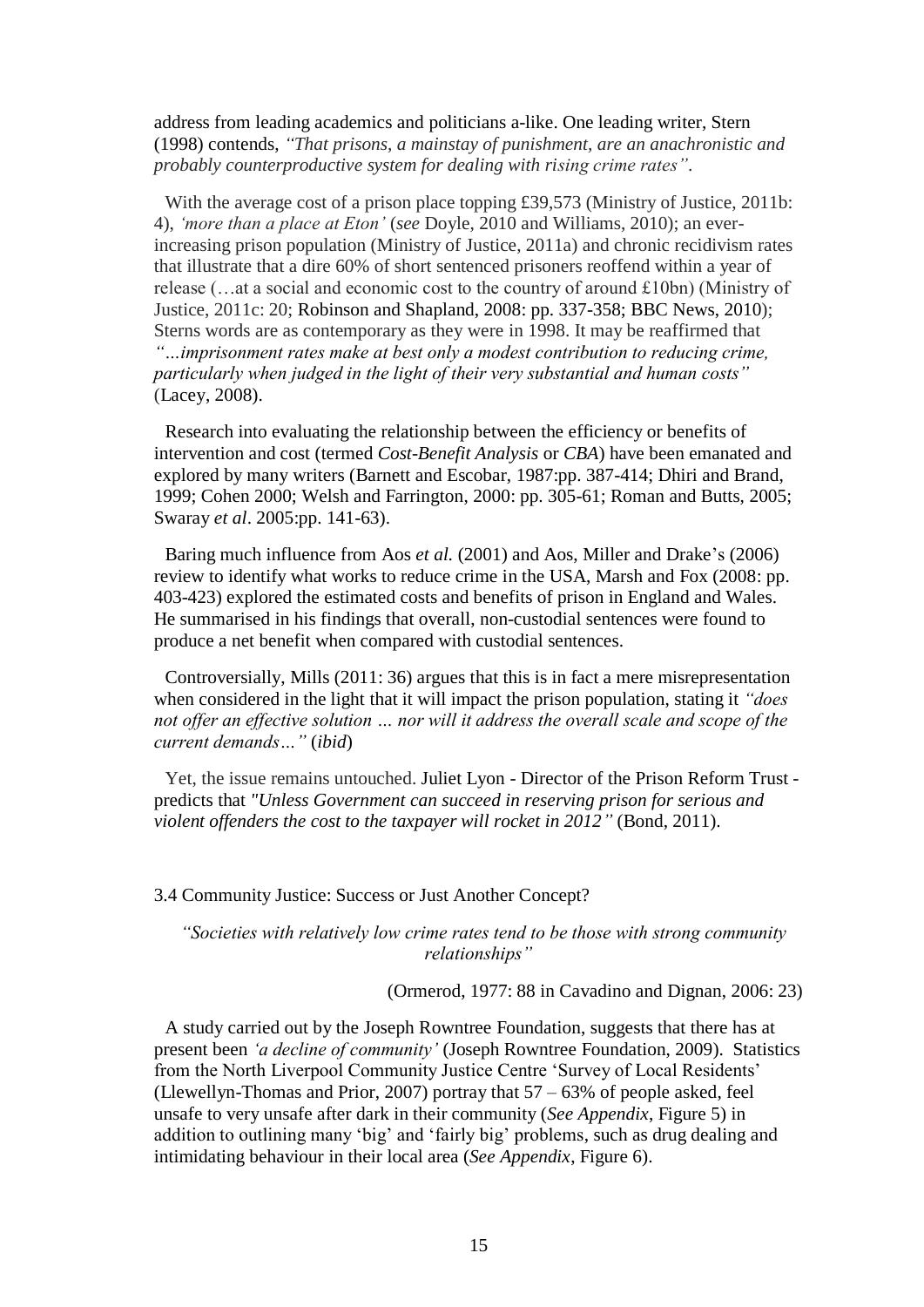'Community justice may, it appears, have a positive impact upon recidivism even though it has not traditionally been regarded as an explicitly rehabilitative disposal' (McIvor, 2002).

When we look at recidivism between different sanctions, they suggest that while prison sentences and community-based disposals have marginal reoffending rates (an 8% difference, *See Appendix*, Figure 7) offenders that are inclined to serve community justice programmes often have a lower reconviction rate (*See Appendix*, Figure 8) than would be predicted by their criminal history, age and other relevant characteristics (Lloyd *et al*. 1995). An example of this can be illustrated by May (1999) who found that whilst taking into account social factors such as unemployment and drug use, reconviction rates amongst offenders responding to community interventions were better than predicted.

There is some evidence that supports this, whereby it is said that the actual quality of the community service experience for offenders may be associated with reductions in recidivism. Killias *et al.* (2000) found a relationship between the perceived fairness of the sentences offered received and reconviction. Furthermore, McIvor (1992) believes that it is infact the intrinsic values that community justice instils, lowers reconviction rates among offenders who regard community service to have been worthwhile, with more positive experiences being associated with placements characterised by high levels of contact with the beneficiaries, opportunities to acquire new skills and work that is seen as having some value for the recipients. Rex and Gelsthorpe (2002) produced similar encouraging conclusions.

Requiring offenders to carry out work within the community, isolating them from other volunteers and stigmatising them through conspicuous uniforms is a counterproductive method to convey the message that they have something positive to offer society and their local community. Braithwaite's (1989) evaluation of integrative shaming brings only ideological images of what one can only describe as the equivalent of some 21<sup>st</sup> cent 'stocks'. Needless to say the 'visibility of community punishment' (Carter, 2003) should still mark its presence.

Taking into account the fact that some of these writing, as previously mentioned, are a decade old and that at present, marginalities appear within the statistical evidence, there has been notable theoretical challenges and criticism within the forum. Pease (2010: 7) argue's that *"The reconviction figures for both community sentences and custody are almost exactly as would be predicted beforehand. In short, community sentences as currently delivered have no evident effect on rates of reconviction"*. This illustrates that until better community sentence regimes are developed, prison remains an indispensable option in reducing re-offending rates through incapacitation and deterrence (Civitas, 2010). Pragmatically, 'prison works'.

Much similar address has been made by Helen Mills (2011: 34-36) in her Criminal Justice Matters article entitled *The 'Alternative to Custody' Myth*, whereby she concludes that *"Community sentence reform does not offer an effective solution to the … overall scale and scope of the current demands placed on the criminal justice system"* (*ibid*, 2011: 36).

Prison has a poor record for reducing reoffending - 49% of adults are reconvicted within one year of being released, for those serving sentence of less than 12 months this increases to 59% (Prison Reform Trust, 2011: 21; Travis, 2011; Hughes, 2010).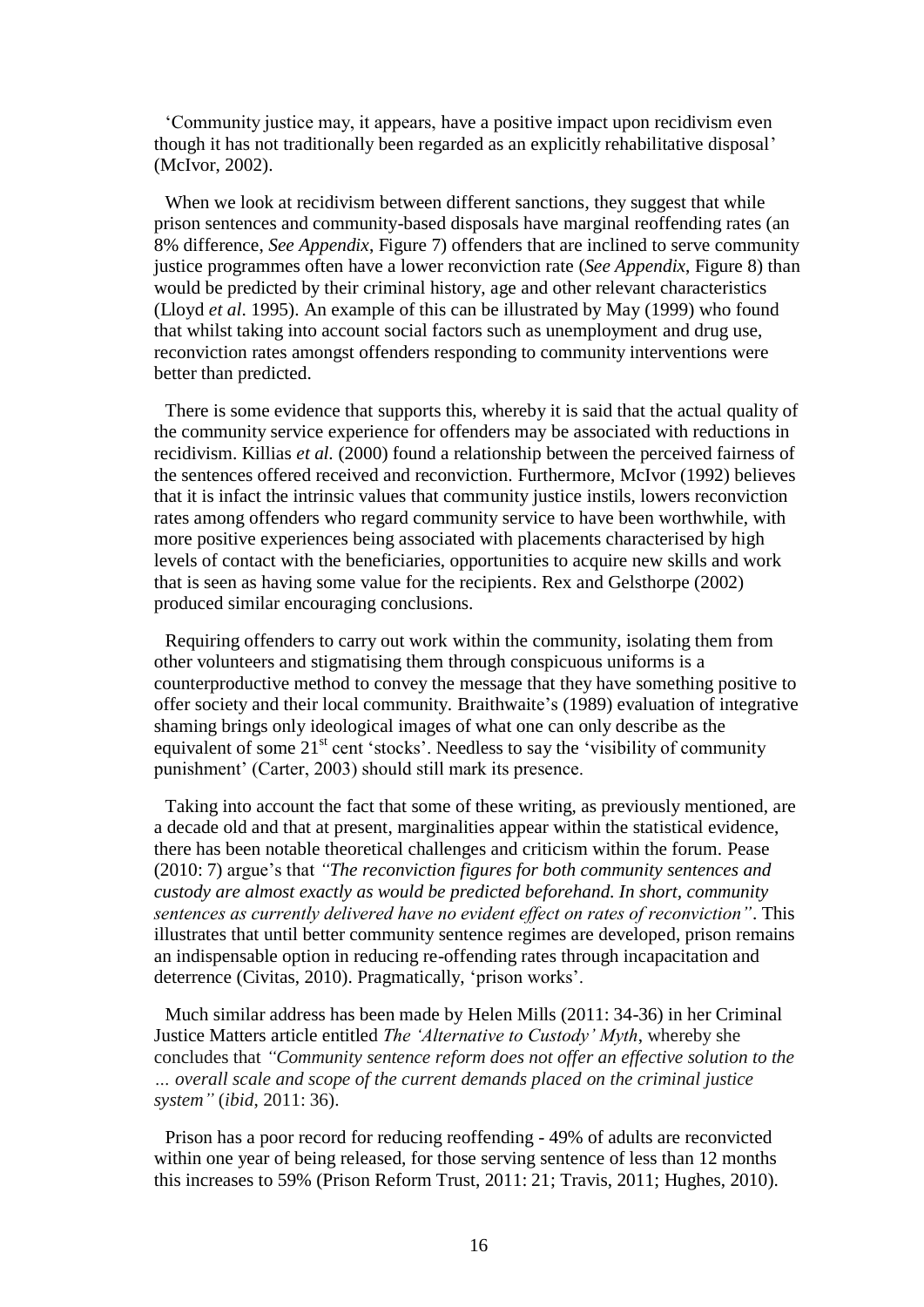Despite the raised criticism attached to community justice, there is a consistent trend that community justice is a more sought after alternative. Scotland has successful implemented and reinvested in this concept of justice; findings from their 07-09 cohorts illustrate that the reconviction rate of offenders who served short-term sentences has fallen to its lowest in 11 years (The Scottish Government, 2011).

Justice Secretary, Kenny MacAskill SNP states:

*"Offenders released from a custodial sentence of three months or less have a reconviction frequency rate twice as high as those released from a sentence of six months to two years. When you also see, as we do from these statistics, that those released from custody have a reconviction frequency rate that is twice as high as those getting a community service order, it is clearer than ever that locking up low level offenders is not the answer".*

*"We already know that three out of five offenders given a tough community sentence do not re-offend. Prison is and always will be the right place for serious and dangerous offenders, but the Community Payback Order introduced earlier this year gives sheriffs the ability to send low level offenders out into the community to address the underlying reasons for their offending and to pay back through some tough manual labour."*

*(ibid)*

The key it seems, not only to Scotland's success, but making community sentences work, is infact the commitment of the different agencies and professionals involved. The success is depended on the professionals and agencies sharing a problem-solving approach to tackling crime and doing justice in the community (The Scottish Prison Commission, 2008:34), much of which influence, stems from such schemes as *The Liverpool Community Justice Centre*, *Redhook Justice Centre* and the *Midtown Community Court / Solutions* in the Bronx, NY.

*"To achieve a reduction in the overall prison population by cutting short-term custody requires a disproportional change to occur".*

(Herbert, 2010a)

#### 3.5 Reinvesting in Community Initiatives (JR)

In order to make a detrimental impact on incarceration rates foremost, Clear (2007) states that programs which focus on individual offenders will only marginally reduce the use of imprisonment, and in order to address the problem of ever rising imprisonment rates, the well-being of *communities* must become the main objective of the criminal justice system.

Justice Reinvestment (JR) is an emerging approach that aims *"break the cycle of recidivism, avert prison expenditures and make communities safer"* (Allen, 2007:pp. 2-9). In a time of financial austerity (Allen, 2011: 617), what better approach can there be, than one which calculates public expenditure on imprisonment in localities with a high concentration of offenders, and diverts a proportion of this expenditure back into those communities to fund initiatives (Schwartz, 2010: 2).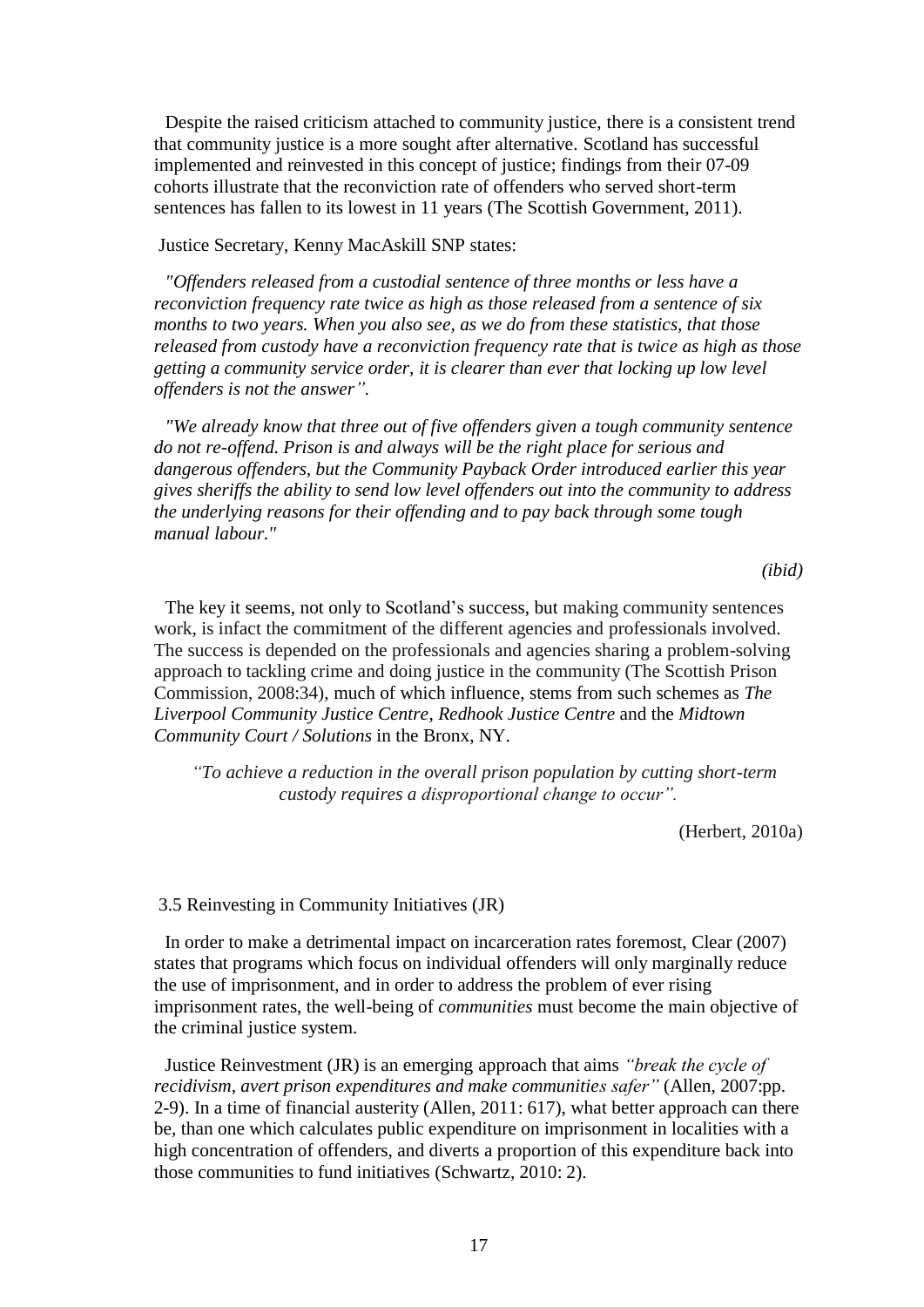In its simplest form, JR refers to the persuasive proposition that focus's resources on preventing criminality rather than solely on catching, convicting and incarcerating criminals. Adopted and developed from policy reform in the USA, Justice Reinvestment aims to implement, effectively the *'getting tough on the causes of crime'* half of the Labour Party's original statement of the purpose of criminal justice before the 1997 election (House of Commons Justice Committee, 2010: 26).

Recent pilot schemes such as the "payment by results" approach have become move by the coalition to significantly reduce the rate of reoffending by introducing new ways to fund organisations (Nicholson, 2011). Drawing on JR (*see* Herbert, 2010b: 9), "payment by results" was launched in 2011 and piloted in a select number of prisons (e.g. HMP Leeds and Doncaster) (Inwood, 2011). Figures and results have remained salient as such, but concerns have arisen through financing this initiative through social impact bonds (SIBs) (*ibid*).

Yet despite this scheme, *"enormous questions remain over the devolution of powers and responsibilities to local government at a time when their budgets are being hit and considerable skepticism abounds about the so-called Big Society"* (Allen, 2011: 623), which the Conservative Party in particular, views as providing a vibrant alternative to the shrinking state. Questions also stem about the possible practical success of this scheme, as there is reluctance to believe it presents the scope of initiatives or problemsolving core when compared to such schemes already present as: the North Liverpool Community Justice Centre (*see* McKenna, 2007). Maybe the proposed external link will combat this?

The North Liverpool Community Justice Centre represents a unique development in the criminal justice system in England and Wales. With its three foundations  $- a$ problem-solving approach, partnership working, and a unique role of the judge, a study carried out by Mair and Millings (both Professors and Lecturer's at LJMU) in February 2011, subjectively exonerated this centre. Despite a lack of data sources to provide a more quantitative base, they stated: *"We would argue that the Centre delivered more effective justice than the traditional court model, although we would find it difficult to provide unequivocal evidence to support this claim apart from the consistent accounts given to us by respondents"* (ibid: 98). Success using initiatives as such can be further correlated, not only to *Oregon* (Tucker and Cadora, 2003), *Pennsylvania* (Justice Center, 2012) and *Oklahoma* (Justice Center, 2011) but also to schemes as previously mentions such as *Redhook Justice Centre* and the *Midtown Community Court / Solutions* in the Bronx, NY.

Utilising a mode of sentencing (also *see* Salford Criminal Justice Initiative - Brown and Payne, 2007) that tries to address the problems that led to offending; a much more efficient and supportive approach to victims/witnesses; a Community Payback scheme that has led to praise from residents; a raft of activities for the community as a whole; a general community resource; greater community understanding of the criminal justice process (Mair and Millings, 2011). The North Liverpool Community Justice Centre can be said to embellish some aspects of Allen (2011) several ways to reduce the demand of imprisonment (*See* Appendix, Figure 9).

The localised and flexible nature of community justice and JR means that there are a number of different initiatives and programmes that could be further introduced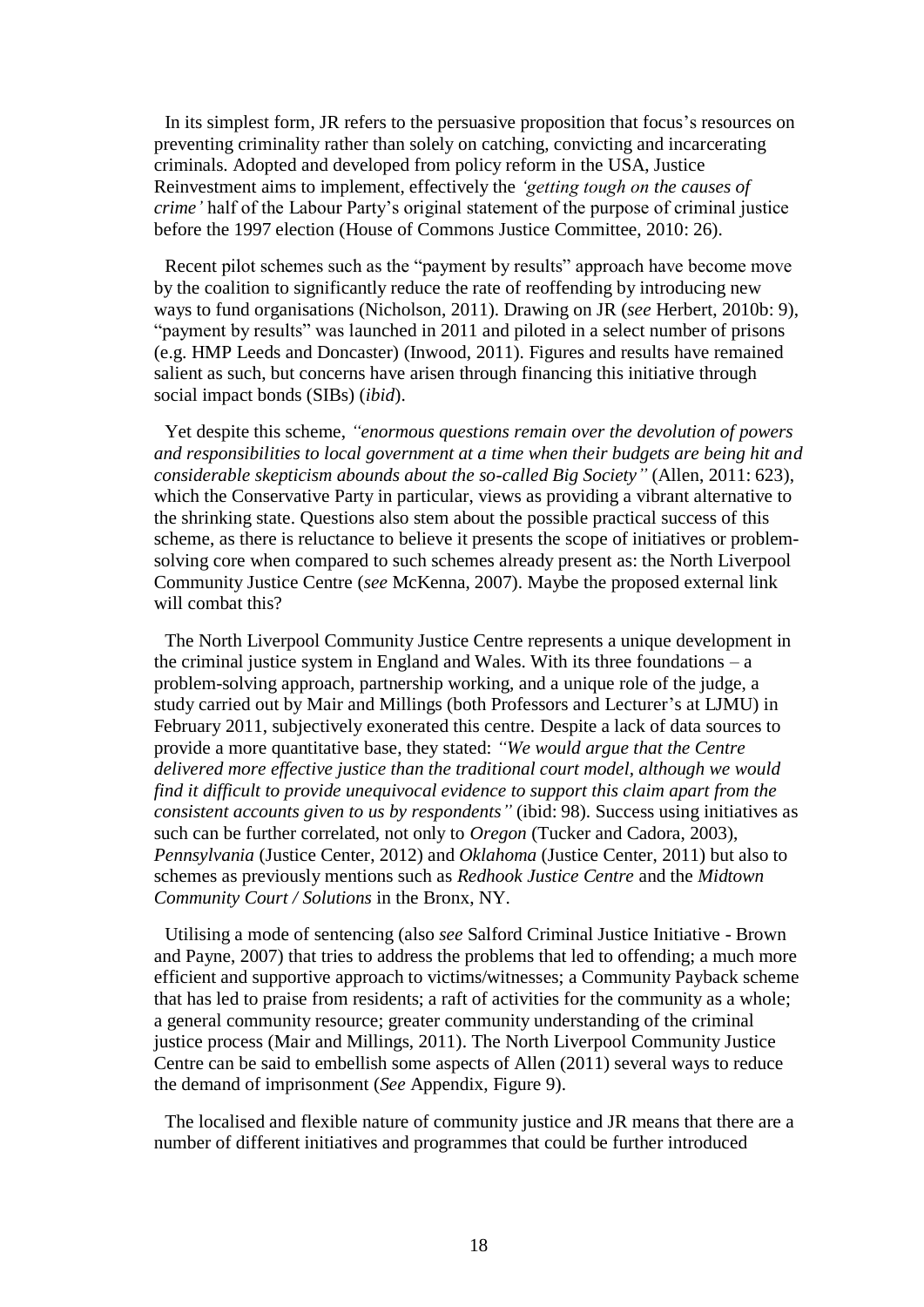throughout the UK. Most of which can be implemented without any legislative change (Allen, 2011: 625).

This concludes the literature review section of the dissertation. I will now continue into Chapter 4 with the discussion.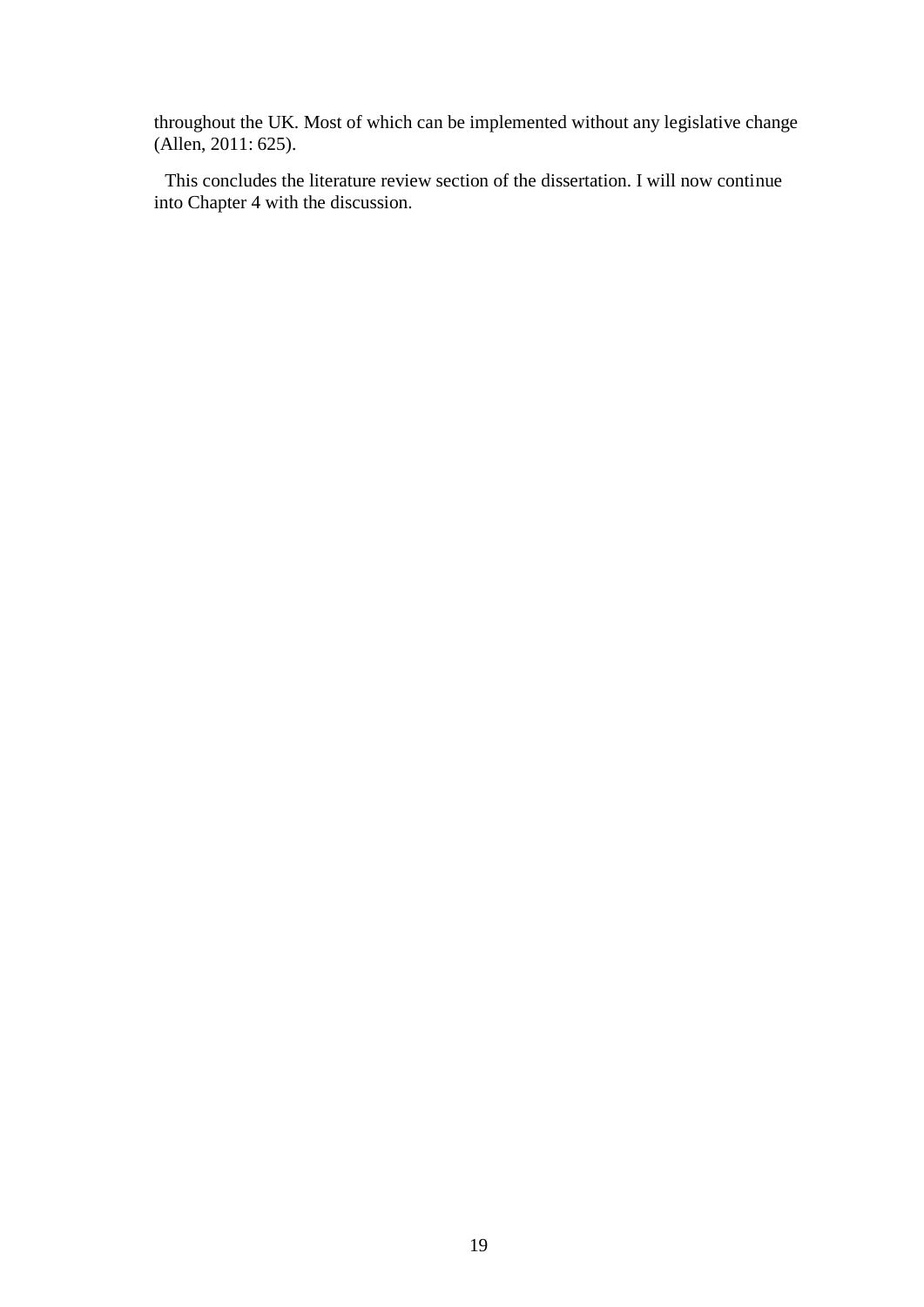#### **Chapter 4: Discussion**

The aim of this dissertation was to explore whether community justice was a viable alternative to retribution, or the over emphasis of imprisonment. The methodology selected to allow me to carry out the review was sufficient to draw upon both qualitative and quantitative data thus ensuring a concise yet detailed analysis. The main concepts (the problems, potential solutions and the means of implementation (JR)) that were initially identified were explored and addressed. In this chapter of the dissertation will discuss how the findings from the literature review met the preliminary aims as set out in my proposal*.*

The literature review has discussed the persistent, yet consistent increases in the prison population in the UK in addition to the core problems such as recidivism, risk and economics. It has reviewed community justice, and critically examined justice reinvestment and current schemes in place.

Overcrowding has given renewed vigour to the debate about whether incarceration is an appropriate response to offending. An important part of this debate is whether prison represents an efficient use of public resources (Marsh, Fox and Hedderman, 2009). It is clear from this review that expenditure is clearly not producing any longterm benefits in communities with high rates of imprisonment, crime, and deprivation.

Attempting to reduce recidivism through community justice, rather than containing and submerging the issue within imprisonment is a consistent view of many writers reviewed. Although some argue that the scope of the problem is far too large to be fully addressed by this method of justice (Helen Mills, 2011; Pease, 2010).

With cuts to many external services (particularly the voluntary sector, as well as public) (*See* Holt, 2012; Rudd, 2012), it only raises the question whether community justice will under fragmentation as such, be able to live up to the expectation as illustrated by previous developments in the USA. Or, will this be a *'death by a thousand little cuts'*? (Clear, 2007: 117). Many small cracks in a pane of glass will eventually cause it to shatter.

This report has demonstrated that community justice does not require additional funding, as by JR, funds that are being cycled into imprisonment can be recycled and diverted to community-based initiatives.

A number of examples of community justice – both in the UK and USA - have been provided and outlined; with greater focus being placed upon the Liverpool Community Justice Centre. The pilot scheme, 'Payment by Results' - which is currently underway in HMP Leeds and Doncaster - has also been mentioned. Arguably, a significant step towards JR. It is yet that concerns have been raised, most of which circulate around its *"track record…and complexity"* (The Howard League for Penal Reform, 2011: pp.17- 20).

Within the last few hours of writing this (as of the  $27<sup>th</sup>$  March 2012), there has been encouraging developments with community interventions and wide spread media talk. Throughout this review I have touched on and implemented a personal view on possible modes of action. Concerned community sentences are too lenient, Ken Clarke's plans utilise the use of electronic tagging using GPS tracking and intensive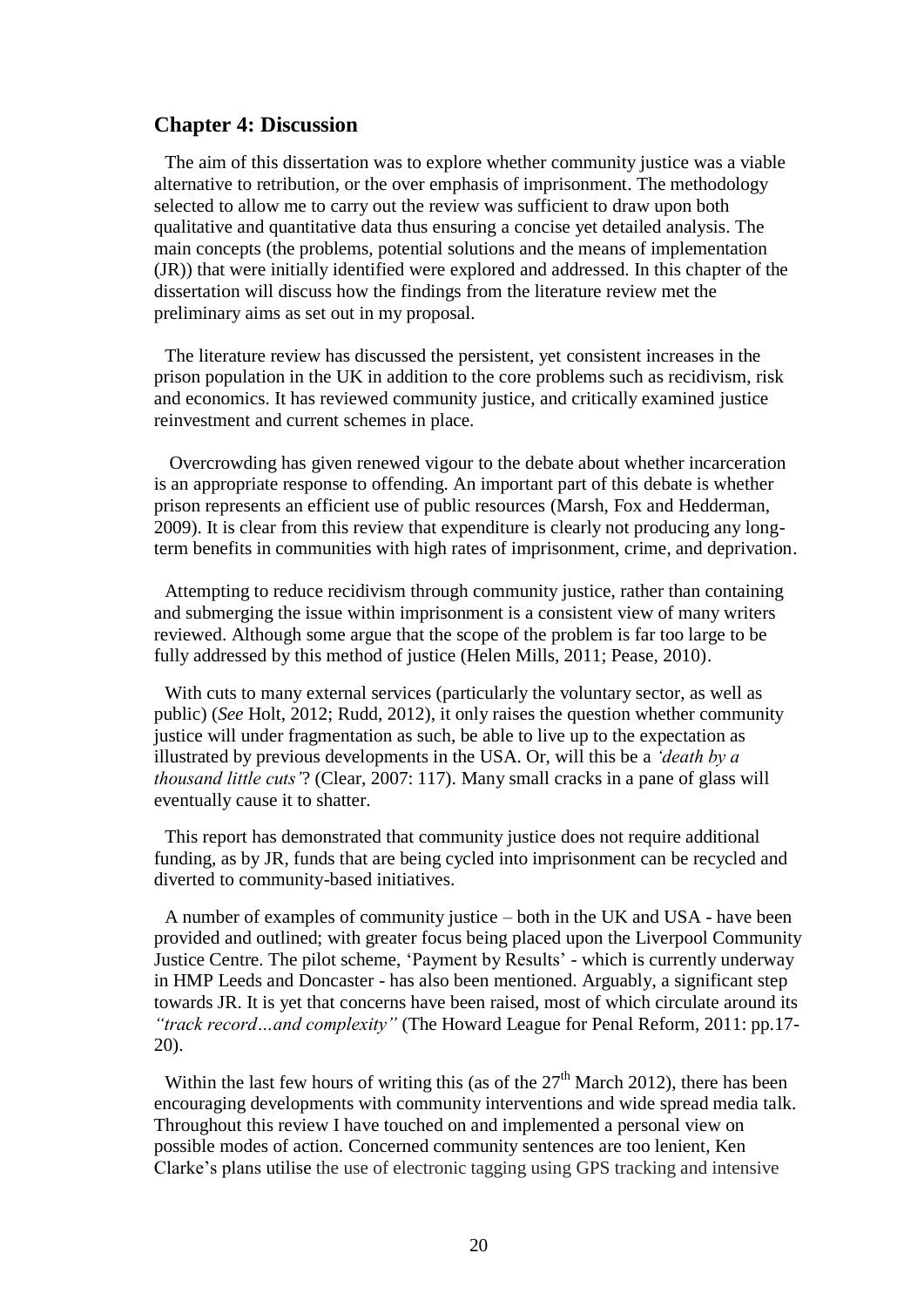punishment orders including curfews and travel bans (BBC News, 2012) terming overall it will be *"cheaper and cut re-offending"* (*ibid*).

In some ways this has countered my argument and discussion throughout.

It is now visible to see the government is placing more recognition to the problems I have reviewed throughout this dissertation - particularly in terms of reoffending - and that further steps are now being considered. In some sense, it portrays the early movements towards a 'community justice ideal' (Clear and Karp, 2000).

It is with anticipation, if plans go ahead, to see what may result.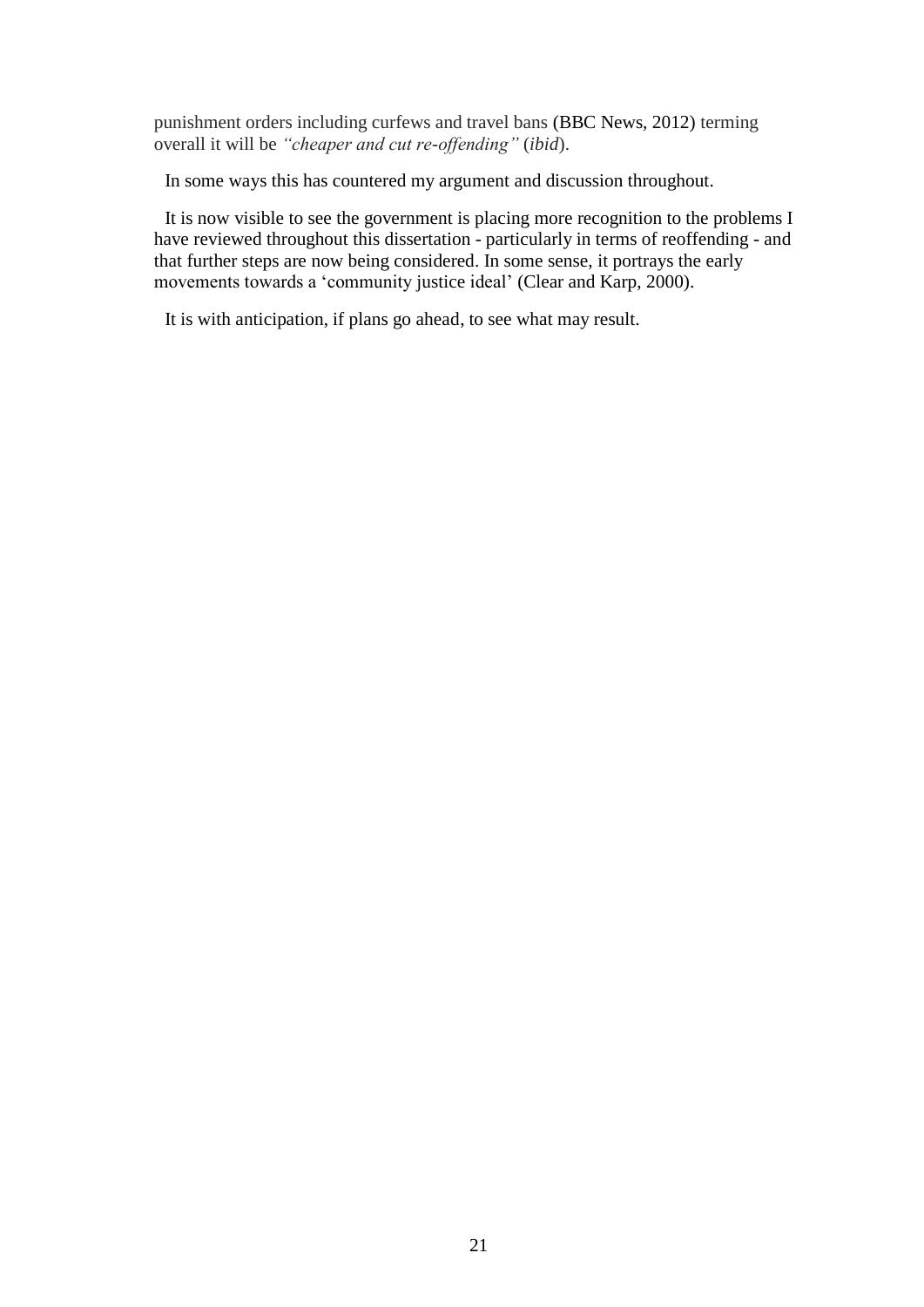#### **Chapter 5: Conclusion**

This dissertation has addressed a selection of issues surrounding retribution and reviewed community justice as a potential solution, which by its fairly undeveloped nature raises many questions and critiques, often surrounding the statistical evidence.

Community justice is a new idea. Although many elements of community justice have a rich heritage in social thought – reparation, community, pragmatic problem solving – the idea of community justice as an expression of criminal justice is barely a decade old. We are in a time of rapid changes in criminal justice, but nobody can know for certain where the changes will lead.

The main findings of the review illustrate that although community justice is a concept with much potential, it is difficult to gauge foremost how successful it actually is. Mair and Millings study highlighted this issue significantly, providing exceptional visual recommendation but yet being unable to prove it. Until a solid base of evidence is acquired, it is only then, that we will be able to fully understand the strengths and weaknesses of this concept.

Many community justice approaches are based on initiatives formally developed in the USA. The major implication as such is cross-cultural dispositions, especially if used as a model (*See* Nolan, 2009). The approach should be tailored to the needs of the community as such, in order to acquire the best response - both on a 'public opinion' and practical basis.

Further research is recommended in relation to the public opinion of community justice and justice reinvestment, if future steps are taken with such approaches.

There are other practical implications that should also be considered. One example would the generalisation that people from communities experiencing high levels of incarceration are described as being widespread, and not specified to precise areas. To utilise this approach to its maximum capacity, areas that are in need of community justice initiatives should be identified on needs-based scale, on the simple basis: Which communities would benefit the most? In order to address this problem further research must be conducted to correctly identify the various social groups and areas throughout the UK in such need.

There is much need for development and anomalies to be addressed before we can identify a true picture that this approach portrays. Until then, we shall anticipate the results from recent government proposals ('toughening' community sentences) and the 'payment by result' concept.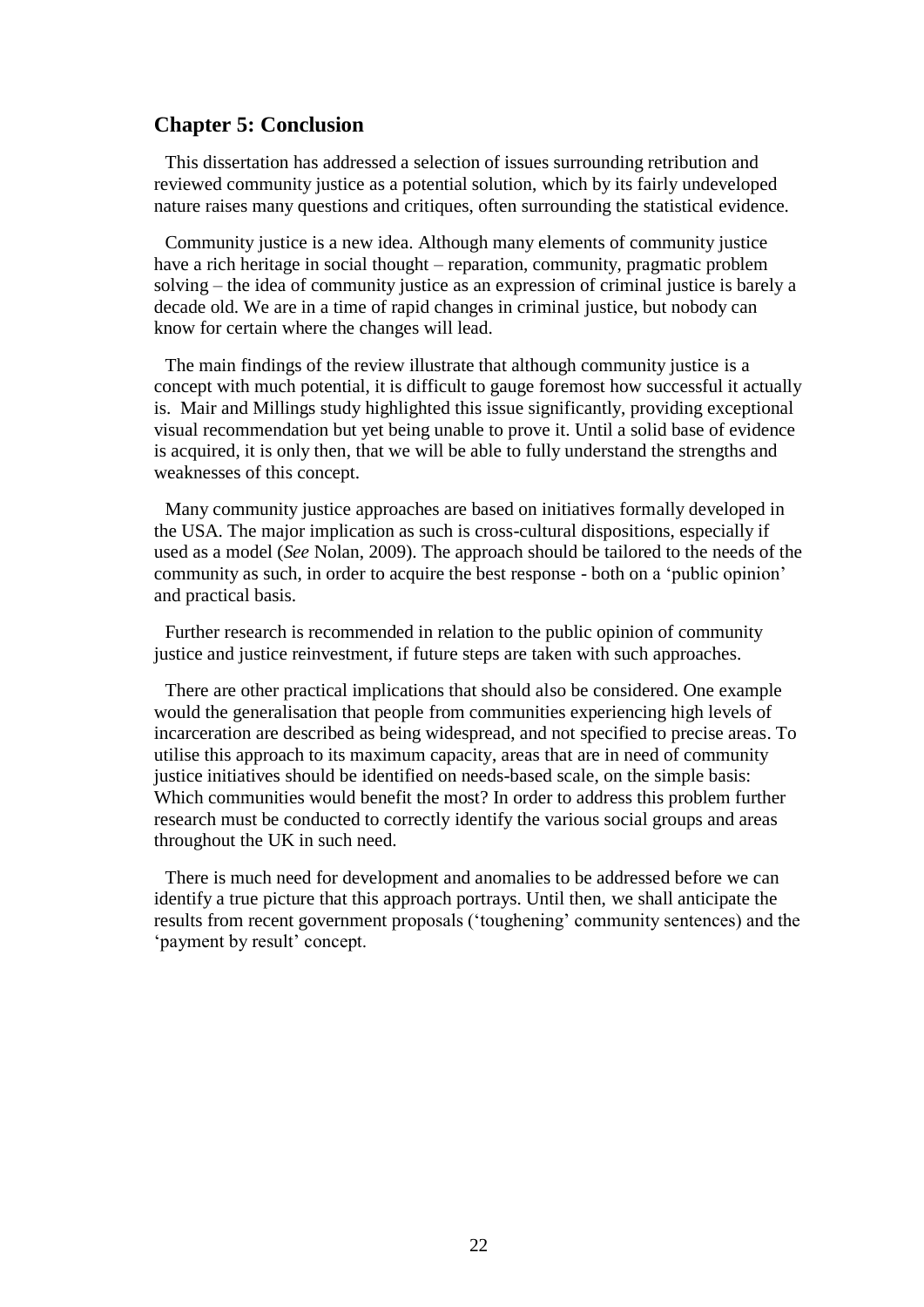#### **References**

**Allen, F, A.** (1981) *The Decline of Rehabilitative Ideal: Penal Policy and Social Purposes.* New Haven, CT: Yale University Press. As cited in Bottoms, A., Rex, S., and Robinson, G. (2004:2) *Alternatives to Prison: Options for an Insecure Society*. Devon: Willan Publishing.

**Allen, R.** (2007) 'Justice Reinvestment: A New Approach to Crime and Justice?' *Prison Service Journal*. Issue 176. London: International Centre for Prison Studies.

**Allen, R.** (2011) 'Justice reinvestment and the use of imprisonment: policy reflections from England and Wales'. *Criminology and Public Policy*. Vol 10, Issue 3.

**Alper** (1973) 'Foreword', in Vass, A.A. (1990: pp. 42 – 43) *Alternatives to Prison: Punishment, Custody and the Community.* London: Sage.

**Anon**. (2010) '*Is a life of crime hereditary? New research suggests that criminal behaviour could be 'all in the genes'*. [DailyMail Online]. Available at: <http://www.dailymail.co.uk/sciencetech/article-1332927/New-research-suggestscriminal-behaviour-genes.html#ixzz1ps6TKXt0> [Accessed on 20/03/2012]

**Anon.** (2012) *'Prisons under pressure, chief inspector warns'*. [Telegraph Online]. Available at: <http://www.telegraph.co.uk/news/uknews/law-andorder/9107690/Prisons-under-pressure-chief-inspector-warns.html> [Accessed on 28/02/2012].

**Aos, S., Miller, M. and Drake., E.** (2006) Evidence-Based Public Policy Options to Reduce Future Prison Construction, Criminal Justice Costs, and Crime Rates, Olympia: Washington State Institute for Public Policy.

**Aos, S., Phipps, P., Barnoski, R. and Lieb, R.** (2001) The Comparator Costs and Benefits of Programs to Reduce Crime, Olympia: Washington State Institute for Public Policy.

**Barclay, G. C. and Taveres, C.** (eds) (1999) *Information on the Criminal Justice System in England and Wales: Digest 4*. London: Home Office.

**Barnett, W.S. and Escobar, C.M.** (1987) 'The economics of early educational interventions: a review'. Review of Educational Research. Vol 57, Issue 4.

**Bazemore, G.** (1998). The "Community" in Community Justice: Issues, Themes, and Questions for the New Neighbourhood Sanctioning Models, in Karp, R. D. (ed). (1998) *Community Justice: An Emerging Field*. Lanham, Maryland: Rowman & Littlefield.

**BBC News.** (2010) *Short-Term Prisoner Reoffending 'Costs Economy £10bn'.*  Available at <http://news.bbc.co.uk/1/hi/uk/8558802.stm> [Accessed on 06/11/2011].

**BBC News.** (2012) Community sentences to be 'toughened up for offenders'*, [BBC Online]*. Available at: < http://www.bbc.co.uk/news/uk-17517839> [Accessed on 27/03/2012]

**Beccaria, C.** (1764) *On Crimes and Punishments*, in Walker, N. (1980: 5)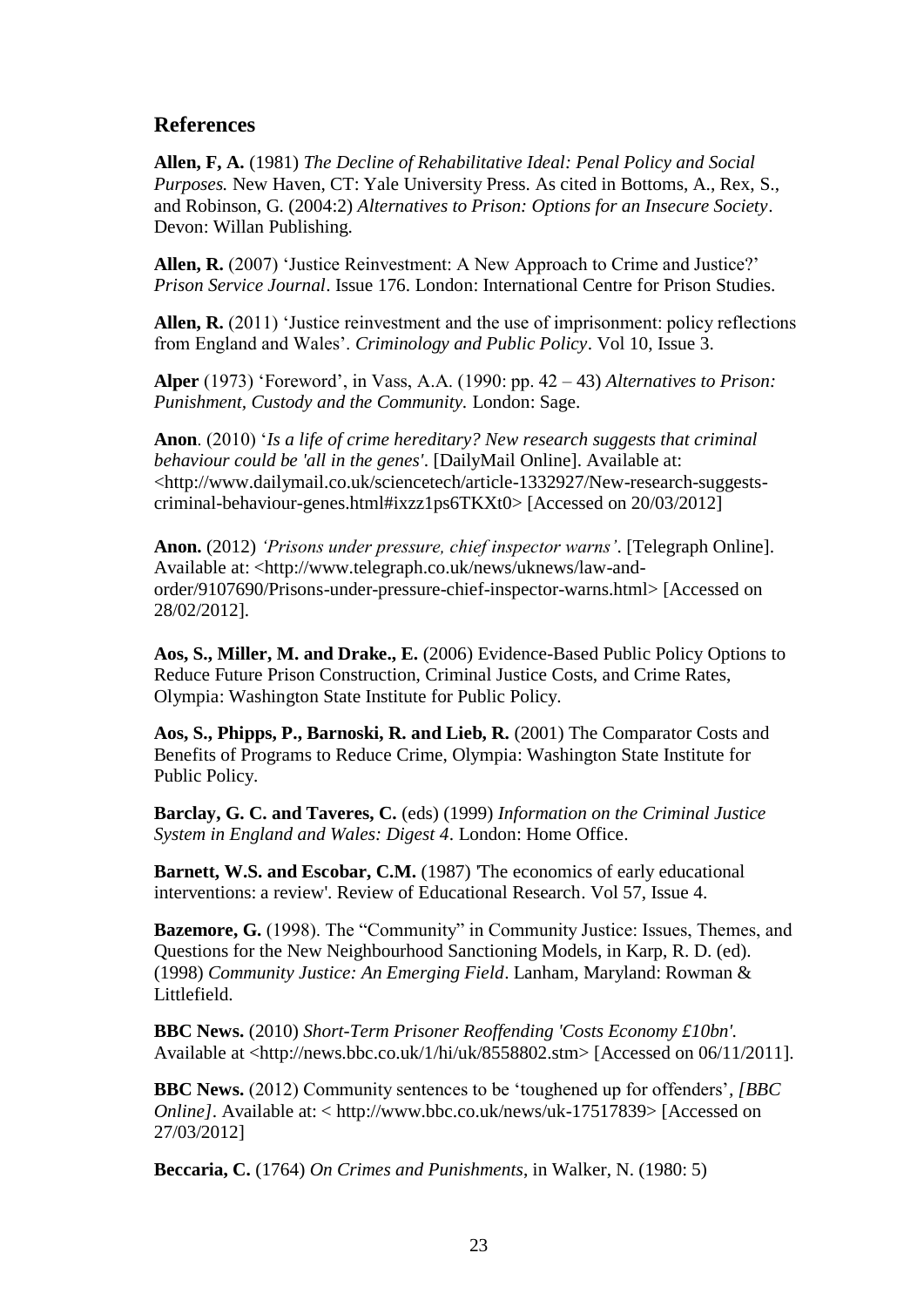*Punishment, Danger & Stigma: The Morality of Criminal Justice*. New Jersey: Barnes and Noble Books.

**Bennett, J.** (2008) *The Social Costs of Dangerousness: Prison and the Dangerous Classes.* Available at:

<www.crimeandjustice.org.uk/opus540/Dangerousness\_finalweb.pdf> [Accessed on 28/11/2011].

**Bennett, S. F.** (1998) Community Organisations and Crime, in Karp, R. D. and Clear, R. T. (2000) 'Community Justice: A Conceptual Framework'. *Criminal Justice*. Vol 2. Washington, DC: United States Department of Justice

**Berman, G.** (2011) Prison Population Statistics. Social and General Statistics. Offender Management Statistics Quarterly Bulletin. Ministry of Justice.

**Bianchi, H.** (1984) 'A Biblical Vision of Justice'. New Perspectives on Crime and Justice. Mennonite Central Committee.

**Bond, A.** (2011) 'More people than ever will spend Christmas behind bars as prison population reaches 'unsustainable' levels, say campaigners'*, [Daily Mail Online]*. Available at: < http://www.dailymail.co.uk/news/article-2078110/More-people-spend-Christmas-bars-prison-population-reaches-unsustainable-levels-saycampaigners.html> [Accessed on 2/2/2012].

**Bottomley, A. K. and Pease, K.** (1986) *Crime and Punishment: Interpreting the Data*. Milton Keynes: Open University Press.

**Bottoms, A.** (1983) 'Neglected features of contemporary penal systems'. In Garland, D. and Young, P. (eds). (1983) *The Power to Punish*. London: Heinemann Press.

**Bottoms, A., Rex, S., and Robinson, G.** (2004) *Alternatives to Prison: Options for an Insecure Society.* Devon: Willan Publishing.

**Braithwaite, J.** (1989) *Crime, Shame and Reintegration*. Cambridge: Cambridge University Press.

**Brewer, J., and Hunter, A.** (1989) *Multimethod Research: A Synthesis of Styles*. London: Sage. As cited in Tashakkori, A., & Teddlie, C. (2003: 13) *Handbook on Mixed Methods in the Behavioral and Social Sciences*. London: Sage.

**Brown, R. and Payne, S.** (2007) *Process Evaluation of the Salford Community Justice Initiative*. London: Ministry of Justice.

**Bruce, F.** (2010) *Reinvesting in Communities: Community Justice as a Viable Solution to Mass Incarceration*. Internet Journal of Criminology. Available at: <http://www.internetjournalofcriminology.com/Bruce\_Reinvesting\_in\_Communities\_ Nov 2010.pdf> [Accessed on 05/11/2011].

**Carlen, P**. (2005) 'Imprisonment and the penal body politic: the cancer of disciplinary governance' in Liebling, A. and Maruna, S. (2005: 421) The Effects of Imprisonment. Devon: Willan Publishing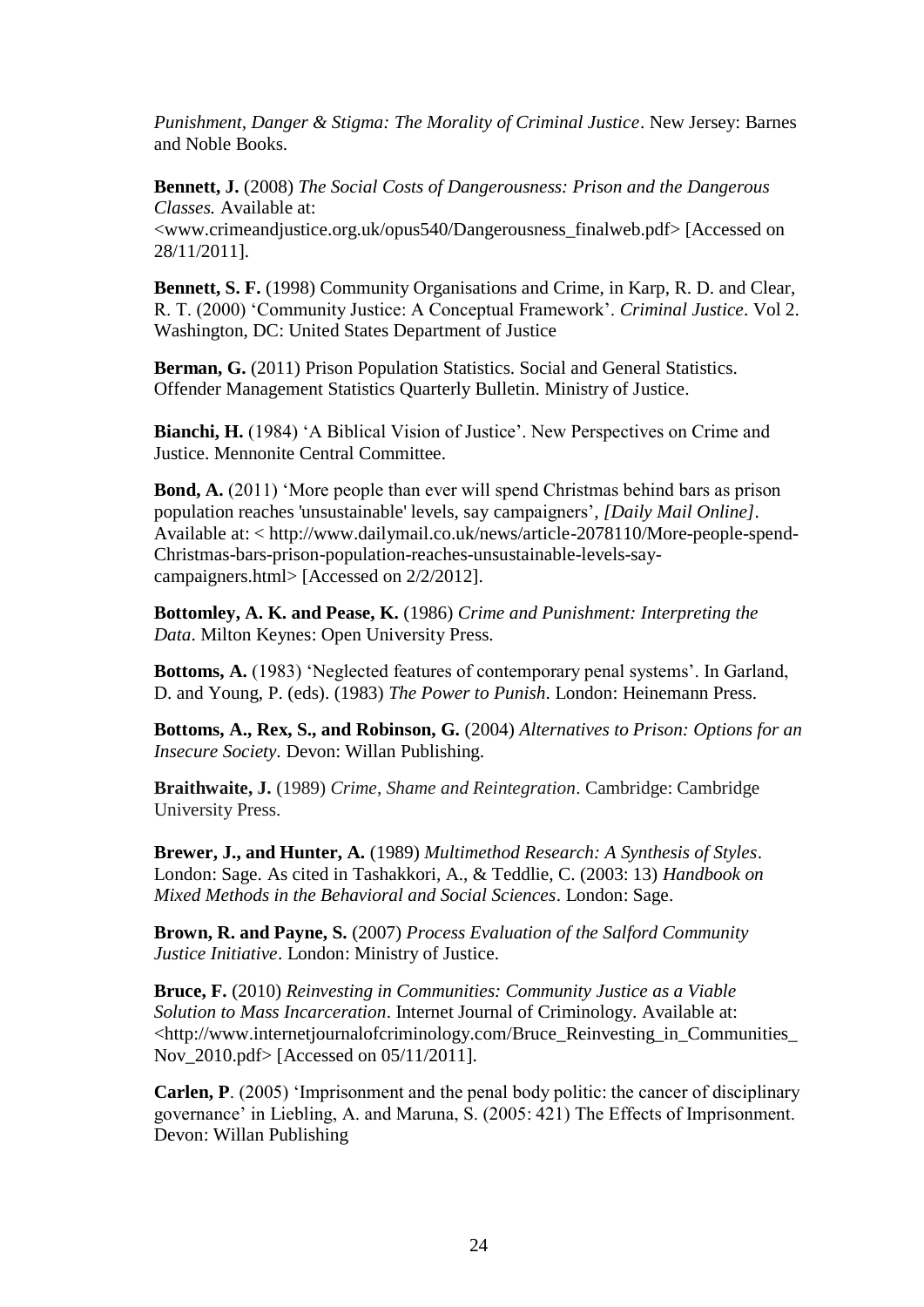**Carlen, P.** (2006) 'The Nonsense of the Therapunitive Prison for Women and Men'. *The Howard League Magazine*. Vol 24, Issue 3: 6.

**Carter, Lrd.** (2007) *Securing the future: proposals for the efficiency and sustainable use of custody in England and Wales*. Review of Prisons. London: Home Office.

**Carter, P.** (2003) *Managing Offenders, Reducing Crime.* London: Home Office.

**Cavadino, M., and Dignan, J.** (2006) *Penal Systems: A Comparative Approach.* London: Sage Publications.

**Civitas.** (2010) 'Report exposes hidden costs of community sentences over custody'. Available at: <http://www.civitas.org.uk/wordpress/2010/08/28/report-exposeshidden-costs-of-community-sentences-over-custody/>[Accessed 13/02/2012]

**Clear, R. T. and Karp, R. D.** (2000) 'Community Justice: A Conceptual Framework'. *Criminal Justice*. Vol 2. Washington, DC: United States Department of Justice.

**Clear, R. T., Hamilton, R. J., and Cadora, E.** (2011) *Community Justice*. 2nd ed. London: Routledge.

**Clear, R. T., and Cadora, E.** (2001) 'Risk and Community Practice', in Stenson, K and Sullivan, R. R. (eds) *Crime, Risk and Justice*. Devon: Willan Publishing.

**Clear, R. T.** (2007) *Imprisoning Communities: How Mass Incarceration Makes Disadvantaged Neighbourhoods Worse.* Oxford: Oxford University Press.

**Cohen, M.A.** (2000) 'Measuring the costs and benefits of crime and justice', in Duffee, D. (ed.) (2000) *Criminal Justice: Measurement and Analysis of Crime and Justice*, Vol. 4, Washington, DC: National Institute of Justice.

**Cohen, S.** (1985) *Visions of Social Control*. Cambridge: Polity Press

**Collins, J.** (2010) *Prison Overcrowding*. Criminal Law and Justice Weekly. Available at: <http://www.criminallawandjustice.co.uk/index.php?/Analysis/prisonovercrowding.html > [Accessed on 06/11/2011].

**Cornwell, J, D.** (2009) *The Penal Crisis and the Clapham Omnibus: Questions and Answers in Restorative Justice*. Hampshire: Waterside Press

**Creswell, J. W.** (1995) *Research Design: Qualitative and Quantitative Approaches*. London: Sage.

**Creswell, J. W., and Maitta, R.** (2002). *Qualitative research*. In Salkind, N. *Handbook of Research Design and Social Measurement*, Thousand Oaks, CA: Sage.

**Creswell, J.W.** (2009) *Research Design: Qualitaitve, Quantitative, and Mixed Methods Approaches*. 3rd ed. London: Sage.

**Crotty, M.** (1998) *The foundations of social research: Meaning and perspective in the research process*. London: Sage.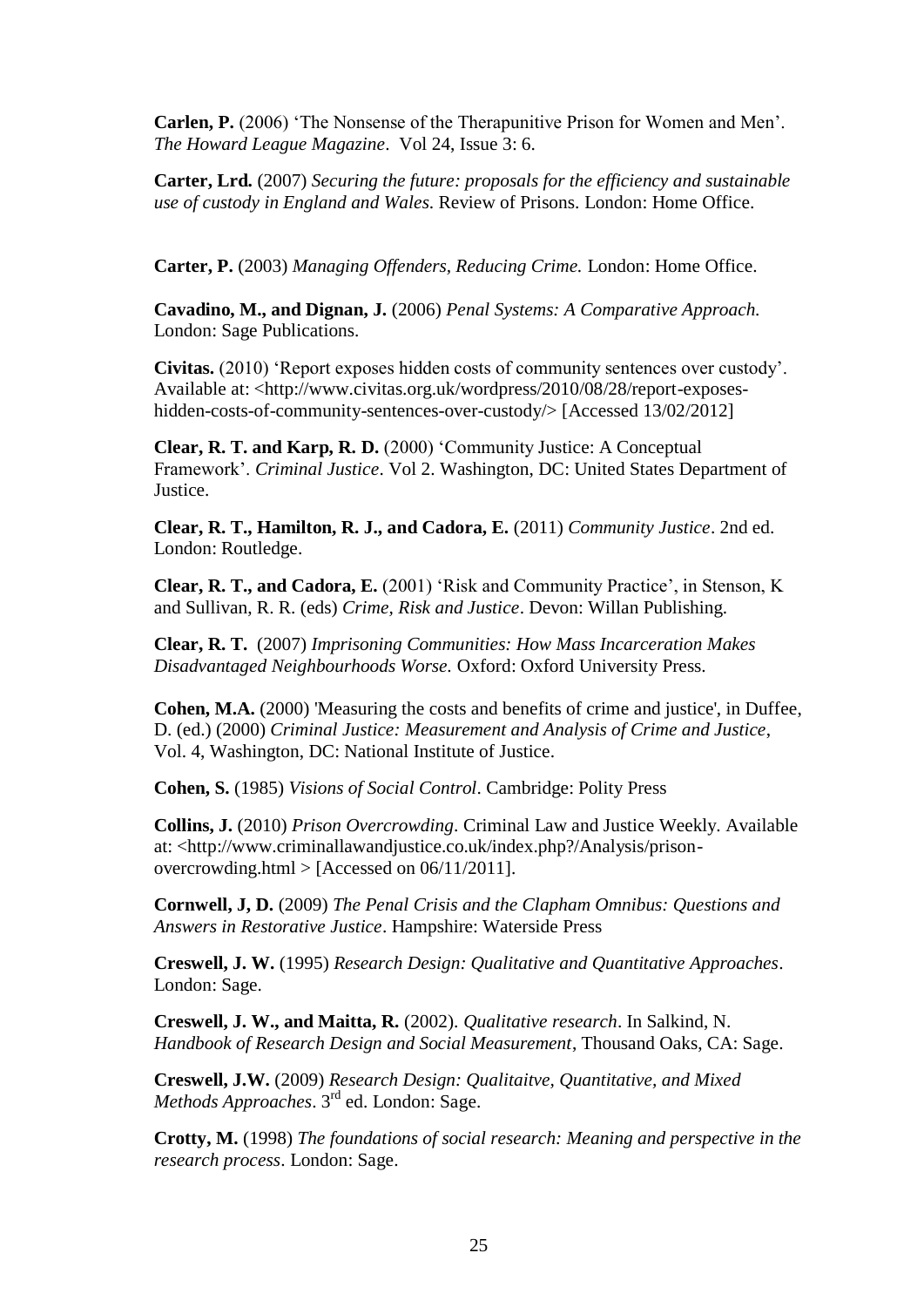**Deering, J.** (2011) Probation Practice and the New Penology: Practitioner Reflections. Surrey: Ashgate Publishing.

**Denzin, N.K.** (1989) 'The Research Act', 3<sup>rd</sup> edn. Englewood Cliffs, NJ: Prentice Hall. As cited in Flick, U. (2009)  $\degree$  An Introduction to Qualitative Research', 4<sup>th</sup> edn. London: Sage.

**Dhiri, S. and Brand, S.** (1999) *Analysis of Costs and Benefits: Guidance for Evaluators*. London: Home Office, RDS.

**Doyle, J.** (2010) 'Don't send as many criminals to prison': Furore over Justice Secretary Ken Clarke's plan to cut the jails budget', *[DailyMail Online].* Available at: <http://www.dailymail.co.uk/news/article-1286287/Ken-Clarke-Dont-send-criminalsprison.html#ixzz1fDncngOg> [Accessed 15/11/2011].

**Dyer, C.** (2007) 'Three supersize prisons housing 2,500 each will be built to tackle overcrowding crisis'. [Guardian Online]. Available at: < http://www.guardian.co.uk/uk/2007/dec/06/law.immigrationpolicy> [Accessed on 01/02/2012]

**Ericson, R.** (2007) *Crime in an Insecure World*. Cambridge: Polity Press

**Faulkner, D.** (2006) *Crime, State and Citizen: A Field Full of Folk*. 2nd ed. Winchester: Waterside Press.

**Feeley, M. and Simon, J.** (1992) 'The new penology: Notes on the emerging strategy of corrections and its implications'. *Criminology*. Vol 30, Issue 4.

**Flick, U.** (2009) An Introduction to Qualitative Research. 4<sup>th</sup> edn. London: Sage.

**Forrest, W. and Hay, C.** (2011) Life-course transitions, self-control and desistance from crime. *Criminology and Criminal Justice*. Vol 11, Issue 5.

**Foucault, M.** (1978) *Discipline and Punish*. New York: Pantheon

**Fox, D. J.** (1969) *The Research Process in Education*. New York: Holt,

**Freud, S**. (n.d.), in Niles, G. S. and Herr, L. E. (2001) *Achieving Life Balance: Myths, Realities and Developmental Perspectives*. Washington, DC: Office of Career Education.

**Friendship, C., Street, R., Cann, J. and Harper, G.** (2004) 'Introduction: the policy context and assessing the evidence', in: Harper, G and Chitty, C (eds.), *The Impact of Corrections on Re-offending: A Review of 'What Works'*. Home Office Research Study 291. London: Home Office.

**Fylnn, N.** (1998) *Introduction to Prisons and Imprisonment*. Winchester: Waterside Press.

**Garland, D.** (1985) *Punishment and Welfare: A History of Penal Strategies*. Aldershot: Gower.

**Garland, D.** (2001a) *The Culture of Control: Crime and Social Order in Contemporary Society.* Chicago: Chicago University Press.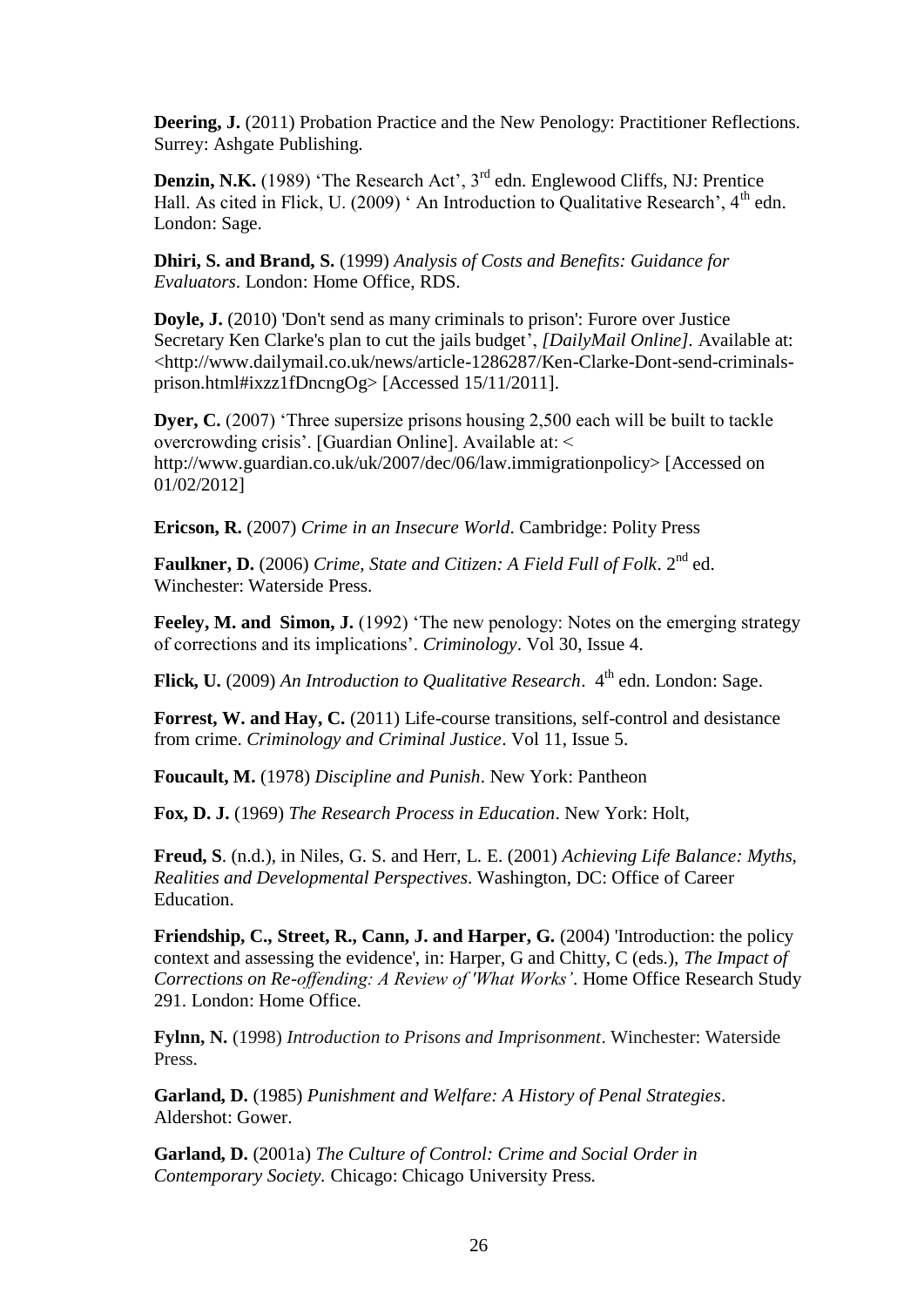**Garland, D.** (2001b) Introduction: The Meaning of Mass Imprisonment, in Garland, D. (eds). *Mass Imprisonment: Social Causes and Consequences*. London: Sage.

**Gillespie, D.F.** (n.d.) *Ethical Issues in Research*. Available at: <http://www.uncp.edu/home/marson/ethical\_issues.html> [Accessed on 06/02/12]

**Goldstein, H.** (1990). *Problem- Orientated Policing*. New York: McGraw-Hill.

**Grimwood, G.G.** (2010) *Prison building: After Titan prisons, what next?* London: Home Office.

**Guba, E., and Lincoln, Y, S.** (1982). 'Epistemological and Methodological Bases of Naturalistic Inquiry'. *Educational Communications and Technology Journal*. London: Sage Publications.

**Guba, E.G.** (1990) 'The alternative paradigm dialog'. In Guba, E.G. (Ed.) *The paradigm dialog*. London: Sage.

**Guba, E.G., and Lincoln, Y.S.** (1994) Competing Paradigms in Qualitative Research. In Denzin N.K & Lincoln Y.S. (2005: pp. 105-117) *Handbook of Qualitative Research*. London: Sage.

**Halliday, J.** (2001) *Making Punishments Work: Report of a Review of the Sentencing Framework for England and Wales*. Home Office.

**Heaton, J.** (1998) *Secondary Analysis of Qualitative Data*. Social Research Update, Issue 22. Available at <http://sru.soc.surrey.ac.uk/SRU22.html>. [Accessed on 10/112011].

**Herbert, N.** (2010a), *Speech on Government Plans for Prison Reform*, Available at: <www.justice.gov.uk/news/sp221010a. htm> [Accessed on 09/01/2011].

**Herbert, N.** (2010b) *Annual Parmoor Lecture to the Howard League for Penal Reform.* Available at: <www.howardleague.org/parmoor-lecture-2010/>[Accessed on 22/02/2012].

**Holt, A.** (2012) 'Charity advice sector facing £100m shortfall', *[Charity Times Online].* Available at:

<http://www.charitytimes.com/ct/charity\_advice\_sector\_facing\_100m\_shortfall.php> [Accessed on 24/03/2012]

**Home Office.** (2002) *Justice for All*. London: Home Office.

**Horney, J. D., Osgood, W. and Marshall, I. H.** (1995) 'Criminal careers in the shortterm: Intra-individual variability in crime and its relation to local life circumstances'. *American Sociological Review,* Vol 60.

**House of Commons Justice Committee.** (2010) *Cutting crime: the case for justice reinvestment.* Report of Session 2009-10. Vol 1. London: The Stationary Office Limited.

**Hughes, M.** (2010) "Former head of prisons: short sentences don't stop re-offending", *[Independent Online]*. Available at: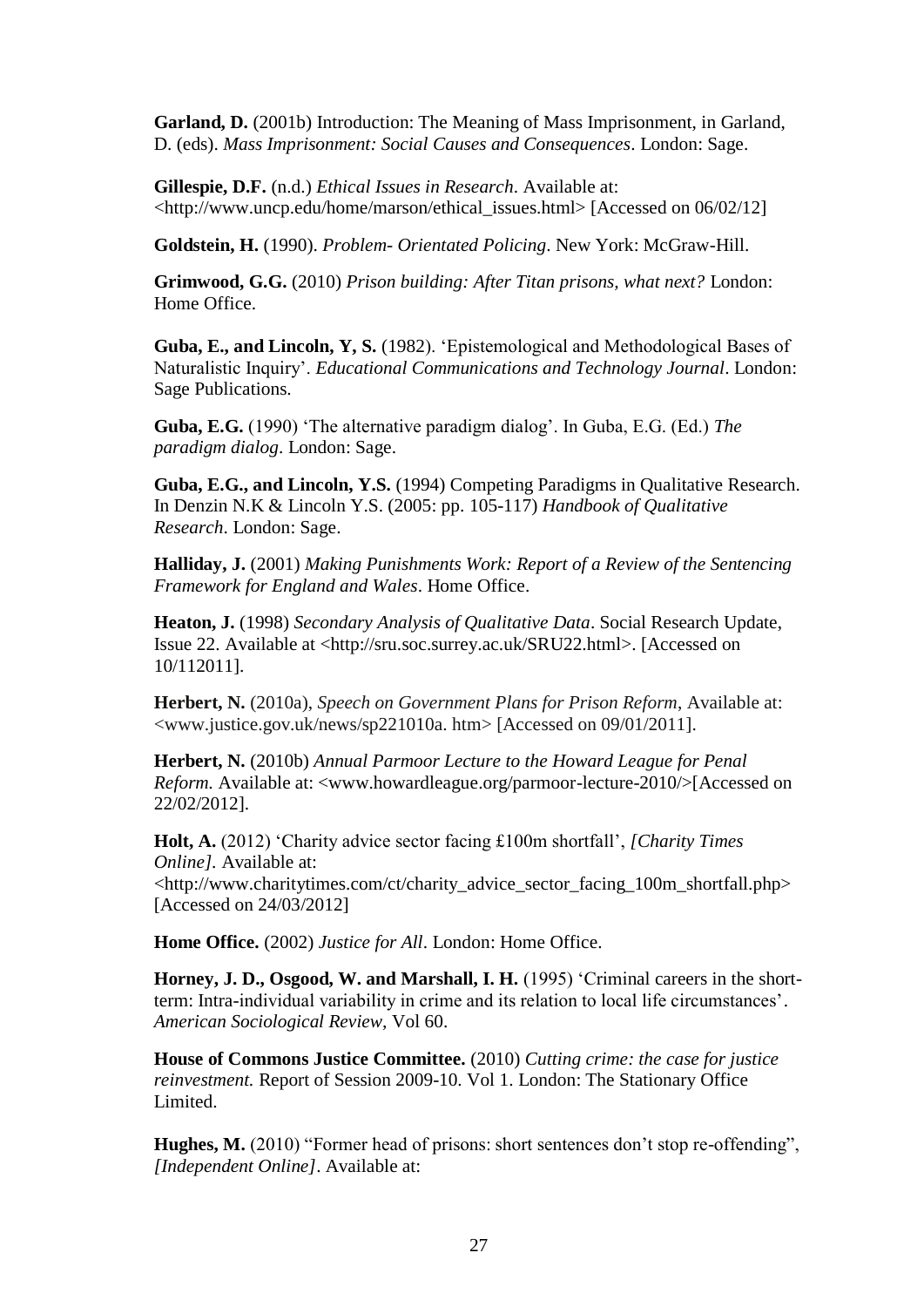<http://www.independent.co.uk/news/uk/crime/former-head-of-prisons-shortsentences-dont-stop-reoffending-1995020.html> [Accessed on 10/03/2012].

**Ignatieff, M.** (1981) *'State, Civil Society, and Total Institution: A Critique of Recent Social Histories of Punishment'*, in Tonry, M. and Morris, N. (eds). *Crime and Justice.* Vol 3. Chicago: University of Chicago

**Inwood, J.** (2011) 'State-run Leeds Prison to be paid on results'. *[BBC News Online]*. Available at: http://www.bbc.co.uk/news/uk-england-leeds-15479570 [Accessed on 24/02/2012].

**Johnstone, G. and Van Ness, W. D.** (2007) *Handbook of Restorative Justice*. Devon: Willan Publishing.

**Joseph Rowntree Foundation.** (2009) *Contemporary Social Evils*. Bristol: Policy Press.

**Jowlett, B.** (n.d.). *Plato -The Republic*. Trans. Book II. Available at: <www.philosophy.lander.edu/intro/articles/gyges-a.pdf> [Accessed on 15/02/2012].

**Justice Center: The Council of State Governments.** (2011) *Justice Reinvestment in Oklahoma: Detailed Analysis*. Available at: < www.justicereinvestment.org/states/oklahoma/pubmaps-ok> [Accessed on 19/02/2012].

**Justice Center: The Council of State Governments**. (2012) *Justice Reinvestment in Pennsylvania*. Available at: <http://www.justicereinvestment.org/states/pennsylvania/pubmaps-pa> [Accessed on 19/02/2012]

**Justice.** (2011) 'New criminal justice stats underline need to tackle reoffending'. *[Justice.gov.uk]*. Available at: <http://www.justice.gov.uk/news/features/feature260511a> [Accessed on 19/11/11].

**Killias, M., Aebi, M, and Ribeaud, D.** (2000) 'Does community service rehabilitate better than short-term imprisonment? Results of a controlled experiment'. *The Howard Journal*. Vol 39, Issue 1: 40-57.

**Lacey, N.** (2008) *The Prisoner's Dilemma: Political Economy and Punishment in Contemporary Democracies*. Cambridge: Cambridge University Press.

**Laub, J. H. and Sampson, R. J.** (2003) *Shared Beginnings, Divergent Lives: Delinquents Boys to Age 70*. Cambridge: Harvard University Press.

**Lee, M.** (2007) *Inventing Fear of Crime: Criminology and the Politics of Anxiety.* Cullompton: Willan Press.

**Lincoln, Y.S., & Guba, E.G.** (2000) *Paradigmatic controversies, contradictions, and emerging confluences*. In Denzin N.K & Lincoln Y.S. (2005: pp. 163-188) *Handbook of Qualitative Research*. London: Sage.

**Llewellyn-Thomas, S. and Prior. G.** (2007) *North Liverpool Community Justice Centre - Surveys of Local Residents*, Research Series 13/07. London: Ministry of Justice.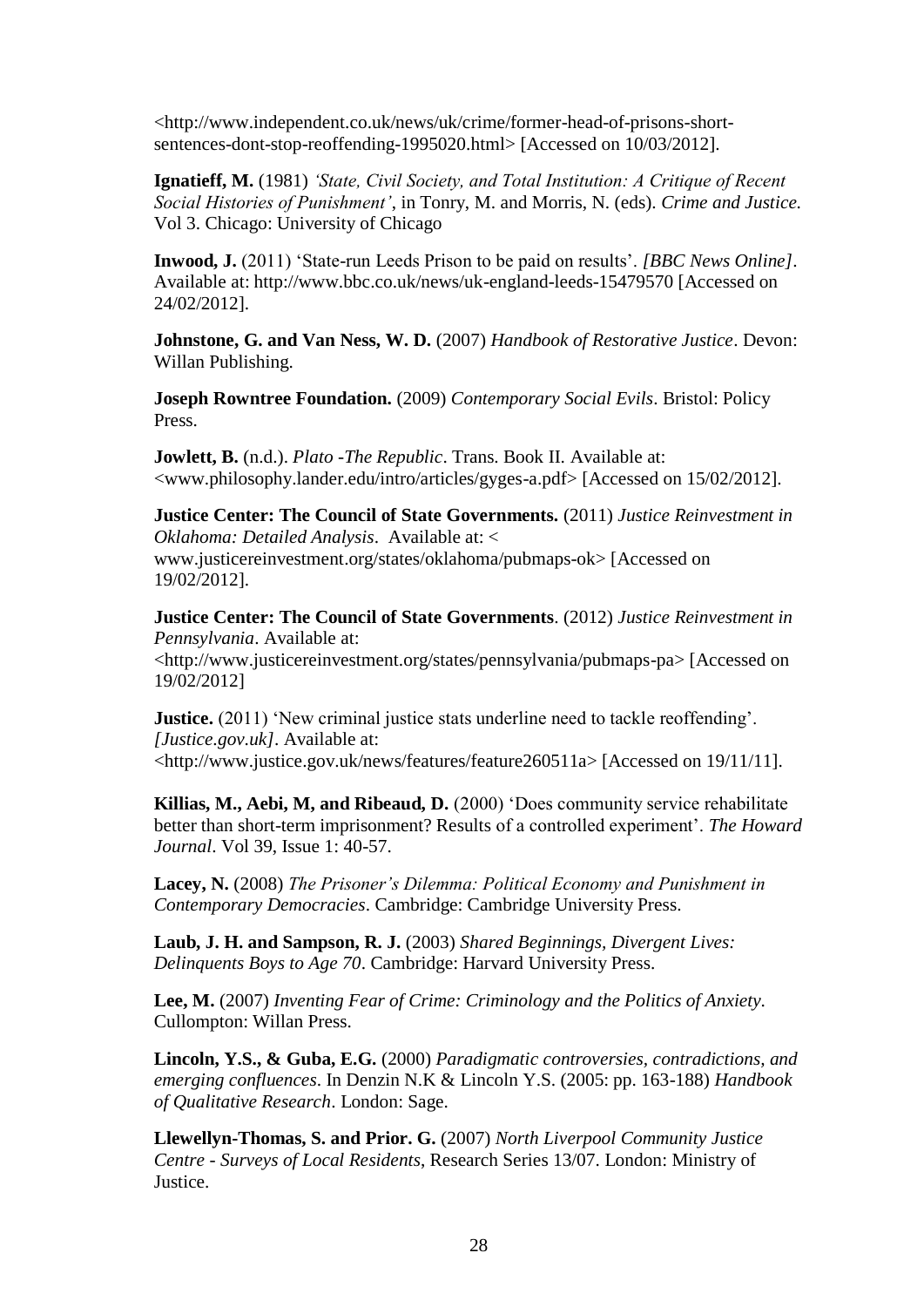**Lloyd, C., Mair, G. and Hough, M.** (1995) *Explaining Reconviction Rates: A Critical Analysis*. Home Office Research Study 136. London: Home Office, as cited in McIvor, G. (2002: 1) What Works in Community Service? CJSW Briefing Paper 6. Edinburgh: Criminal Justice Social Work Development Centre for Scotland.

**Lombrosso, C., Gibson, M., and Rafter, H. N.** (2006) *Criminal Man*. Duke University Press.

**Mair, G and Millings, M.** (2011) *Doing justice locally: The North Liverpool Community Justice Centre*. Bowland Charitable Trust. London: Centre from Crime and Justice Studies.

**Mansfield, M.** (2011) *Blog Article: Retribution is No Solution*. Available at:  $\lt$ http://michaelmansfieldqc.wordpress.com>. [Accessed on  $8<sup>th</sup>$  Nov 2011].

**Marsh, K. and Fox, C.** (2008) The benefit and cost of prison in the UK: the results of a model of lifetime re-offending'. *Journal of Experimental Criminology*. Vol 4, Issue 4.

**Martinson, R.** (1972) 'The paradox of prison reform'. *New Republic*. Vol 166.

**Martinson, R.** (1974) *What Works? Questions and Answers about Prison Reform. The Public Interest*. Accessed via Nationalaffairs.com. Issue 35.

**Martinson, R.** (1979) 'New findings, new views: A note of caution regarding sentencing reform'. *Hofstra Law Review*. Vol 7: 243-253.

**Maruna, S.** (2002) 'In the shadows of community justice', in Karp, D. and Clear, T. (eds). (2002) *What is Community Justice?* London: Sage.

**Maxwell, G. and A. Morris** (2001) 'Family Group Conferencing and Re-offending', in A. Morris and G. Maxwell (Eds.) *Restorative Justice for Juveniles: Conferencing, Mediation and Circles.* Oxford: Hart Publishing

**May, C.** (1999) *Explaining Reconviction Following Community Sentences: The Role of Social Factors*, Home Office Research Study 192. London: Home Office.

**McConville, S**. (ed). (2003: 47) *The Use of Punishment*. Devon: Willan Publishing

**McGuire, J.** (1995) *What Works: Reducing Re-Offending: Guidelines from Research and Practice*. Chinchester: John Wiley & Sons.

**McGuire, J.** (2000) *What Works in Reducing Criminality*. Conference Paper. Australian Institute of Criminology. Available at: <https://www.stcloudstate.edu/continuingstudies/distance/documents/mcguirewhatworksinreducingcriminality.pdf> [Accessed on 19/03/2012].

**McIvor, G.** (1992) *Sentenced to Serve: The operation and Impact of Community Service by Offenders*, Aldershot: Avebury, in Bottoms, A., Rex, S. and Robinson, G. (2004: 187) *Alternatives to Prison: Options for an Insecure Society*. Devon: Willan Publishing

**McIvor, G.** (2002) *What Works in Community Service? CJSW Briefing Paper 6*. Edinburgh: Criminal Justice Social Work Development Centre for Scotland.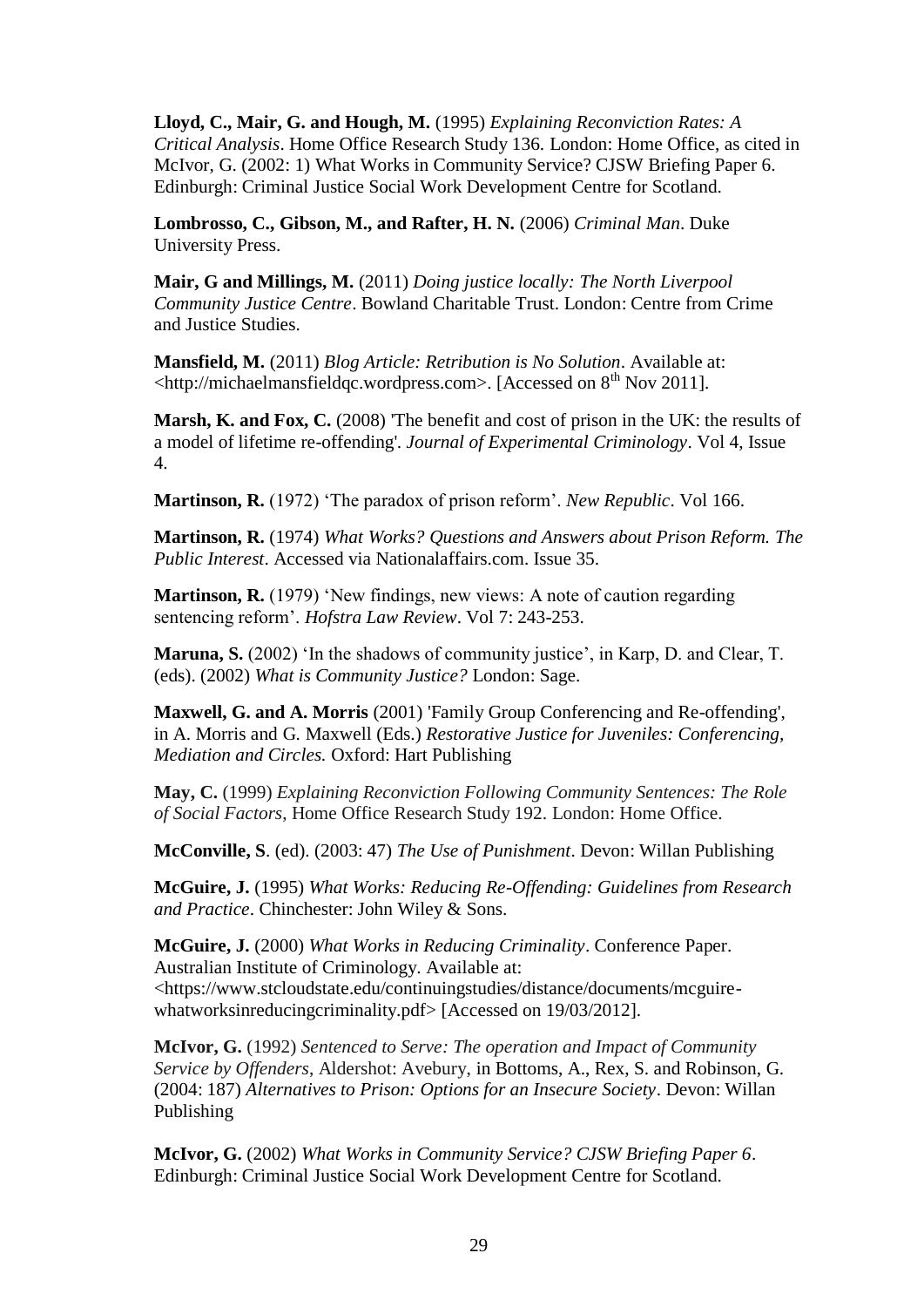**McKenna, K.** (2007) *Evaluation of the North Liverpool Community Justice Centre*. Ministry of Justice Research Series 12/07.

**McMahon, M.** (1992) *The Persistent Prison*. Toronto: University of Toronto, in Liebling, A. and Maruna, S. (2005: 421) *The Effects of Imprisonment*. Devon: Willan Publishing.

**Mertens, D.M.** (1998) *Research methods in education and psychology: Integrating diversity with quantitative and qualitative approaches*. London: Sage.

**Mills, H.** (2011) The 'Alternative to Custody' Myth. *Criminal Justice Matters*, Vol 83, Issue 1. London: Routledge.

**Ministry of Justice.** (2011a) *Population and Capacity Briefing for 11th November 2011*. National Offender Management Service. Available at*: <*www.justice.gov.uk/downloads/.../prison-population-11-11-11.doc> [Accessed on 30/10/2011].

**Ministry of Justice**. (2011b) *Costs per place and cost per prisoner by individual prison*. NOMS Annual Report and Accounts 2010-11: Management Information Addendum. Available at: <http://www.justice.gov.uk>. [Accessed on 20/11/2011].

**Ministry of Justice**. (2011c: 20) *Compendium of re-offending statistics and analysis.* Available at: <http://www.justice.gov.uk/downloads/publications/statistics-anddata/mojstats/2011-compendium-reoffending-stats-analysis.pdf> [Accessed 20/ 11/ 2011].

**Mulligan, J.** (2012) 'Legal Aid: If the Cuts Proceed We Will See a Boom in Crime and the Filling Up of Prisons. *[Huff Post Politics Online]*. Available at: < http://www.huffingtonpost.co.uk/jonny-mulligan/legal-aid-cuts\_b\_1226571.html> [Accessed on 09/02/2012].

**Muncie, J.** (2009) *Youth & Crime*. 3rd ed. London: Sage.

**Murphy, J.G.** (1979: 92) *Retribution, Justice and Therapy*. London: D. Reidel

**National Institute of Justice.** (2007) *Restorative Justice*. Available at: < http://www.nij.gov/topics/courts/restorative-justice/definitions2.htm> [Accessed on 02/02/12].

**Neuman, W.L.** (2000) *Social research methods: Qualitative and quantitative approaches*. 4<sup>th</sup> ed. Boston: Allyn & Bacon.

**Nicholson, C.** (2011) *Rehabilitation Works: Ensuring Payment by Results Cuts Reoffending*. CentreForum Publishing.

**Niles, G. S. and Herr, L. E.** (2001) *Achieving Life Balance: Myths, Realities and Developmental Perspectives*. Washington, DC: Office of Career Education.

**Nolan, J. L.** (2009) *Legal Accents, Legal Borrowing: The International Problem-Solving Court Movement.* New Jersey: Princeton University Press.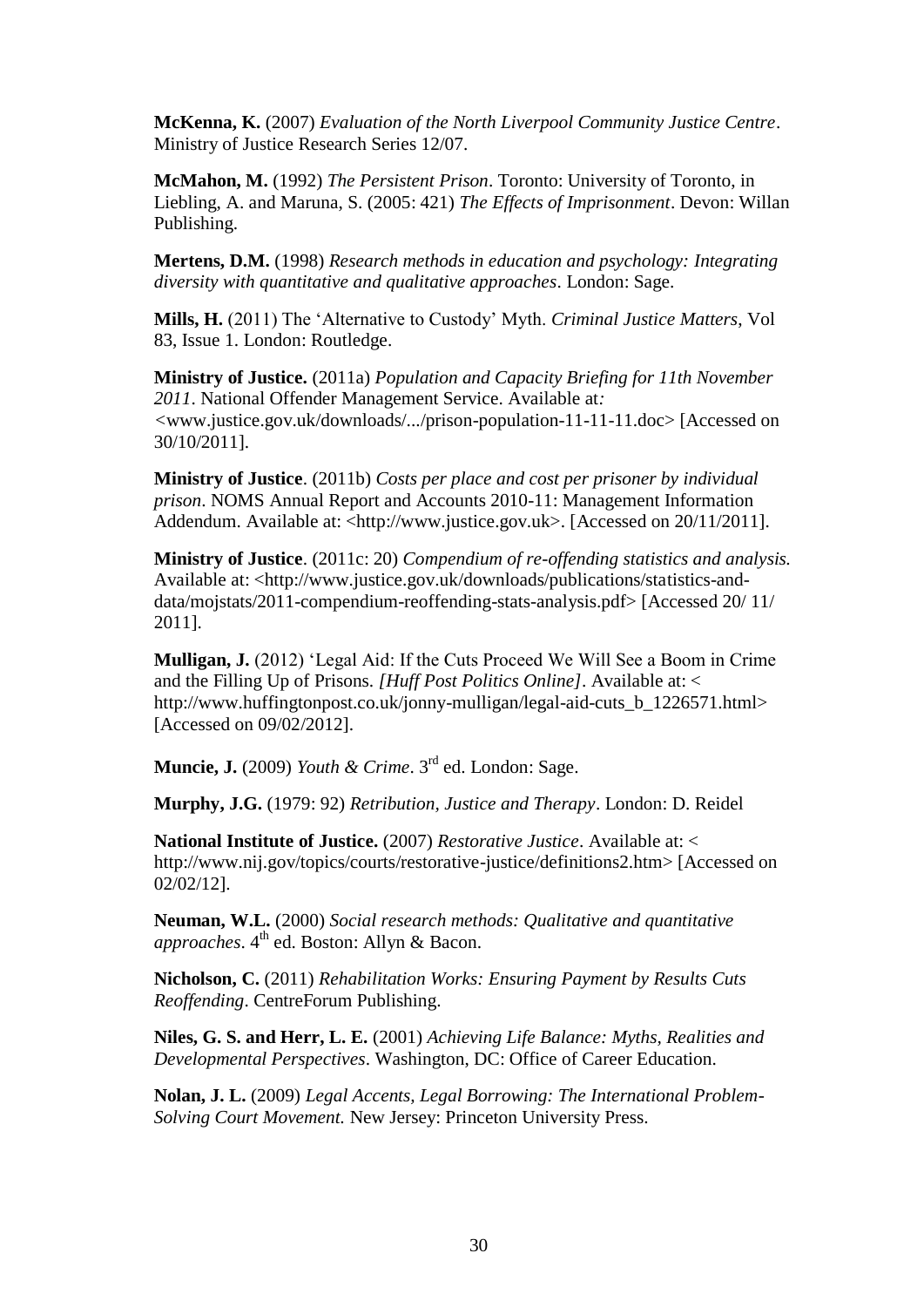**O'Connor, S.** (1992) *Network theory – A Systematic Method for Literature Review.*  As Cited in Timmins, F, and McCabe, C. (2005: 41-47) *How to Conduct an Effective Literature Search*. 20:11.

**Parliament.** (2004) *Memorandum from Rethinking Crime and Punishment.* Available at: <www.publications.parliament.uk/pa/jt200405/jtselect/jtrights/15/15we30.htm> [Accessed on 04/11/2011].

**Pease, K**. (2010) *Prison, Community Sentencing and Crime*. London: Civitas.

**Pratt, J., Brown, D., Brown, M., Hallsworth, S. and Morrison, W.** (2005: xii) *The New Punitiveness: Trends, Theories and Perspectives*. Devon: Willan Publishing.

**Prison Reform Trust.** (2011) *Bromley Briefing Prison Factfile*. Available at: <http://www.prisonreformtrust.org.uk/Portals/0/Documents/Fact%20File%20June%20 2011%20web.pdf> [Accessed on 19/02/2012]

**Quinn, B.** (2011) *'Kenneth Clarke: Prison is a waste of money'*. [Guardian Online]. Available at: <http://www.guardian.co.uk/politics/2011/apr/16/ken-clarke-prisonwaste-money> [Accessed on 27/02/2012]

**Rex, S. and Gelsthorpe, L.** (2002) The role of community service in reducing offending: Evaluating Pathfinder projects in the UK. *The Howard Journal*. Vol 41, Issue 4: 311-325.

**Robinson, G., and Shapland, J.** (2008: 337-358) Reducing Recidivism: A Task for Restorative Justice*?. British Journal of Criminology*. Issue 48. Oxford: Oxford University Press

**Roman, J. and Butts, J.A.** (2005) *The Economics of Juvenile Jurisdiction*. Washington, DC: Urban Institute.

**Rudd, A.** (2012) 'Backlash on budget pain: Tories hit charities for £1.4billion', *[Mirror Online*]. Available at: <http://www.mirror.co.uk/news/backlash-on-budgetpain-tories-hit-771981> [Accessed on 26/03/2012].

**Schwartz, M.** (2010) *Building Communities, Not Prisons: Justice Reinvestment and Idigenous Over-Imprisonment*. Australian Indigenous Law Review. Vol 14, Issue 1.

**Scott, D.** (2008) *Penology*. London: Sage.

**Social Exclusion Unit**. (2002) *Reducing Re-Offending by Ex-Prisoners*. London: Office of the Deputy Prime Minister.

**Stern, V.** (1998) *A Sin Against the Future: Imprisonment in the World.* Boston: Northeastern University Press.

**Super, D. E.** (1976) *Career Education and the Meaning of Work. Monographs on Careers Education*. Washington, DC: Office of Career Education.

**Swaray, R.B., Bowles, R. and Pradiptyo, R.** (2005) 'The application of economic analysis to criminal justice interventions: a review of the literature', *Criminal Justice Policy Review*. Vol 16, Issue 2.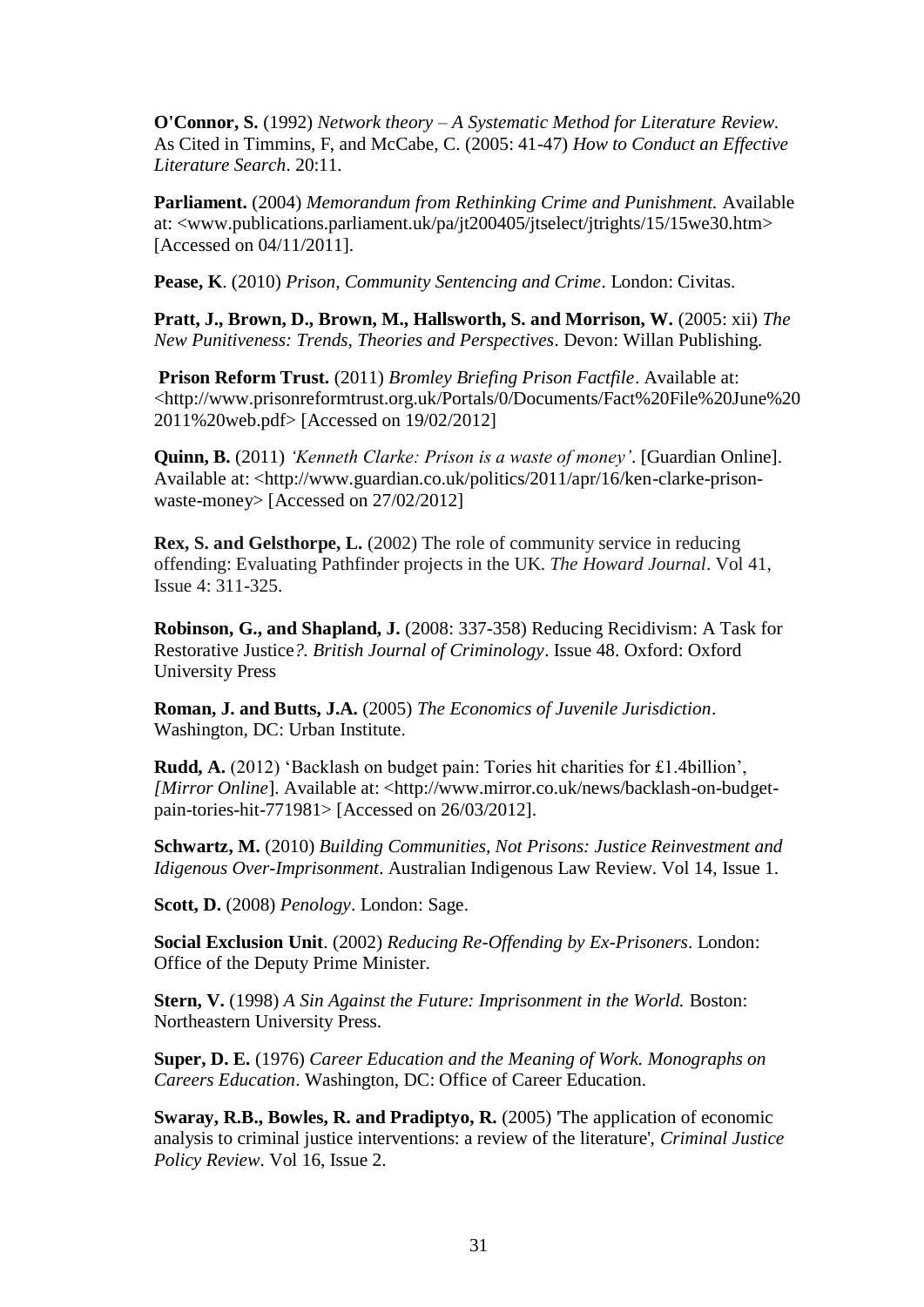**Tashakkori, A., and Teddlie, C.** (2003) *Handbook on Mixed Methods in the Behavioral and Social Sciences.* London: Sage.

**The Howard League for Penal Reform.** (2011) *Response to Breaking the Cycle: Effective punishment, rehabilitation and sentencing of offenders.* London: The Howard League for Penal Reform.

**The Scottish Government**. (2011*) 'Reconviction rate falls'*. Available at: <http://www.scotland.gov.uk/News/Releases/2011/08/30120950> [Accessed on 17/02/2012]

**The Scottish Prison Commission**. (2008) *Scotland's Choice*. Edinburgh: Scottish Prison Commission.

**Travis, A.** (2011) 'Reoffending rates higher after short jail terms'*, [Guardian Online]*. Available at: <http://www.guardian.co.uk/society/2011/may/10/reoffending-ratesshort-jail-terms> [Accessed on 13/02/2012].

**Travis, A.** (2012) *'Prison population surge raises threat of budget cuts'*. [Guardian Online]. Available at: < http://www.guardian.co.uk/society/2012/jan/27/rise-prisonersbudget-cuts> [Accessed on 20/02/2012].

**Tucker, S. B. and Cadora, E.** (2003) 'Justice Reinvestment: To Invest in Public Safety by Reallocating Justice Dollars to Refinance Education, Housing, Healthcare and Jobs'. *Ideas for an Open Society*, Vol 3, Issue 3.

**Vass, A. A.** (1990) *Alternatives to Prison: Punishment, Custody and the Community.* London: Sage.

**Walliman, N.** (2005) *Your Research Project*. London: Sage.

**Welsh, B. and Farrington, D.P.** (2000) 'Monetary costs and benefits of crime prevention programs'. *Crime and Justice*, Vol 27: 305-61.

**Whitehead, T.** (2010) 'Prison works, says Home Secretary', *[Telegraph Online]*. Available at: <http://www.telegraph.co.uk/news/uknews/law-andorder/8201914/Prison-works-says-Home-Secretary.html> [Accessed on 20/03/2012]

**Whitehead, T.** (2011) 'Just one criminal jailed for every 93 crimes', *[Telegraph Online]*. Available at: < http://www.telegraph.co.uk/news/uknews/law-andorder/8538410/Just-one-criminal-jailed-for-every-93-crimes.html> [Accessed on 23/11/11]

**Williams, Z.** (2010) 'Prison costs more than Eton, does it? Perhaps some of them are better, too'. The Guardian Newspaper. Available at: <http://www.guardian.co.uk/commentisfree/2010/jun/30/prison-reform-crimenumbers-ken-clarke> [Accessed 15/11/2011].

**Worrall, A. and Hoy, C.** (2011*) Punishment in the Community: Managing Offenders, Making Choices.* 2<sup>nd</sup> ed. London: Routledge.

**Youth Justice Board.** (n.d) The Scaled Approach and Youth Rehabilitation Order. Available at: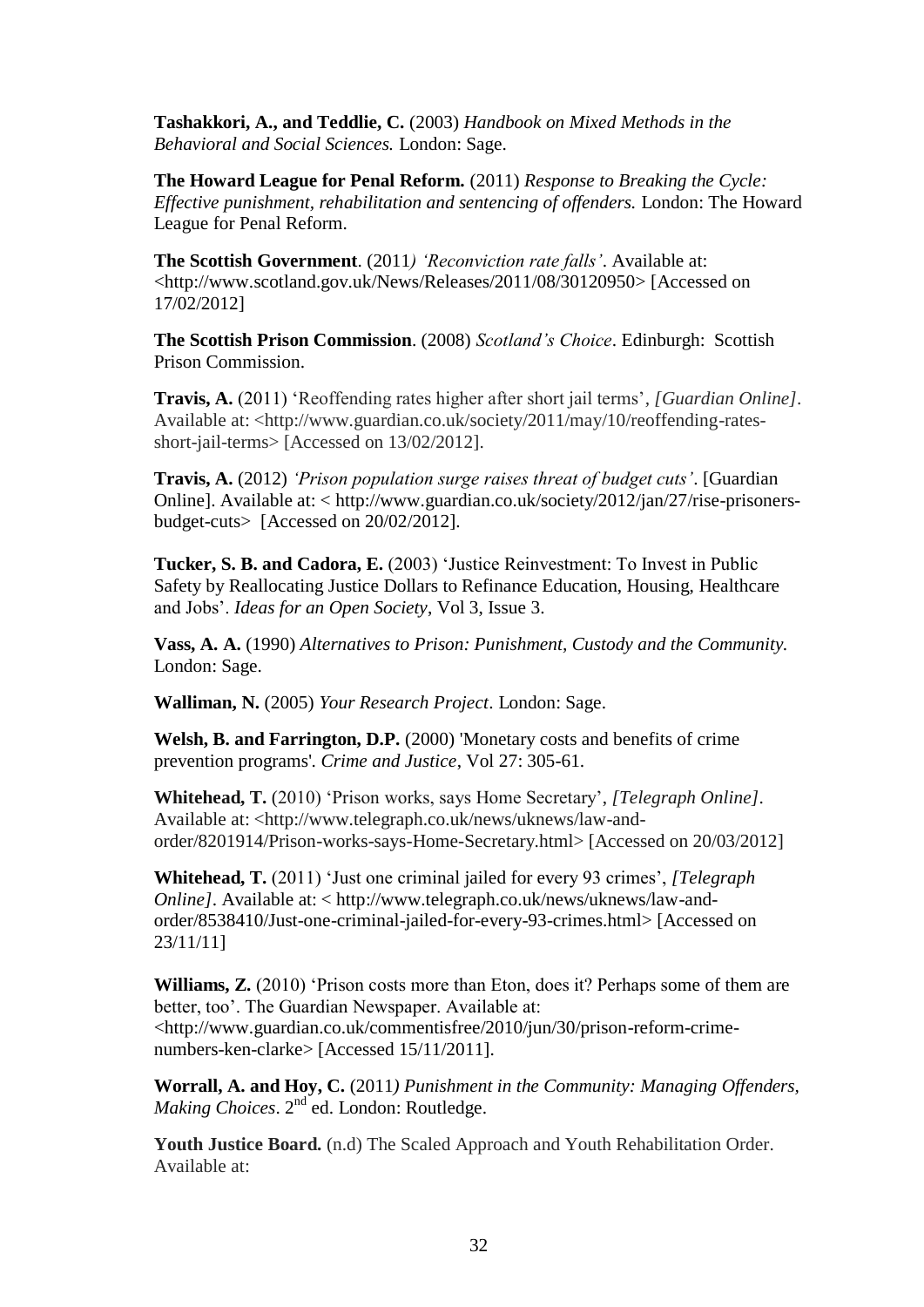<http://yjbpublications.justice.gov.uk/Scripts/prodView.asp?idproduct=452&eP=> [Accessed on 25/01/2012].

**Zehr, H.** (1985) *Retributive justice, restorative justice*. New Perspectives on Crime and Justice. Akron: Mennonite Central Committee Office of Criminal Justice.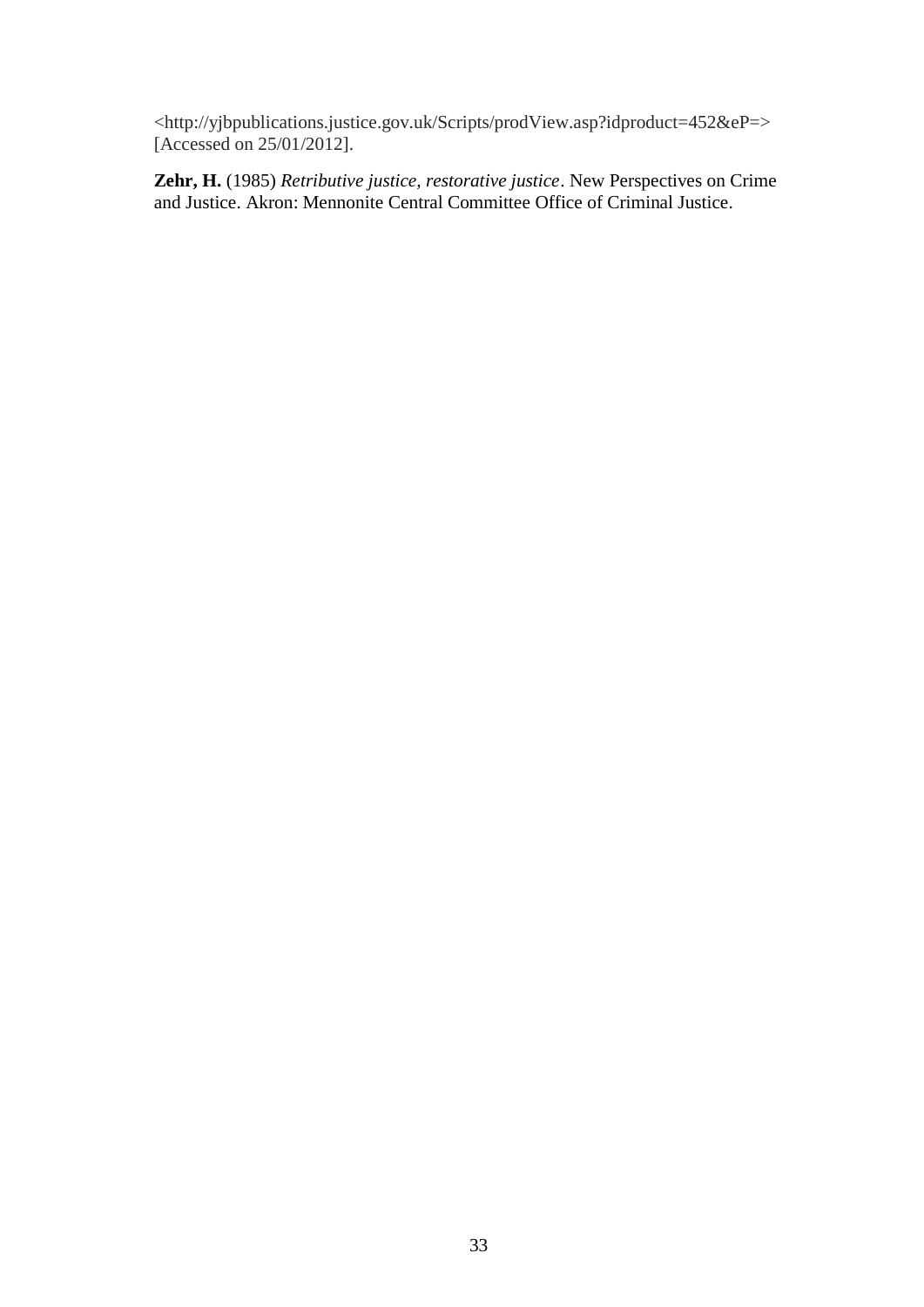#### **Bibliography**

**Allen, R.** (2008) 'Justice reinvestment: Making sense of the costs of imprisonment'. *Criminal Justice Matters*. Vol 71, Issue 1: 41-42.

**Becker, G.S.** (1968) 'Crime and punishment: an economic approach', *Journal of Political Economy*. Vol 76, Issue 2: 169-217.

**Breger, D. and Patel, Y.** (2008) *Criminal Justice and Immigration Act 2008 – Youth Sentancing and Beyond*. London: Bedford Row.

**Bryman, A, and Burgess, G. R.** (1994) *Analyzing Qualitative Data*. London: Routledge.

**Carlen, P.** (ed) (2008) *Imaginary Penalities*. Devon: Willan Publishing

**Cavadino, M. and Dignan, J.** (2007) The Penal System: An Introduction.  $4^{\text{th}}$  ed. London: Sage.

**Craswell, G.** (2006) *Writing for Academic Success: A Post Graduate Guide.* London: Sage Publications

**Creswell, J. W.** (1998) *Qualitative Inquiry and Research Design: Choosing Among Five Traditions.* London: Sage Publications.

**Daly, K.** (2008) Restorative versus Retributive Justice. *Criminal Justice Matters.* Vol 60, Issue 1: 28-37.

**Gelsthorpe, L. and Morgan, R.** (ed) (2007) *Handbook of Probation*. Devon: Willan Publishing.

**HM Treasury.** (2010) *Spending Review 2010, October*. Available at: <www.hmtreasury.gov.uk/spend\_index.htm> [Accessed on 15/12/2011].

**Hudson, B.** (2001) 'Punishment, Rights and Difference: Defending Justice in the Risk Society', in Stenson, K and Sullivan, R. R. (eds) *Crime, Risk and Justice*. Devon: Willan Publishing.

**Hudson, B.** (2003) *Understanding Justice: An introduction to ideas, perspectives and controversies in modern penal theory*. 2<sup>nd</sup> ed. Buckingham: Open University Press.

**Huesmann, L.R. and Podolski, C.L**. (2003) 'Punishment: A Psychological Perspective', in McConville, S.(ed). (2003: 47) *The Use of Punishment*. Devon: Willan Publishing.

**Lacey, N.** (1988) State Punishment: Political Principles and Community Values. London: Routledge.

**Marsh, K., Fox, C. and Hedderman, C.** (2009) 'Do you get what you pay for? Assessing the use of prison for economic perspective'. *The Howard Journal*. Vol 2, Issue 48.

**Ministry of Justice** (2010) *Compendium of reoffending statistics and analysis. Statistics Bulletin*. Available at: <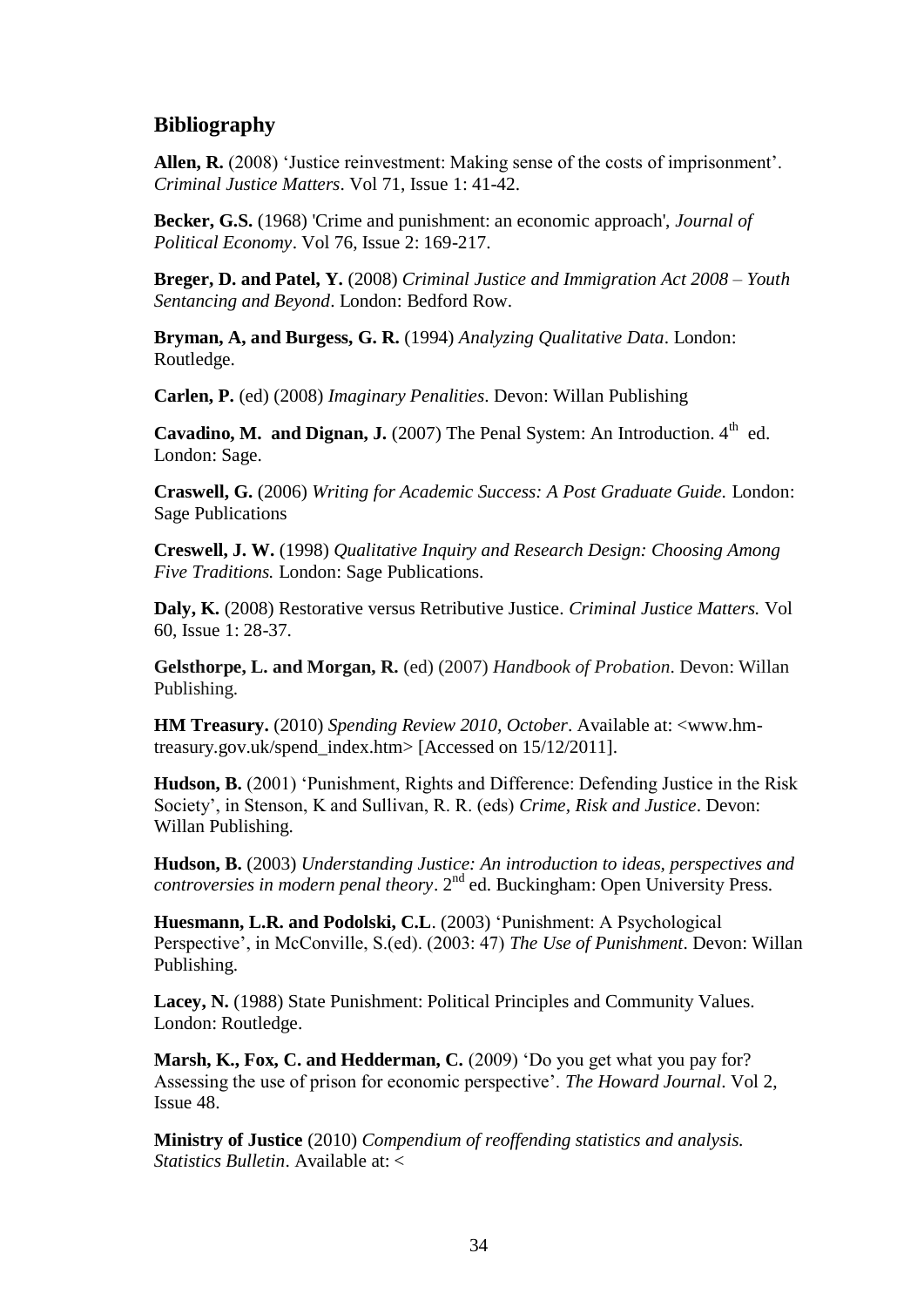http://www.justice.gov.uk/downloads/statistics/mojstats/compendium-of-reoffendingstatistics-and-analysis.pdf> [Accessed on: 19/02/2012].

**Oslen, W. K.** (2004) *Triangulation in Social Research: Qualitative and Quantitative Methods Can Really Be Mixed*'. In Developments in Sociology, ed. M.Holborn, Ormskirk: Causeway Press. Available at: <http://ccsr.ac.uk/staff/Triangulation.pdf> [Accessed 14/12/2011].

**Schiff, M.** (1998) 'Restoritive justice interventions for juvenile justice', in Bottoms, A., Rex, S., and Robinson, G. (2004: 175) *Alternatives to Prison: Options for an Insecure Society*. Devon: Willan Publishing.

**Shapland, J., Atkinson, A., Atkinson, H., Dignan, J., Edwards, L., Howes, M., Johnstone, J., Robinson, G. and Sorsby, A.** (2008) *Does restorative justice affect reconviction? The fourth report from the evaluation of three schemes*. Ministry of Justice Research Series 10/08.

**Silverman, D.** (2010) *Doing Qualitative Research*. 3rd edn. London: Sage Publications.

**Smith, D.** (2010) *Public confidence in the Criminal Justice System: findings from the British Crime Survey 2002/03 to 2007/08.* Ministry of Justice Research Series 16/10. Available at: <http://www.justice.gov.uk/publications/docs/confidence-cjs-britishcrime-survey.pdf> [Accessed on 26/11/2011]

**Strang, H.** (2004) The Threat to Restorative Justice Posed by the Merger with Community Justice: A Paradigm Muddle. *Contemporary Justice Review: Issues in Criminal, Social, and Restorative Justice*. Vol 7, Issue 1: 75-79

**Welsh, C. B. and Farrington, P. D.** (2011) 'The Benefits and Costs of Early Intervention Compared With Imprisonment: Towards Evidence-Based Policy'. *The Prison Journal*. Vol 91, Issue 3. London: Sage.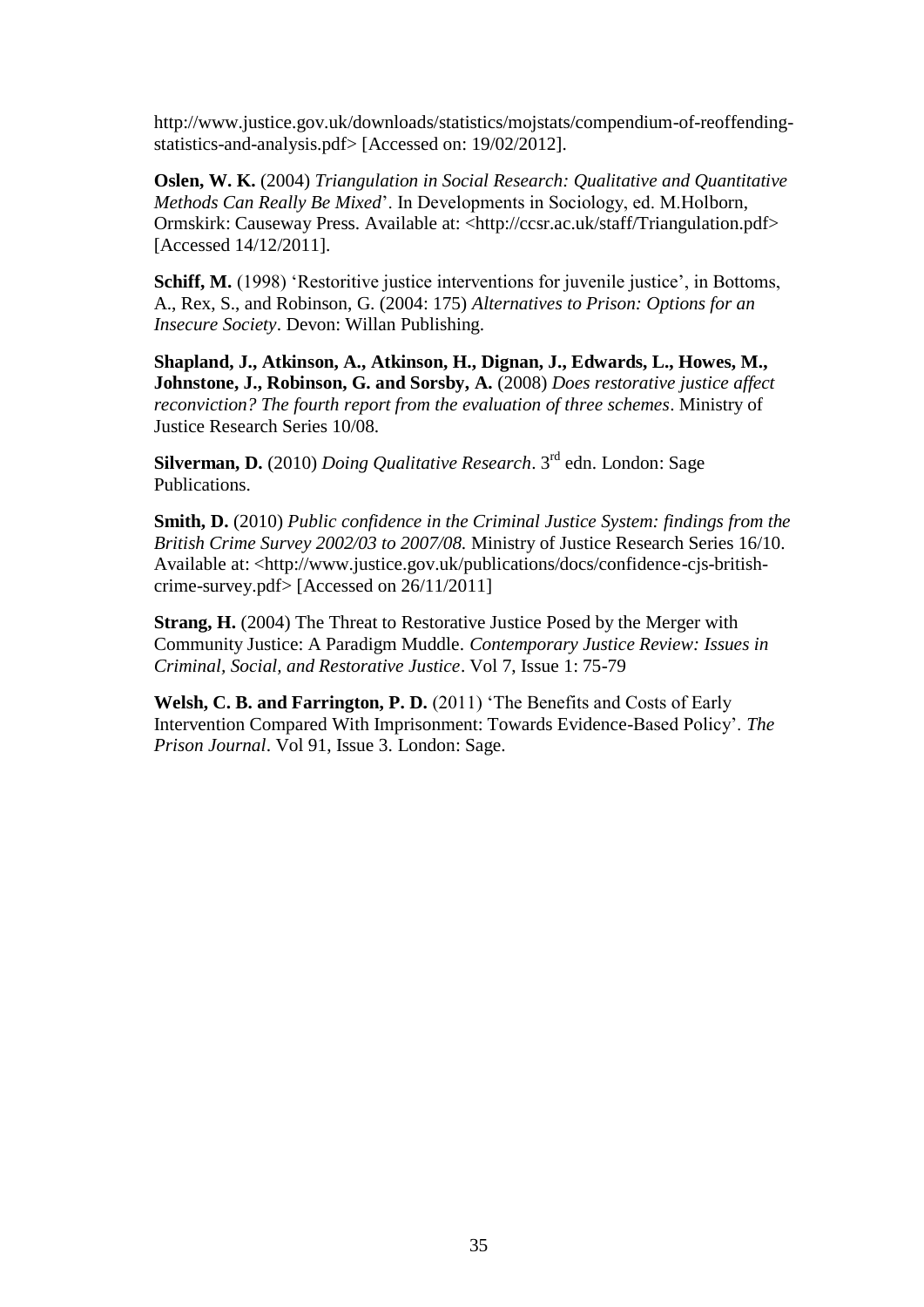## **Appendices**

*Figure 1.* (Berman, 2011: 2)



Chart 1 - Prison population, England and Wales, 1900-2010

Source: Table A1.2 Offender Management Caseload Statistics, 2010, MoJ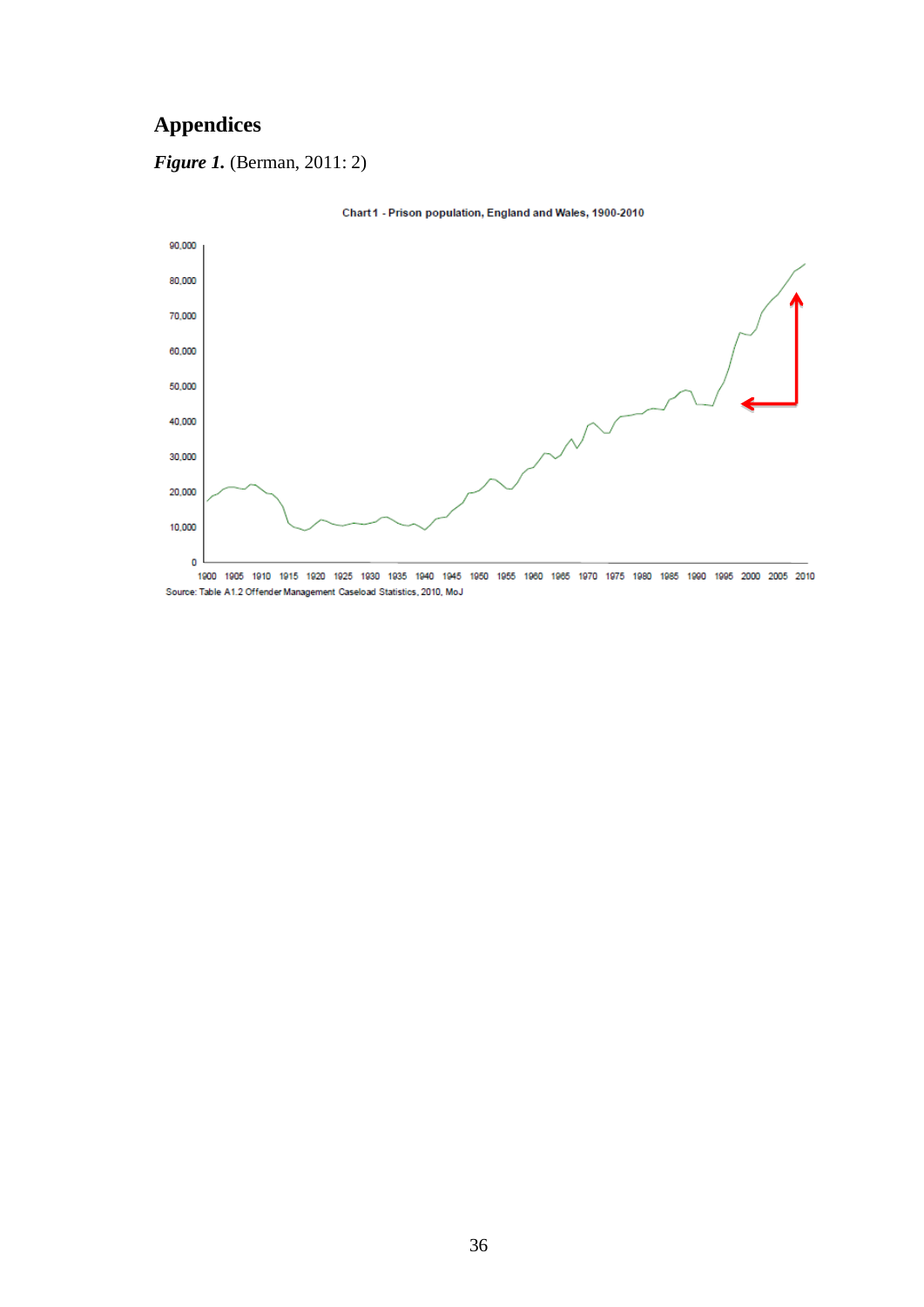*Figure 2. (Berman, 2011: 15)* 



#### Prison population - Rate per 100,000 population, 2009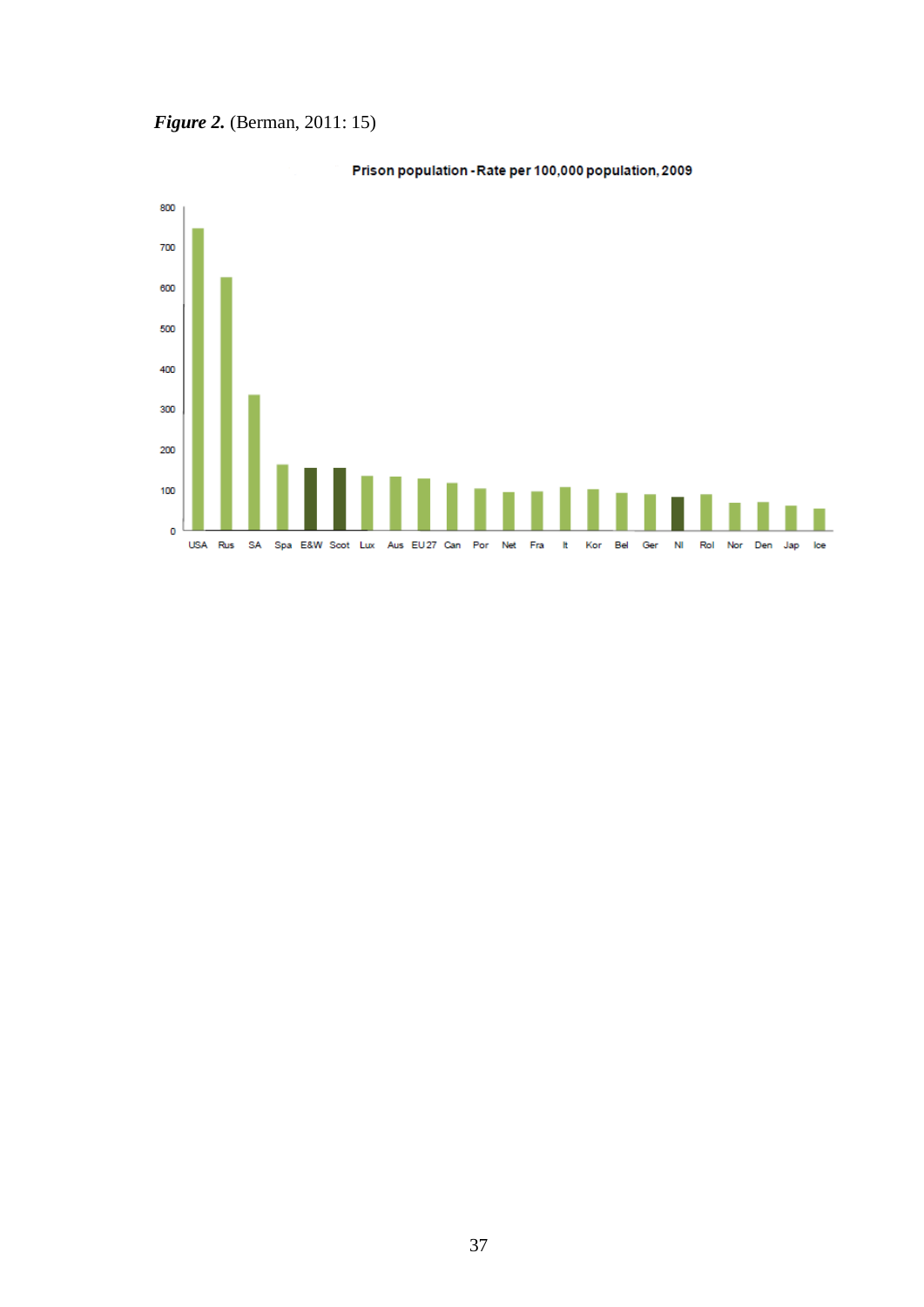## The Criminal Justice and Immigration Act



#### **Youth Sentence Structure**

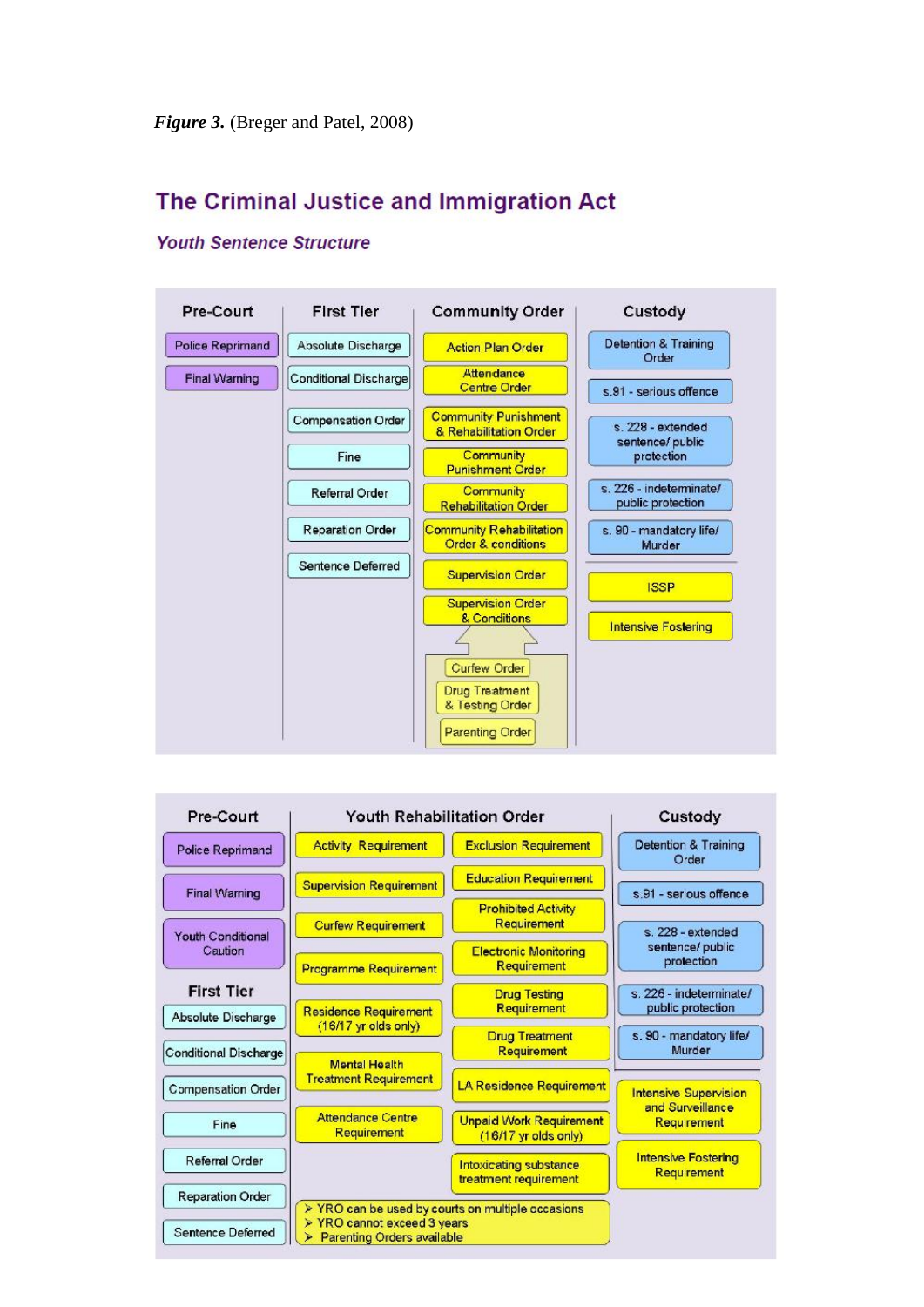#### *Figure 4.* (Smith, 2010: 6)

#### Confidence in Criminal Justice System Responses, 2007/8, England and Wales

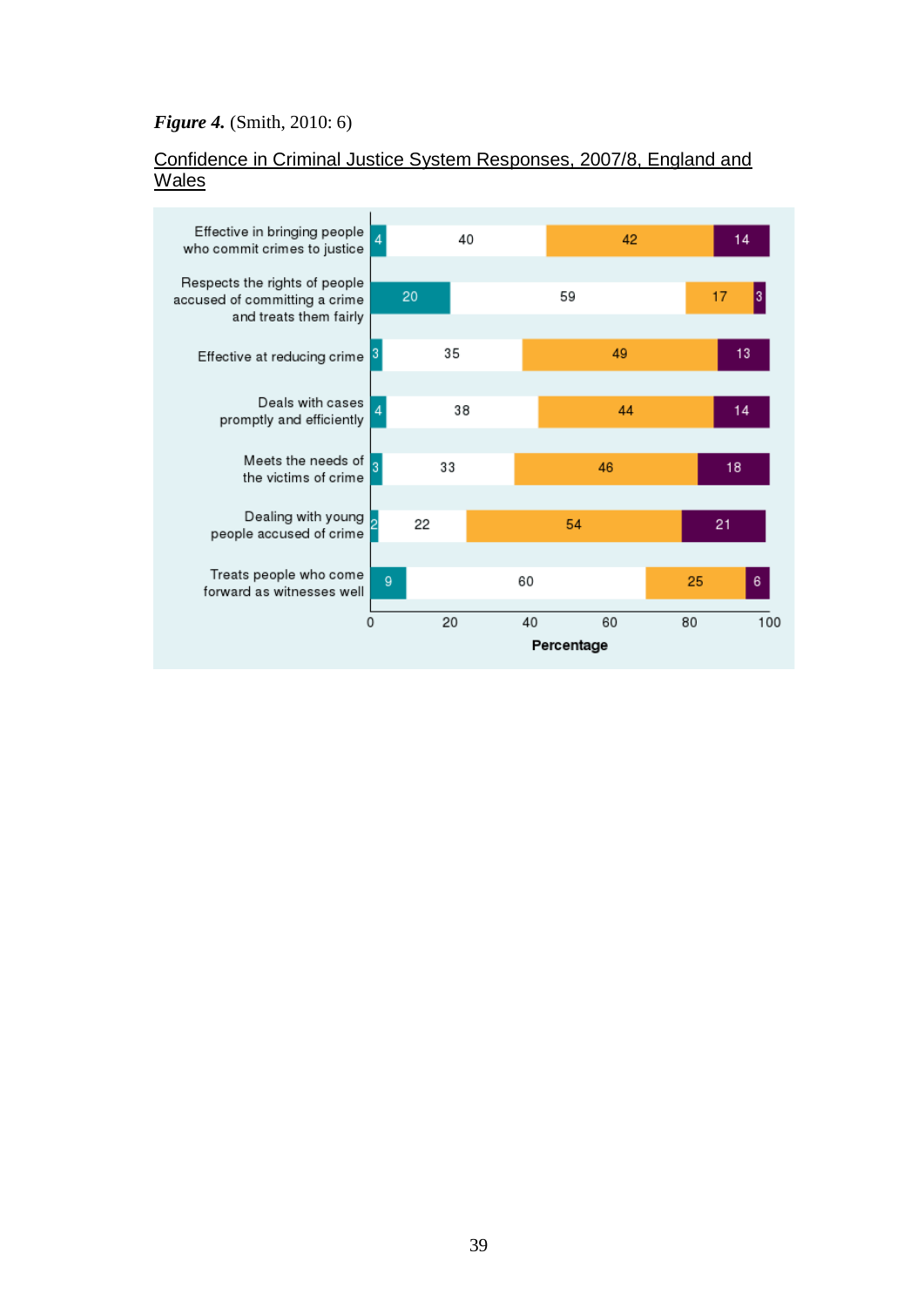

#### *Figure 5.* (Llewellyn-Thomas. and Prior, 2007: 40)

Question 4: How safe do you feel walking alone in your neighbourhood after dark? Would you say you feel... Base: All respondents (W1=1407, W2=524, W3=541)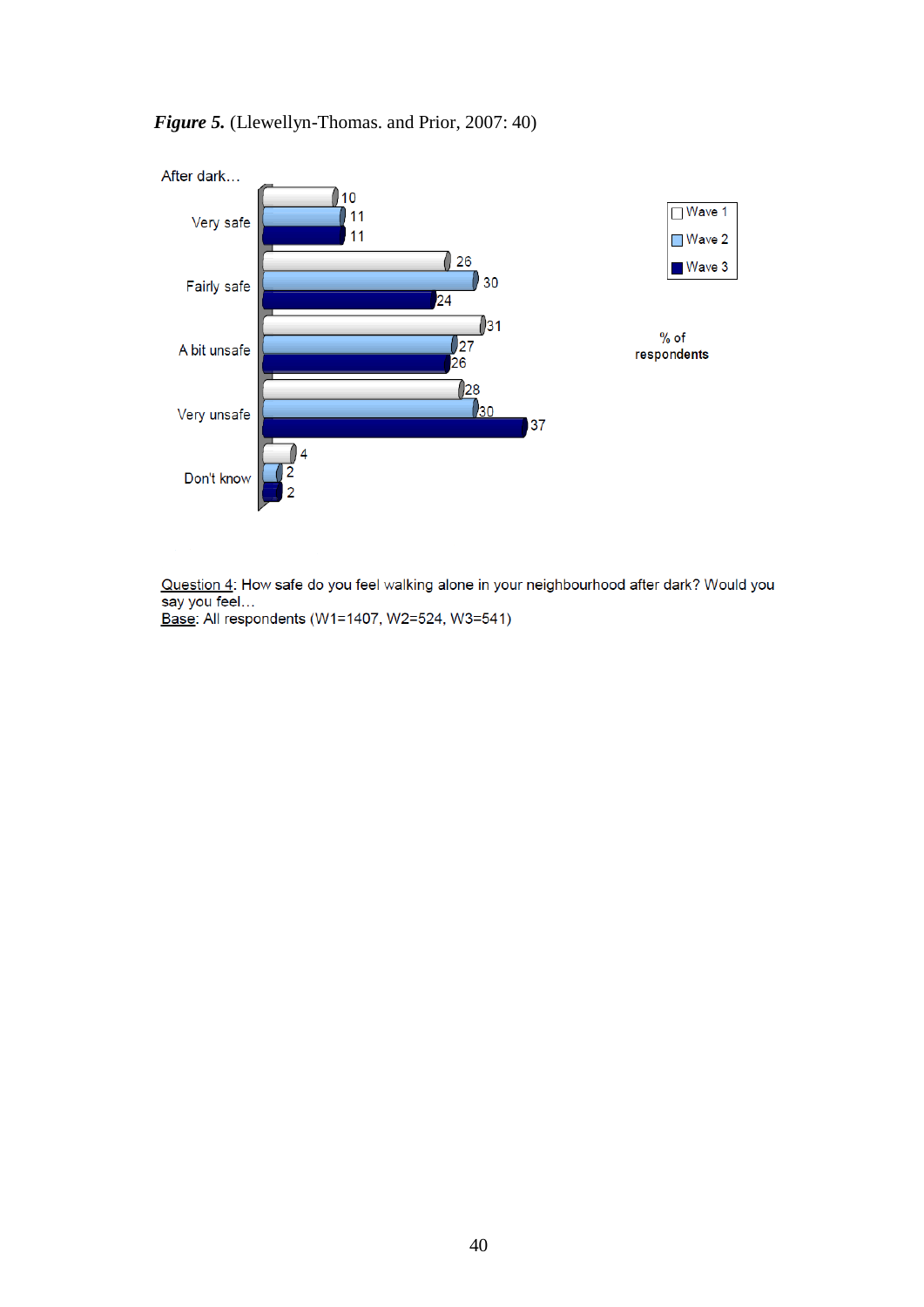## *Figure 6.* (Llewellyn-Thomas. and Prior, 2007: 35)

|                                                                          | Wave 1 | Wave 2 | Wave 3 | <b>Diff W1 - 3</b> |
|--------------------------------------------------------------------------|--------|--------|--------|--------------------|
|                                                                          | (1407) | (524)  | (541)  |                    |
|                                                                          | $\%$   | $\%$   | $\%$   | $\%$               |
| Lack of activities for young people                                      | 74     | 69     | 73     | $-1$               |
| Groups of young people hanging<br>around on the street                   | 74     | 71     | 68     | $-6*$              |
| Gangs and gang related crime                                             | 50     | 53     | 57     | $+7*$              |
| Vandalism, graffiti or other deliberate<br>damage to property            | 58     | 56     | 57     | $-1$               |
| Fly tipping and litter                                                   | 51     | 50     | 56     | $+5*$              |
| <b>Drug Dealing</b>                                                      | 52     | 55     | 55     | $+3$               |
| Abusive or intimidating behaviour by<br>people who have been drinking    | 40     | 44     | 40     | 0                  |
| Verbally abusive behaviour in the<br>streets                             | 43     | 41     | 40     | $-3$               |
| Abusive or intimidating behaviour by<br>people who have been using drugs | 41     | 41     | 37     | $-4$               |
| Noisy neighbours                                                         | 22     | 22     | 18     | -4                 |

# Respondents stating a 'very big' or 'fairly big' problem<br>Waves 1 to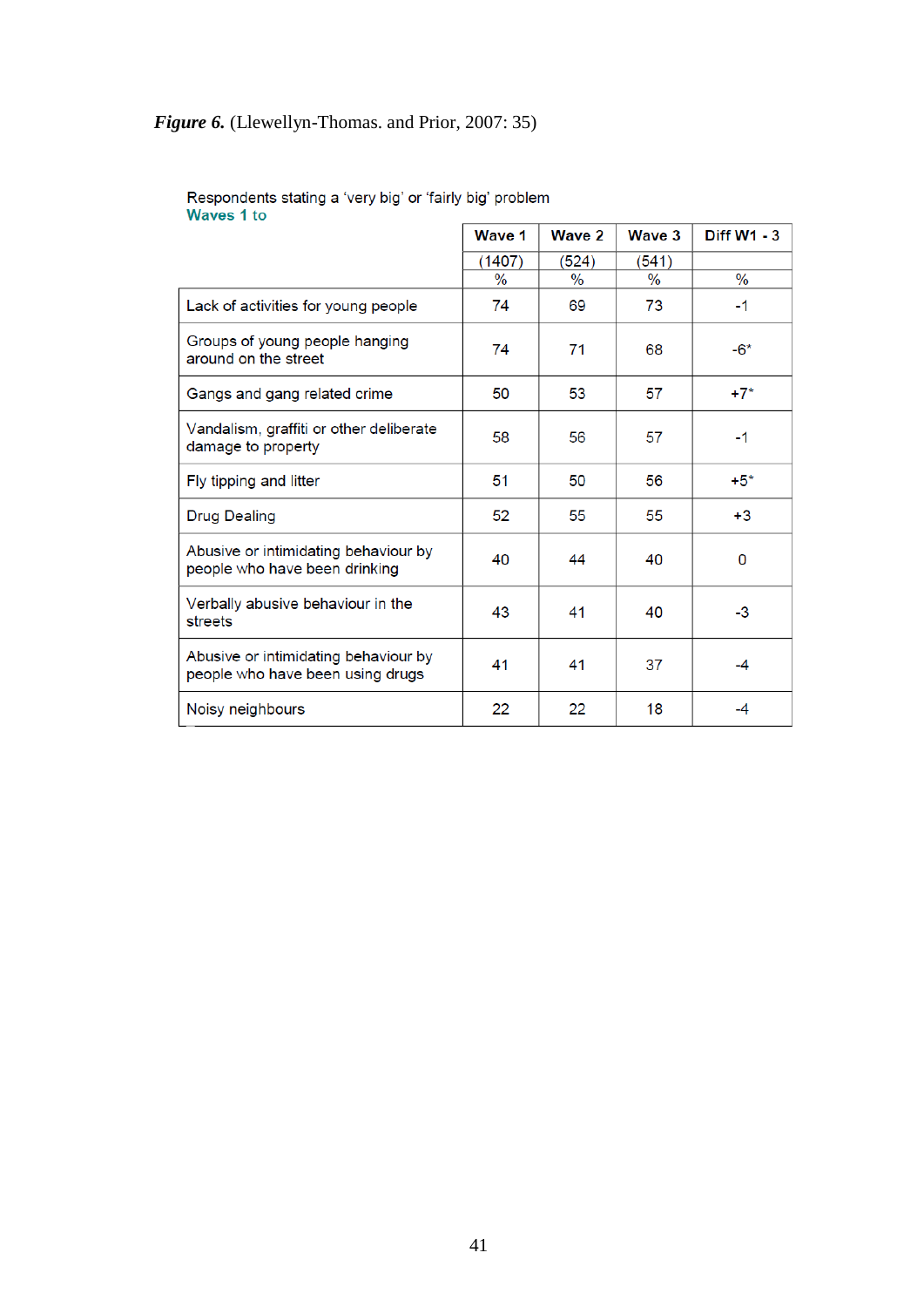| England and Wales                                                                                                                                                             |              |             |              |                 |                         |                                          |               |             |            |                |                 |            |                                 | Number of matched pairs of offenders and re-offending rates (%) |                                   |
|-------------------------------------------------------------------------------------------------------------------------------------------------------------------------------|--------------|-------------|--------------|-----------------|-------------------------|------------------------------------------|---------------|-------------|------------|----------------|-----------------|------------|---------------------------------|-----------------------------------------------------------------|-----------------------------------|
|                                                                                                                                                                               |              | Males       |              |                 |                         | Females                                  |               |             |            | All offenders  |                 |            |                                 | PSM analysis all offenders 2008 only                            |                                   |
|                                                                                                                                                                               | 2005         | 2006        | 2007         | 2008            | 2005                    | 2006                                     | 2007          | 2008        | 2005       | 2006           | 2007            | 2008       | Full dataset<br>analysis<br>PSM | generated factor<br>Additional<br>randomly                      | probability<br>High/low<br>courts |
| Matched pairs                                                                                                                                                                 | 2,391        | 3,618       | 3,986        | 5,264           | 166                     | 218                                      | 287           | 372         | 2,557      | 3,836          | 4,273           | 5,636      | 37,983                          | 37,960                                                          | 1,431                             |
| Immediate custody (less than 12<br>months)                                                                                                                                    | 50.2%        | 54.5%       | 56.6%        | 58.9%           | 53.6%                   | 55.0%                                    | 65.2%         | 65.6%       | 50.4%      | 54.5%          | 57.2%           | 59.4%      | 57.7%                           | 57.5%                                                           | 46.8%                             |
| Difference (percentage points)<br>Community orders                                                                                                                            | 44.2%<br>8.0 | 48.6%<br>53 | 6.8<br>49.8% | 50.6%<br>3      | 41.6%<br>$\frac{20}{2}$ | 49.1%<br>8                               | 13.2<br>51.9% | 57.3%<br>្ជ | 44.0%<br>3 | 39<br>48.6%    | 50.0%<br>2      | 3<br>51.1% | 56<br>52.1%                     | Į<br>53.1%                                                      | 43.7%<br>5                        |
| Matched pairs                                                                                                                                                                 | 343          | ,595        | 2,002        | 2,549           | R                       | 2                                        | ខ្ល           | 118         | 365        | .680           | 2,110           | 2,667      | 27,663                          | 27,500                                                          | $\frac{5}{2}$                     |
| Immediate custody (less than 12<br>months)                                                                                                                                    | 34.7%        | 42.1%       | 45.8%        | 47.6%           |                         | 50.6%                                    | 36.1%         | 43.2%       | 34.5%      | 42.6%          | 45.3%           | 47.4%      | 52.4%                           | 50.8%                                                           | 43.0%                             |
| Suspended sentence orders                                                                                                                                                     | 31.5%        | 37.7%       | 38.9%        | 38.8%           |                         | 44.7%                                    | 34.3%         | 34.7%       | 30.7%      | 38.0%          | 38.7%           | 38.6%      | 43.8%                           | 44.8%                                                           | 41.6%                             |
| Difference (percentage points)                                                                                                                                                | 32           | Ş           | 88           | 33              |                         | 3                                        |               | 85          | 33         | ş              | 3               | 38         | 8.6                             | 80                                                              | 2                                 |
| Matched pairs                                                                                                                                                                 | 491          | 425         | 463          | 617             |                         | œ                                        |               | 9           | 497        | 33             | 466             | 632        | 9,285                           | 9,276                                                           | <b>B</b>                          |
| Immediate custody (1 year or more<br>but less than 2 years)                                                                                                                   | 30.5%        | 32.7%       | 35.4%        | 40.7%           |                         |                                          |               |             | 30.2%      | 32.8%          | 35.4%           | 40.0%      | 39.4%                           | 39.7%                                                           |                                   |
| Immediate custody (less than 12<br>months)                                                                                                                                    | 40.7%        | 35.5%       | 42.1%        | 45.1%           |                         |                                          |               |             | 40.4%      | 35.3%          | 42.1%           | 44.5%      | 50.0%                           | 47.1%                                                           |                                   |
| Difference (percentage points)                                                                                                                                                | $-10.2$      | 28          | Ģ            | 44              |                         |                                          |               |             | $-10.3$    | $\frac{5}{25}$ | 5               | Į          | $-10.6$                         | ż                                                               |                                   |
| Matched pairs                                                                                                                                                                 | 359          | 378         | 330          | 428             |                         |                                          |               |             | 369        | $\frac{1}{36}$ | 33              | 429        |                                 |                                                                 |                                   |
| Immediate custody (2 years or<br>more but less than 4 years)                                                                                                                  | 32.6%        | 31.5%       | 33.0%        | 35.7%           |                         |                                          |               |             | 31.7%      | 31.0%          | 32.7%           | 35.7%      |                                 |                                                                 |                                   |
| Immediate custody (1 year or more<br>but less than 2 years)                                                                                                                   | 35.4%        | 36.5%       | 36.7%        | 43.0%           |                         |                                          |               |             | 34.4%      | 35.7%          | 36.3%           | 42.9%      |                                 |                                                                 |                                   |
| Difference (percentage points)                                                                                                                                                | $-2.8$       | 50          | -3.6         | $\overline{72}$ |                         |                                          |               |             | Ņ          | Ş              | $\frac{3.6}{7}$ | -72        |                                 |                                                                 |                                   |
| Community orders and suspended sentence orders were introduced in the Criminal Justice Act 2<br>in the color of the color of the color of the color of the color of the color |              |             |              |                 |                         | 1003 and came into force from April 2005 |               |             |            |                |                 |            |                                 |                                                                 |                                   |

Proven re-offending rates of matched pairs of offenders where one sentencing type is an immediate custodial<br>sentence in England and Wales by gender, 2005<sup>1</sup> to 2008

" Includes offenders with no recorded gender.<br>Jtalics means less than or equal to 50 offenders - treat the data with caution.<br>"Data based on 10 or fewer offenders are nemoved as they make the data unreliable for interpreta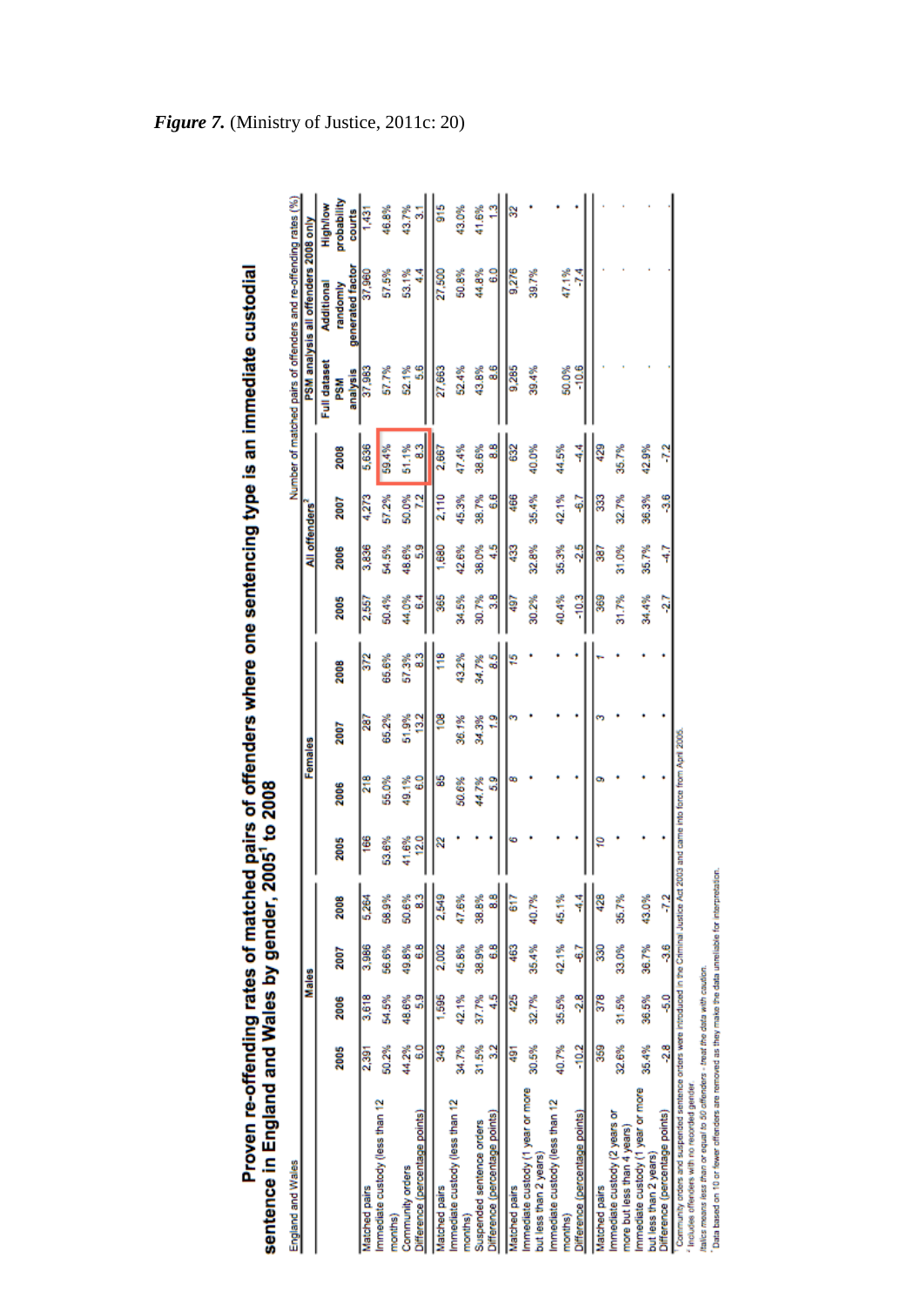## Published reconviction rates for under twelve month custodial sentences, community orders and suspended sentence orders for England and Wales, first quarter 2008

| Disposal type          | Number of | One year          | Average number of |
|------------------------|-----------|-------------------|-------------------|
|                        | offenders | reconviction rate | previous offences |
| Custody (under 12M)    | 10,251    | 61.1%             | 39.3              |
| Community Orders (COs) | 27,504    | $36.8\%$          | 17.5              |